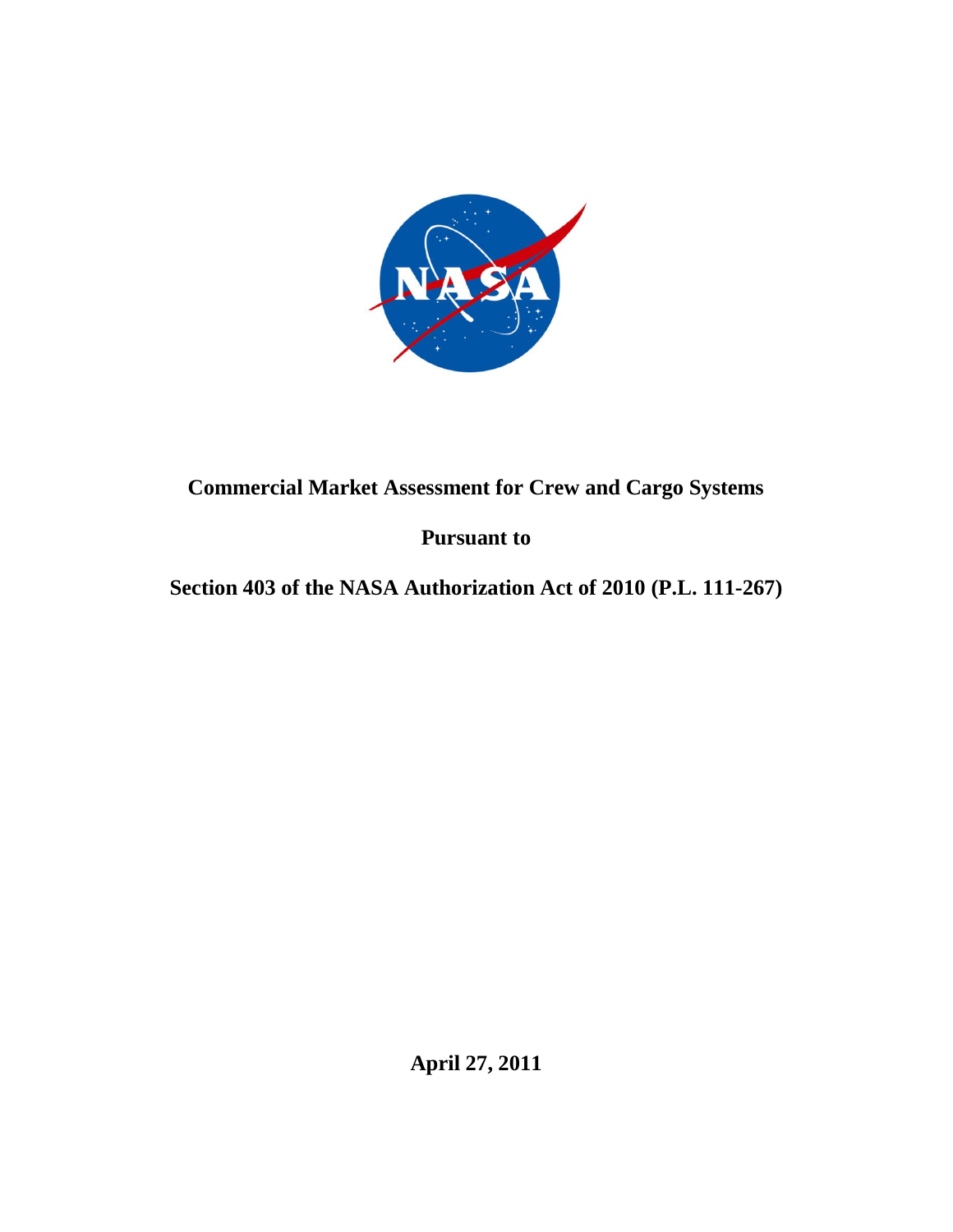# **Table of Contents**

| Section 2.0: Commercial Crew and Cargo Transportation Systems - Not a New         |  |
|-----------------------------------------------------------------------------------|--|
|                                                                                   |  |
|                                                                                   |  |
|                                                                                   |  |
|                                                                                   |  |
|                                                                                   |  |
|                                                                                   |  |
|                                                                                   |  |
|                                                                                   |  |
|                                                                                   |  |
| Section 6.1: U.S. Government Market for Commercial Crew and Cargo Capabilities 24 |  |
|                                                                                   |  |
|                                                                                   |  |
|                                                                                   |  |
|                                                                                   |  |
|                                                                                   |  |
| Appendix B – Discussion of Cost Effectiveness of Commercial Cargo Effort 40       |  |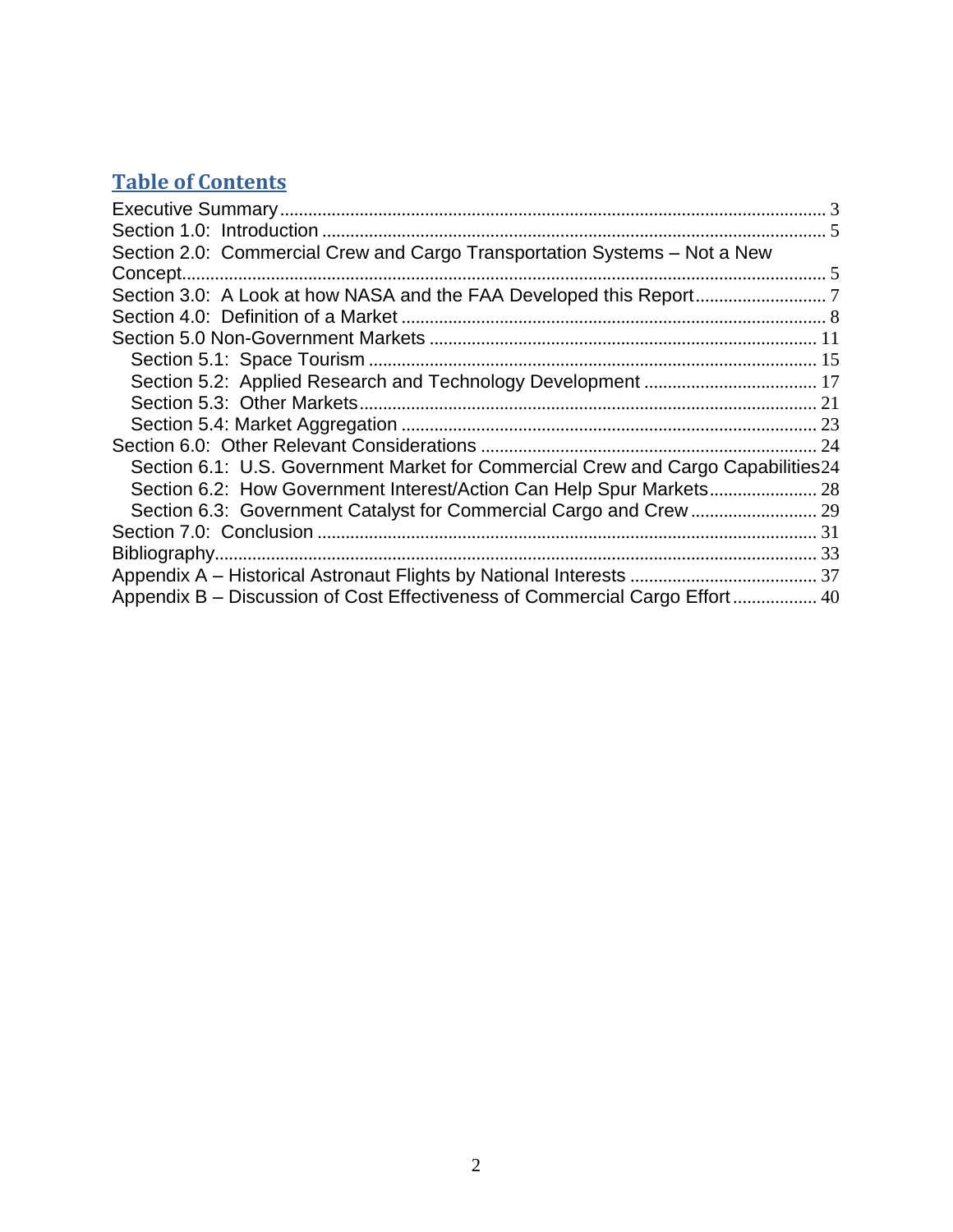## <span id="page-2-0"></span>**Executive Summary**

NASA prepared this commercial market assessment in response to direction in Section 301b of the National Aeronautics and Space Administration Authorization Act of 2010 (P.L. 111-267). The specific requirements of this report are outlined below and are applicable to NASA's current exploration program.

#### SEC. 403. Commercial Market Assessment

*(2) COMMERCIAL MARKET ASSESSMENT.—Not later than 180 days after the date of the enactment of this Act, the Administrator shall submit to the appropriate committees of Congress an assessment, conducted, in coordination with the Federal Aviation Administration's Office of Commercial Space Transportation, for purposes of this paragraph, of the potential non-Government market for commercially-developed crew and cargo transportation systems and capabilities, including an assessment of the activities a ssociated with potential private sector utilization of the ISS research and technology development capabilities and other potential activities in low-Earth orbit.*

In performing this assessment, NASA, in consultation with the Federal Aviation Administration's (FAA) Office of Commercial Space Transportation, incorporated the following assumptions:

- A 10-year time horizon was used.
- The assessment was limited to non-U.S. Government markets (i.e., commercial markets and demand from other countries), per the Authorization Act.
- The assessment focused on commercial crew and cargo "systems" defined as systems intended to deliver crew and cargo to the ISS or other destinations, not elements of the system such as launch vehicles and spacecraft, per the Authorization Act. Thus, systems that deliver communications satellites or similar payloads to orbit were not considered.
- NASA and the FAA relied primarily on publicly-available data sources.
- A range of outcomes is provided, with a lower end reflecting historical trends and an upper end reflecting industry inputs on growth.

This report groups likely commercial cargo and crew markets as follows:

- **National Interests**: This category includes countries lacking indigenous human space transportation capability who desire to send astronauts and cargo into space to perform scientific research, acquire technical knowledge, and increase national prestige.
- **Space Tourism**: This category includes spaceflight participants who are not flying under the direct employment or financial sponsorship of a company or government organization.
- **Applied Research and Technology Development**: This category includes customers interested in space-based research activities aboard in-space platforms, such as the International Space Station (ISS). Such research activities may lead to downstream commercial and/or societal application.
- **Other markets**: This category includes satellite servicing, media and entertainment and education markets.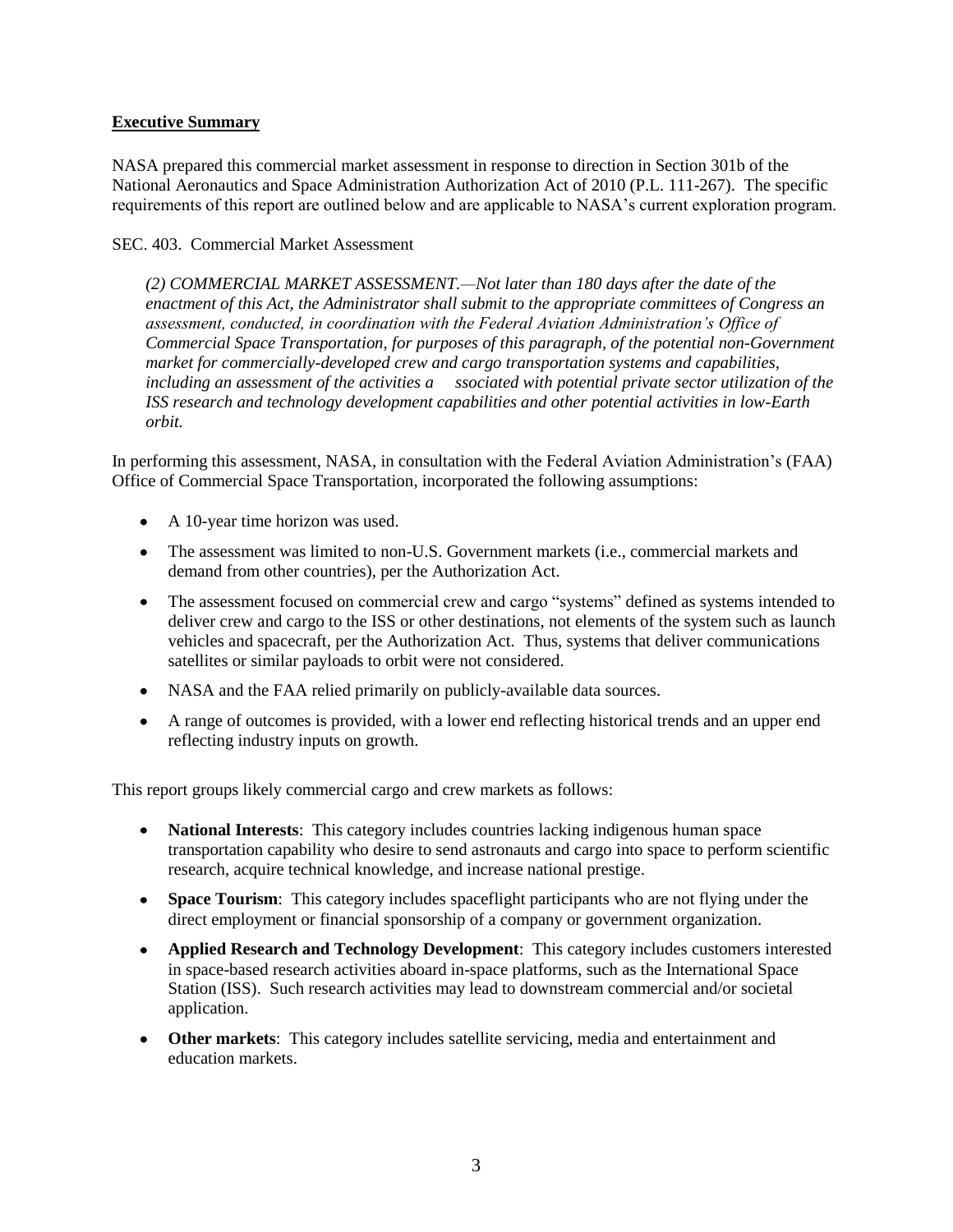Based on our review, the estimated total aggregated size of these markets, for non- U.S. Government commercial crew and cargo services over a 10-year period, is reflected in Figure 1:



*Figure 1: Aggregated Non-U.S. Governmental Markets, Ten Year Total*

The "lower end" of the projection is essentially an extrapolation of historical flight rates, assuming there is no change in the historically-demonstrated flight rates for crew and cargo transportation services. The "upper end" of the projection incorporates industry inputs on the potential growth of the markets since industry has done the most analysis on the actual size of the markets and how those markets contribute to their specific business cases. Most likely, the actual flight rates for commercial cargo and crew systems over the next ten years will fall within the lower and upper end of the range. A precise forecast of flight rates would have limited utility at this time because of the major unknowns associated with the systems such as price, availability date, and the technical characteristics of the systems.

To be clear, this report does not characterize the "demand" for commercial cargo and crew services  $$ something that is difficult to quantify at this stage. Instead, this report will show what is best described as ―flight rate projections‖ of cargo and crew systems, constrained in many cases by the available supply and other factors. The actual demand for cargo and crew services could be many times the flight rate projections shown in this report. In addition, these projections do not include NASA ISS crew and cargo needs.

NASA believes that the projections described in this report are more than sufficient to justify Government support for the development and demonstration of commercial cargo and crew systems, especially considering that the U.S. Government has a demonstrated need for commercial cargo and crew transportation to/from the ISS. According to one established aerospace company involved in NASA's commercial crew efforts, this base Government market alone is sufficient to close its business case. The commercial markets assessed in this report provide a potential upside further strengthening the potential for success. NASA also believes its approach to cargo and crew system development will be more cost effective than a more traditional approach to space system development. (Please see Appendix B.)

NASA's commercial crew and cargo programs are intended to provide technical and financial assistance to the U.S. industry to develop commercial space transportation capabilities. Additional support is provided by NASA being a long-term customer, providing a market base for commercial crew and cargo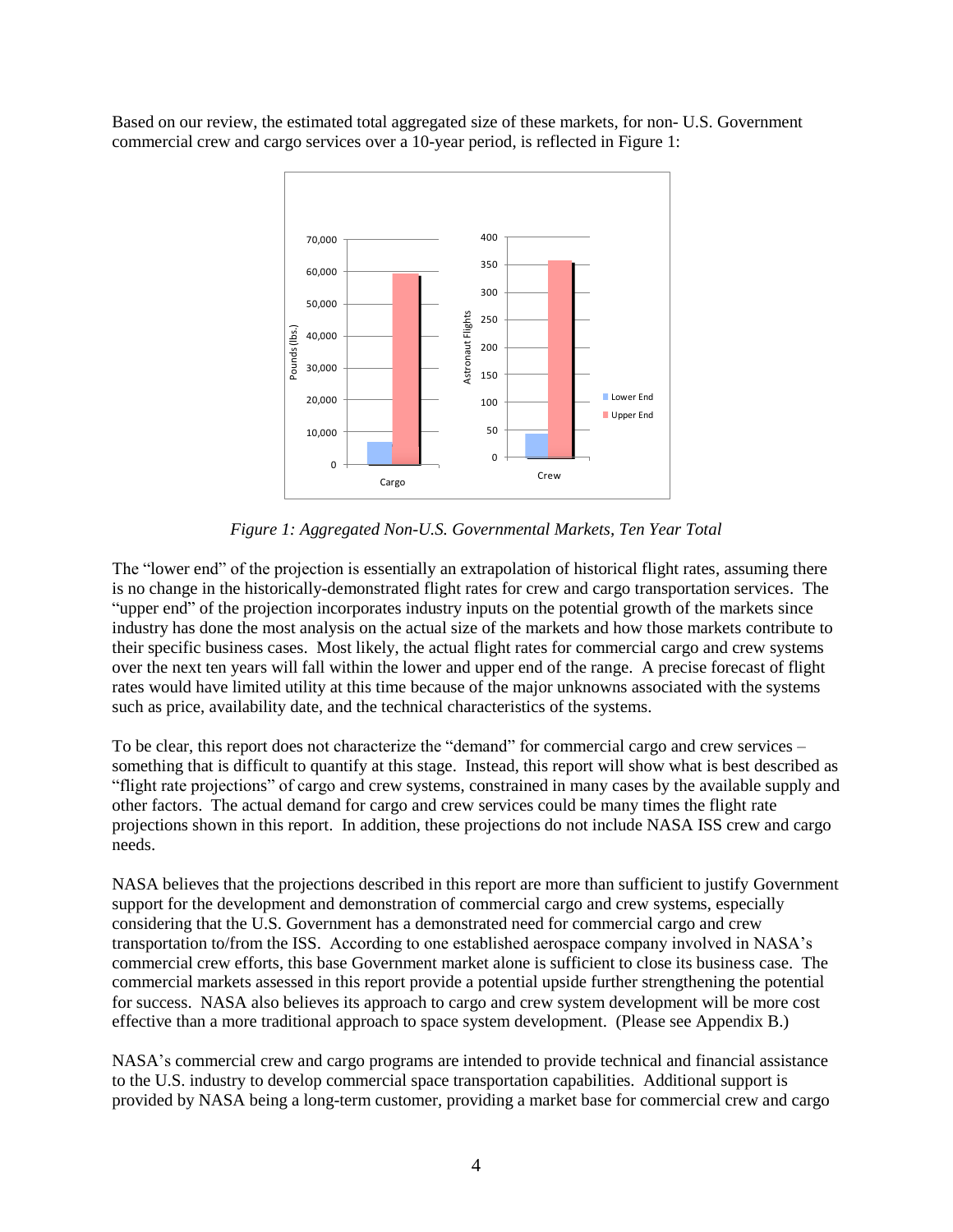services. If successful, these programs will not only help NASA by providing assured access to the ISS and allowing NASA to focus its limited resources on exploring beyond low-Earth orbit (LEO), but it will also help the Nation by strengthening our industrial base, developing a new high-tech industry, and strengthening our economy.

## <span id="page-4-0"></span>**Section 1.0: Introduction**

While NASA's commercial cargo efforts have been underway since 2005, and NASA has been purchasing commercial services for robotic spacecraft launches since 1988, NASA is just beginning its Commercial Crew Program. The primary objective of this program is to facilitate the development of a U.S. commercial crew space transportation capability with the goal of achieving safe, reliable, and cost effective access to and from LEO and the ISS. Once the capability is matured and available to customers, NASA plans to purchase transportation services to meet its ISS crew rotation and emergency return needs.

NASA plans to follow an alternative business method that allows U.S. industry more design ownership of their space systems and requires those companies to invest private capital to complement Government funds. This is similar to the approach NASA is using for the commercial cargo effort. NASA plans to award competitive, pre-negotiated, milestone-based agreements that support the development, testing, and demonstration of multiple commercial crew systems with a fixed Government investment. NASA also plans to use a unique Government insight/oversight model featuring a core team of sustaining engineering and discipline experts who closely follow the development of the vehicles. Additionally, NASA plans to use tailored human rating requirements, standards, and processes, with NASA providing the final crew transportation system certification.

This strategy is more of a "commercial like" approach to the development of a crew transportation system than NASA has traditionally pursued. One of the primary benefits of using this approach is its potential for cost effectiveness. NASA has seen the initial signs that this approach does, in fact, reduce costs through the commercial cargo efforts. (Please see Appendix B for a discussion of the cost effectiveness of the commercial cargo activity.)

To reduce the cost to the Government of a commercial program, it is important that the Government not be the only customer. Therefore, NASA is establishing a framework for the commercial crew program that could support multiple customers (e.g., U.S. and international astronauts and personnel, scientists, spaceflight participants) for a variety of reasons (e.g., science, research, station operations, tourism), including NASA personnel as crew or participants. In doing so, the question of other customers becomes important and that is the subject of this report.

#### <span id="page-4-1"></span>**Section 2.0: Commercial Crew and Cargo Transportation Systems – Not a New Concept.**

The concept of commercial crew and cargo transportation systems has been studied for decades. Through much of the history of the Space Shuttle Program, for example, there have been studies about turning over operations of some or all of the orbiters to the private sector, in order to fly missions for private customers as well as for NASA.

In the mid-2000s, several studies and activities provided new impetus for commercial crew and cargo efforts. The 2004 "Vision for Space Exploration" directed NASA to "pursue commercial opportunities for providing transportation and other services supporting the ISS and exploration missions beyond low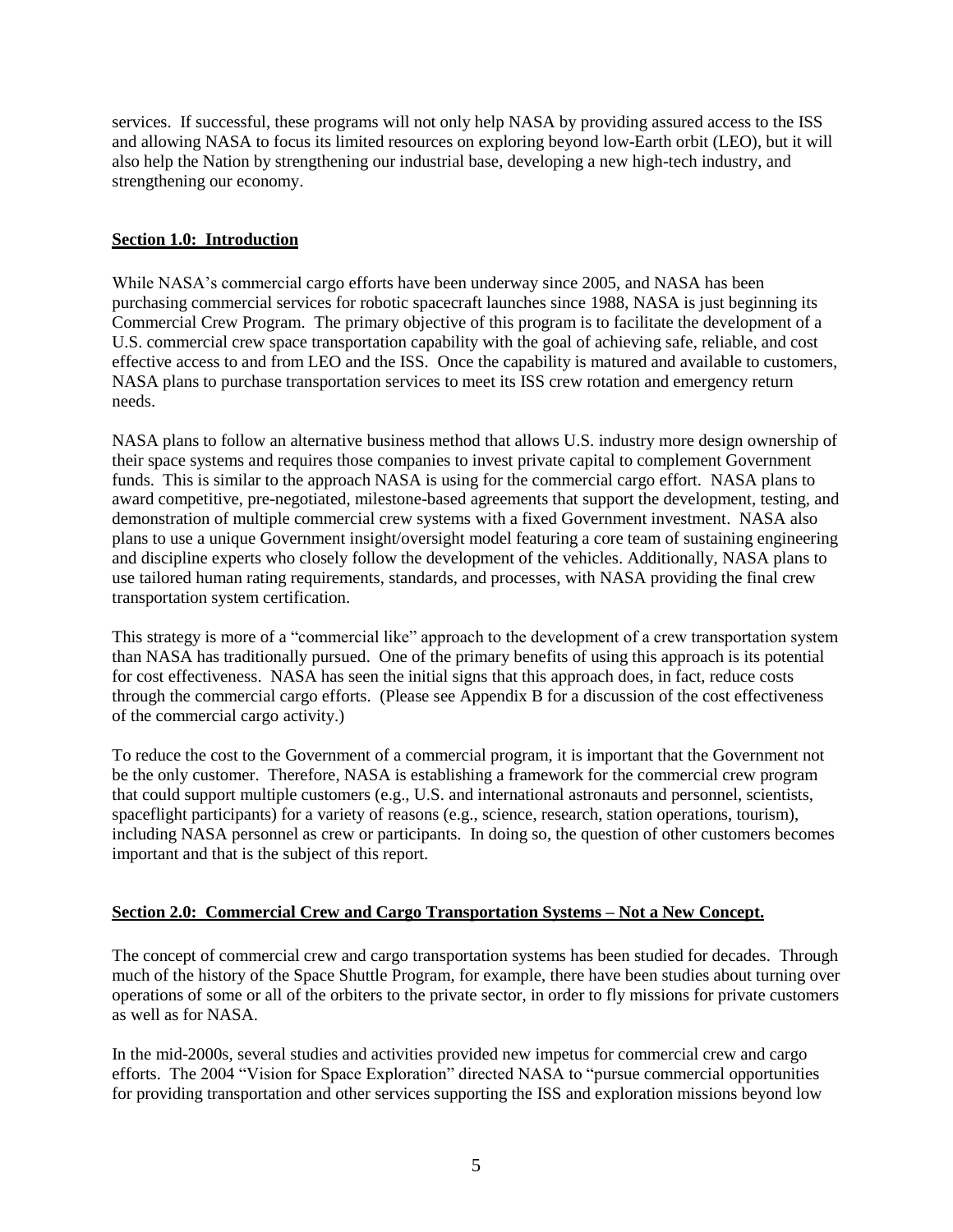Earth orbit (LEO) ..." In 2004, the final report of the President's Commission on Implementation of the U.S. Space Exploration Policy (popularly known as the Aldridge Commission) recommended that the Government take steps to stimulate development of commercial space capabilities, specifically recommending that "NASA recognize and implement a far larger presence of private industry in space operations with the specific goal of allowing private industry to assume the primary role of providing services to NASA, and most immediately in accessing LEO."

In 2005, NASA initiated the Commercial Orbital Transportation Services (COTS) project, an effort to invest financial and technical resources to stimulate efforts within industry to develop and demonstrate safe, reliable, and cost-effective space transportation capabilities, using a fixed Government investment along with industry financial investment to augment the total funding. Under COTS, two companies, Orbital Sciences Corporation and Space Exploration Technologies, Inc. (SpaceX), are actively developing new privately owned and operated cargo transportation systems, including both spacecraft and launch vehicles, which are planned to transport cargo to and from the ISS.

The NASA Authorization Act of 2005 (PL 109-155) directed NASA to study "the means, other than the Space Shuttle and the Crew Exploration Vehicle, including commercial vehicles, that may be used to ferry crew and cargo to and from the ISS." In 2008, the U.S. Congress passed the NASA Authorization Act of 2008 (PL 110-422), which stipulated, "In order to stimulate commercial use of space, help *maximize the utility and productivity of the ISS and enable a commercial means of providing crew transfer and crew rescue services for the International Space Station, NASA shall - - make use of commercially provided International Space Station crew transfer and rescue services to the maximum extent practicable*…‖

In 2009, the Review of U.S. Human Spaceflight Plans Committee (commonly referred to as the Augustine Committee) included commercial crew transportation systems in its assessment of options for future human spaceflight activities and found that such systems are "within reach" given industry's current capabilities. "While this presents some risk, it could provide an earlier capability at lower initial and life-cycle costs than government could achieve," the report stated.

In 2010, NASA invested \$50 million of stimulus funds under the Commercial Crew Development (CCDev) initiative in five partners to mature commercial crew technologies, concepts, and capabilities (Blue Origin, Boeing, Paragon, Sierra Nevada, United Launch Alliance). On February 1, 2010, the Administration released its Fiscal Year 2011 budget request, which provided \$6 billion over the next five years to support the development, testing, and demonstration of multiple commercial crew systems. This was followed in June 2010 by a new U.S. National Space Policy, which directed NASA to "seek partnerships with the private sector to enable safe, reliable, and cost-effective commercial spaceflight capabilities and services for the transport of crew and cargo to and from the ISS."

<span id="page-5-0"></span>After considerable debate in Congress, a commercial crew development program was formally endorsed in the NASA Authorization Act of 2010 (PL 111-267), which was signed by the President on October 11, 2010. The law stated, "Congress restates its commitment ... to the development of commercially developed launch and delivery systems to the ISS for crew and cargo missions. Congress reaffirms that NASA shall make use of United States commercially provided ISS crew transfer and crew rescue services to the maximum extent practicable."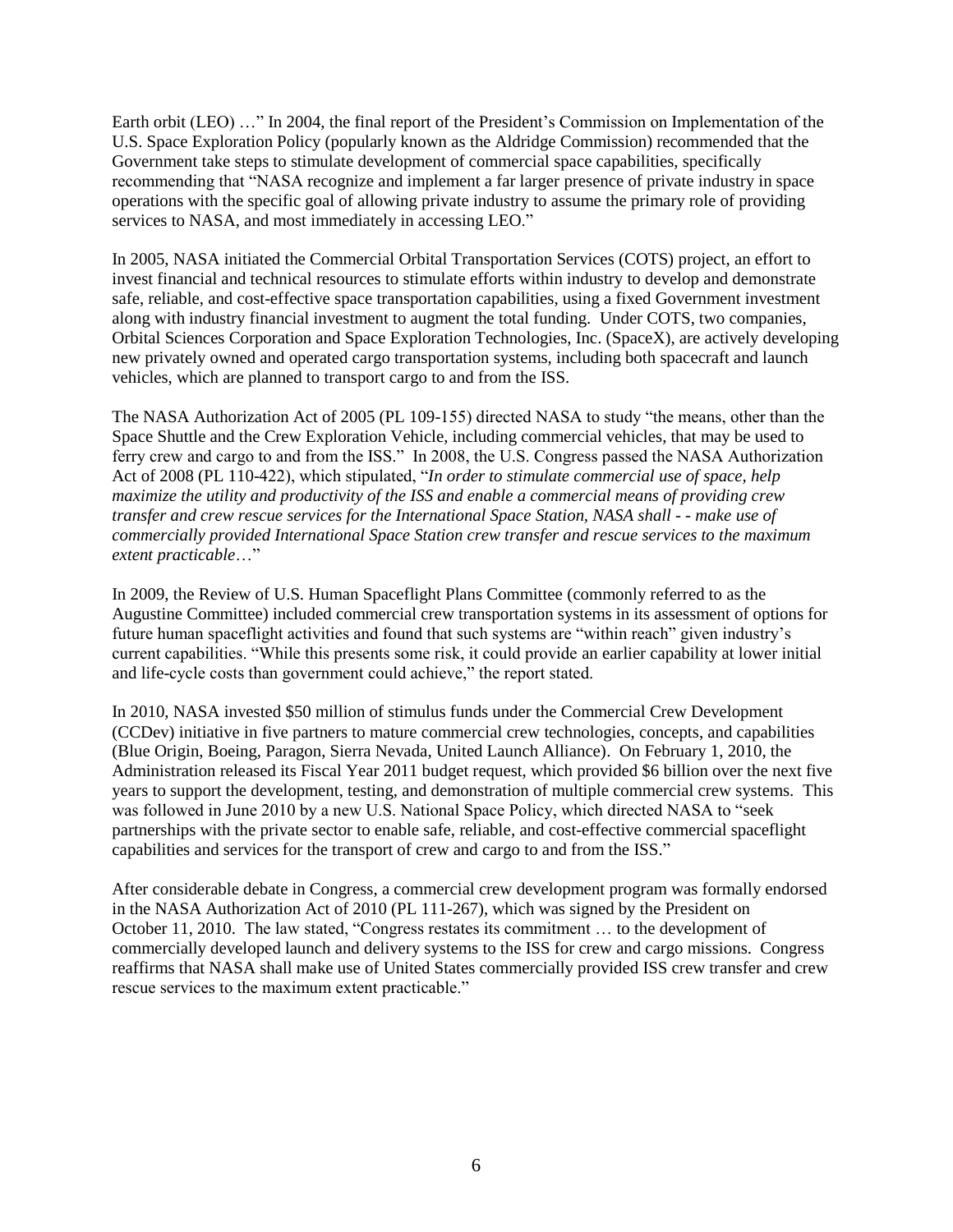#### **Section 3.0: A Look at how NASA and the FAA Developed this Report**

This study makes a number of assumptions in order to complete a feasible, reasonable market assessment within the time frame of the Congressional language. These assumptions include:

- **A 10-year time horizon**: This report looks out for the next 10 years on the markets. The United States has committed to operating the ISS through 2020, which makes estimates on potential market size extremely uncertain beyond that timeframe. In addition, other uncertainties about the rate of technology development, changes in financial markets, and unforeseen innovations or other disruptions make assessments beyond a 10-year horizon of limited utility. However, potential trends in the markets beyond 10 ten years are discussed later in this report for completeness.
- $\bullet$ **Limit to non-U.S. Government markets:** Per the NASA Authorization Act of 2010, NASA is directed to conduct an assessment "of the potential non-Government market" for commercial crew and cargo systems. For the purposes of this report, the term "non-Government" includes commercial users as well as other governments outside the United States.
- **Focus on commercial crew and cargo systems**: The NASA Authorization Act of 2010 specifically mentions "commercial crew and cargo transportation systems", which for this report is interpreted to mean the crew or cargo spacecraft in conjunction with its launch vehicle. In some cases, launch vehicles being developed or upgraded to support commercial crew and cargo systems may have additional applications, most notably satellite launches. Those additional markets are not included in the market assessment, as they do not require the complete crew/cargo system. These markets are discussed later in this report for completeness.
- **Reliance on publicly-available data sources**: Given the 180-day deadline provided in the NASA Authorization Act of 2010, NASA relied on readily available data sources that could be disseminated publicly. Thus, the assumptions and conclusions in this report reflect the current body of knowledge regarding commercial crew and cargo markets as of early March 2011.
- **A range of outcomes is provided:** Because of the uncertainties associated with future commercial crew and cargo markets (described later in this report), the output of this assessment is provided in ranges. The lower ends of the ranges are essentially extrapolations of historical flight rates assuming there is no change in the historically-demonstrated flight rates for crew and cargo transportation services. The upper end of the ranges incorporates industry estimates of the potential growth of the individual markets based on available data, or data willingly shared with NASA for the purposes of this report. Most likely, the actual flight rates for commercial cargo and crew systems over the next 10 years will fall within the lower and upper end of the range.

As mentioned, the upper ends of the ranges were developed by leveraging primarily industry inputs regarding the potential size of the various markets. Industry, not NASA, will bear the ultimate responsibility for developing the commercial markets described in this report; and private industry, not NASA, is where the expertise for market analysis resides. Government estimates of the future size and growth rate of commercial markets have usually been of very limited value. The U.S. Government can facilitate and help enable these markets to grow. But, private industry will have to make it happen.

It should also be noted that the assessment contained in this report does not characterize "demand" for cargo and crew services. Market demand is extremely difficult to assess. For space tourism, the only professional, publicly-available study of demand was the 2002 Futron Space Tourism Market Study. Instead, the assessment in this report incorporates available data and industry assumptions of supply, demand, and other factors to produce flight rate projections for cargo and crew markets. The cargo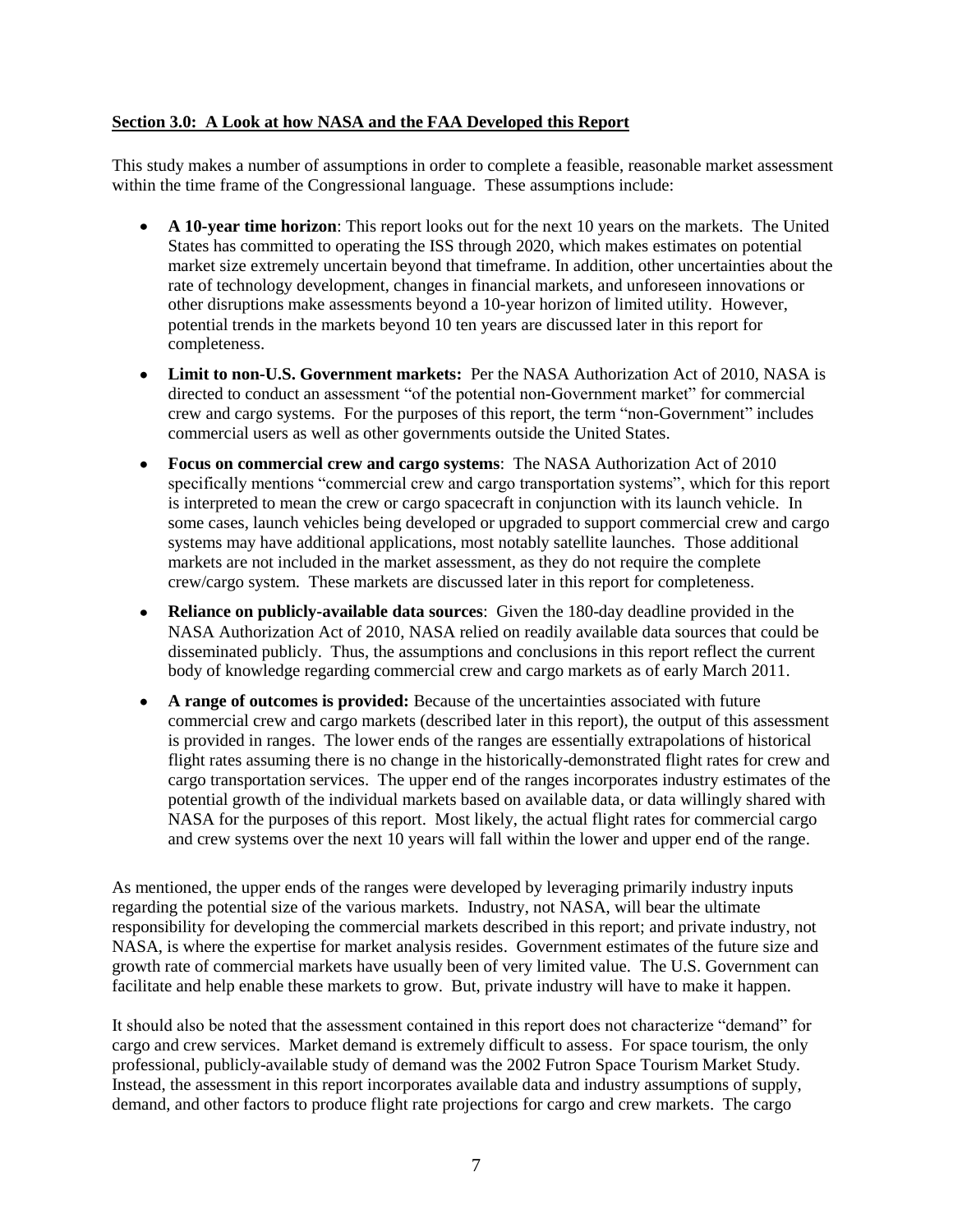market is characterized in terms of pounds of cargo flown to space; the crew market is characterized in terms of astronaut flights, also known as "seats." In some cases, actual "demand" could be significantly higher than the flight rate projections shown in this report because demand for commercial cargo and crew transportation will almost certainly be constrained over the next decade by the limited availability of transportation systems, i.e., supply.

## <span id="page-7-0"></span>**Section 4.0: Definition of a Market**

The emergence of a price-based market where firms compete to provide crew transportation into orbit around the Earth to private American citizens and corporations has yet to occur. Nonetheless, American aerospace leaders – including Presidents, Members of Congress, NASA Administrators, corporate executives and aerospace engineers – have long discussed and foreseen the emergence of such a market. The question is not so much whether a non-Governmental market for commercial human spaceflight will emerge, but when and how we should expect such a market to develop. This report assesses the near-term potential for non-Governmental markets for spaceflight capabilities. This section provides a brief discussion of the nature of markets and how the forces of demand and supply interact to create them in the context of spaceflight.

Discussions of non-Governmental markets for spaceflight are complicated in part because the term "market" is itself variable and is often used to refer to quite different concepts. In economic terms, a market is a structure that allows for the exchange of goods and services by buyers and sellers. A critical component of a true market is existence of known prices for the goods and services exchanged within it. A market is also defined by having more than one buyer, and more than one seller.

Markets form because they are an efficient way to connect the demand of buyers with the supply of sellers. A critical question with regard to commercial markets for spaceflight thus pertains to the potential non-Governmental demand for spaceflight. When questions are asked regarding the extent of the market for a product, often the heart of that question pertains to the extent of the *demand* for that product. The demand for a product is most commonly expressed as the amount of a product that buyers would like to purchase at a given price.

We have information on the private demand for a one-week stay on the ISS but only when that week costs approximately \$35 million, requires six months of training in Russia and when the supply schedule of flights is extremely constrained. What would the demand be if the price was below \$10 million, or if the price were more than \$100 million, or with more limited training on American soil, or with a more responsive supply system? These questions cannot be answered definitively until the capabilities exist to provide human spaceflight products with actual prices and features.

However, we know that a significant number of people desire to travel into space and we know that many have expressed a willingness to pay significant prices to do so. Given that there is at least some demonstrated demand for non-Governmental human spaceflight, the current lack of commercial spaceflight capabilities may seem to be evidence that the cost and/or other barriers to entry have thus far been too high. But, the development and supply of spaceflight technologies takes time, and it is worth noting that over the past ten years, beginning roughly around the time of the first commercial flights to the ISS, American entrepreneurs and corporations have invested hundreds of millions of dollars of private capital to develop the technologies, production process, and organizations that they believe can profitably supply a market for space transportation, within an acceptable time horizon to the investors. As the knowledge, technologies, processes and communities capable of spaceflight become ever more widespread and competitive, the emergence of non-Governmental markets for human spaceflight is inevitable.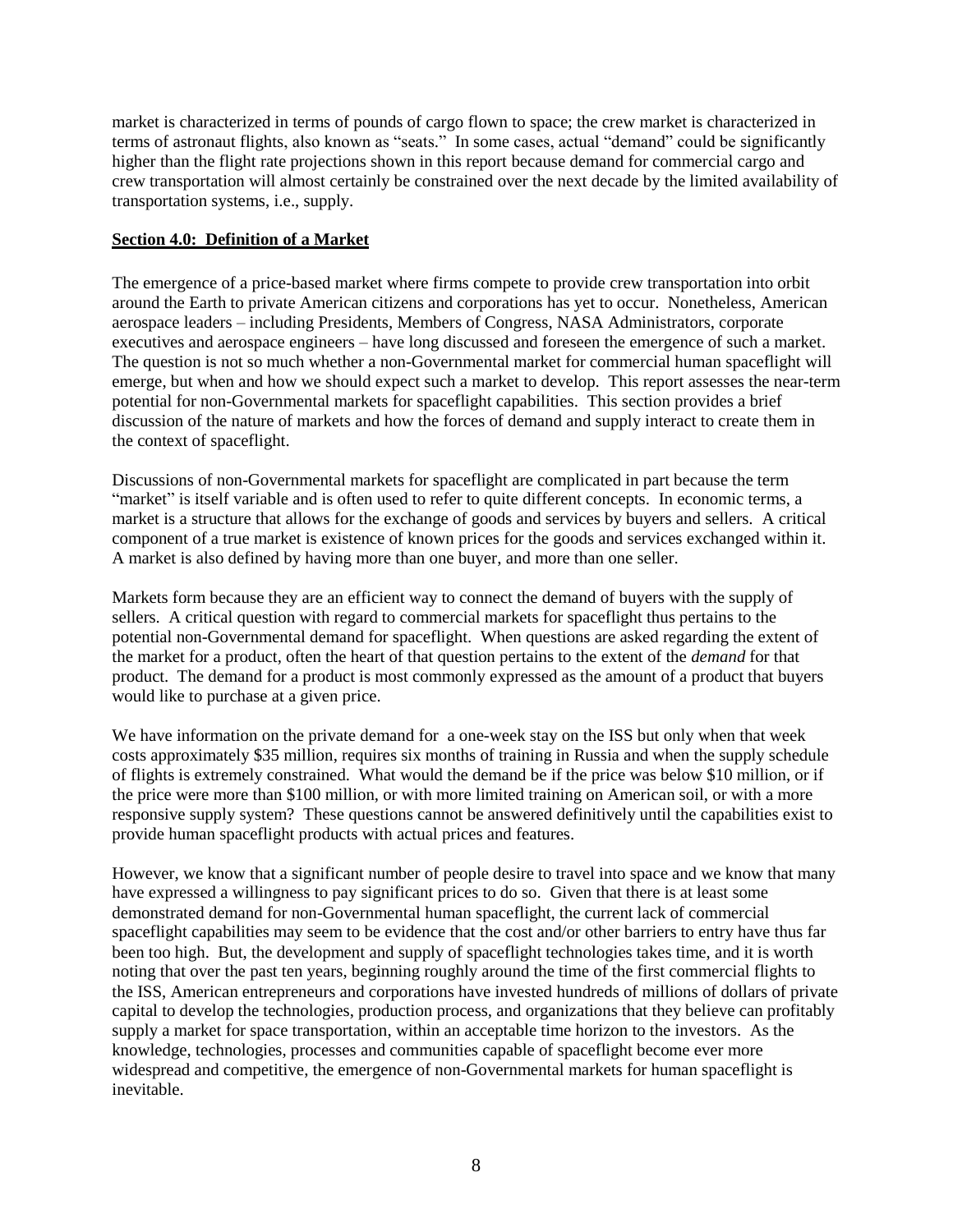#### **Factors Affecting the Size of Markets**

The potential size of the market for commercial crew and cargo transportation is dependent on a variety of factors, including technical, schedule, financial, regulatory, political, accident rates, and miscellaneous. The uncertainties associated with these factors prohibit a single, quantitative forecast of the demand associated with these markets, which is why the size of the markets is characterized as a range of flight rate projections in this report. A discussion of the uncertainties and how they can help or hinder the development of these markets are addressed in the following sections.

## **Technical Factors**

Technical capabilities, including vehicle capabilities and concepts of operation, will play a major role in addressing potential markets enabled by commercial crew and cargo systems. Companies have proposed or are developing a diverse range of crew and cargo vehicle concepts, and each will have its own unique set of capabilities, pricing, training requirements, passenger profiles, and constraints. In addition, NASA is some years away from selecting specific service providers. All of these uncertainties will affect the actual size and growth of the markets for these systems.

## **Orbital Platforms and Free-Flying Services**

The availability of destinations in LEO for these vehicles, including the ISS as well as other proposed commercial destinations, will also affect the timing and size of non-Government markets. In the nearterm, the likely primary destination for commercial cargo and crew spacecraft will be the ISS. In addition to the ISS, the development of commercial orbital habitats has been proposed in recent years, most notably by Bigelow Aerospace of Las Vegas, which has thus far invested \$215 million of its own money to pursue this market via the development of a next-generation private sector space station that leverages expandable habitat technology (a technology originally conceived of by NASA but developed and put into practice by Bigelow Aerospace). Bigelow launched and fully tested in space two subscale prototypes of its expandable modules and has proposed a series of increasingly ambitious facilities in Earth orbit and beyond using larger versions of those modules. The company has publically announced its plans to deploy an initial space station as early as 2015, with a larger one to follow as early as 2017, pending availability of commercial crew and cargo transportation systems.

Some services would not require a separate orbital platform to visit, i.e., LEO could be considered a destination itself. Space tourism flights, for example, could be carried out by a crewed vehicle without visiting the ISS or another orbital destination; such free flights would be best suited for short-duration missions. SpaceX has proposed a concept called DragonLab that would turn the Dragon spacecraft into a free-flying laboratory carrying experiments for missions ranging from one week to two years in duration before returning to Earth. The wide range of potential platforms and free flying capabilities could greatly affect the size of the commercial crew and cargo markets.

#### **Schedule Factors**

Within the 10-year time period analyzed in this study, the size of the commercial cargo and crew markets are dependent on when services become available. NASA has contracted with both Orbital and SpaceX for initial operational flights to ISS, to occur before the end of 2012. From that point forward, those companies will also have the capacity to provide services to other buyers. Both companies have experienced delays, and if operational dates slip further into the future, the amount of flights that could be provided through 2020 will shrink. Beyond the limits of this study, if the lifetime of the ISS is extended, the market for ISS cargo would continue as well.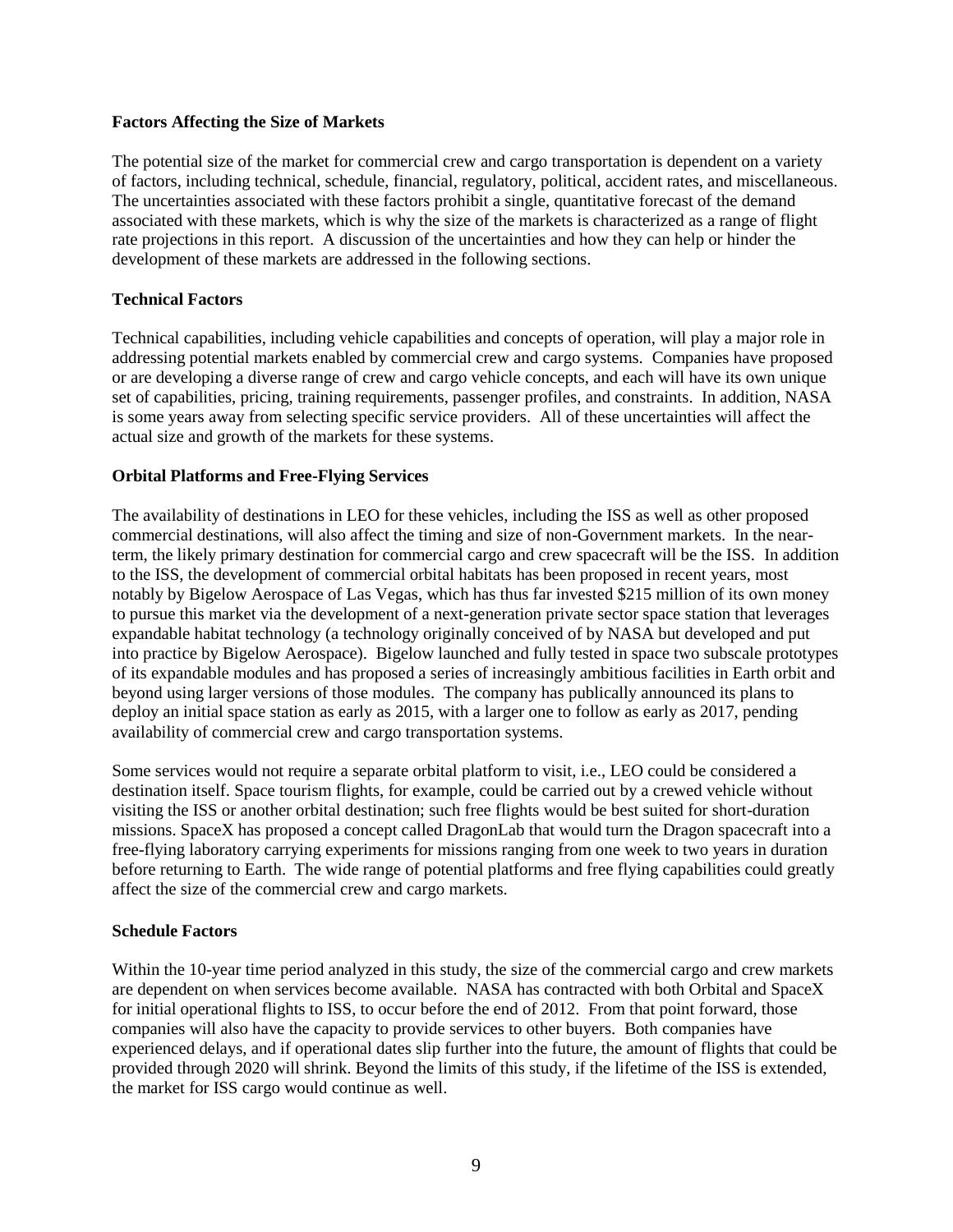The availability date of commercial crew services is less clear. Funding availability and technical progress will both play a very large part in when services will become available.

## **Financial Factors**

A major factor affecting market size is the cost to develop the system and the associated price that will be offered to customers. For commercial cargo, most of the development has been completed for the Falcon 9/Dragon and the Taurus II/Cygnus. Also, the initial price that NASA will pay for cargo transportation services has already been determined via the CRS contract awards.

Development costs for potential commercial crew systems are more uncertain. NASA has not requested detailed cost estimates from industry for commercial crew transportation services and selections are some years away. For example, NASA's Commercial Crew Transportation (CCT) Request for Information published on May 21, 2010, included the request: "What is the approximate dollar magnitude of the minimum NASA investment necessary to ensure the success of your company's CCT development and demonstration effort?‖ Industry responses were proprietary and cannot be released to the public. However, costs estimates from industry had a range of more than 700 percent from the lowest to the highest estimates. The magnitude of the development costs directly relates to the eventual price for services.

Additional uncertainty exists for commercial crew systems because NASA is planning to require industry to provide investment funds as part of any development agreement. The amount of private capital will vary between partners, and this capital could be provided from sources such as private investment, company revenue or venture capitalists.

All these unknowns (development costs, amount of private capital, ROI levels, and payback periods) contribute to a large range and uncertainty in the eventual price that will be established for commercial crew transportation services, which will have a major impact on the market size.

## **Regulatory and Certification Factors**

Commercial spaceflight presents a number of liability risks to providers addressed to varying degrees by the current regulatory regime. Risks associated with the uninvolved public are already addressed by existing regulations. The regulatory regime is far less certain regarding spaceflight participants. Current U.S. law (the Commercial Space Launch Amendments Act of 2004) does require operators of crewed vehicles to obtain the informed consent of any spaceflight participants to be flown prior to launch. However, informed consent may be insufficient to protect commercial crew vehicle operators from liability claims in the event of an accident. This uncertainty may make it difficult for providers to address this liability through insurance or other means.

Not only is the regulatory regime for human space transportation to LEO in development, but NASA's crew transportation system certification requirements that will be used to certify the systems as safe for transporting NASA and NASA-sponsored personnel to and from the ISS are also in development. In December 2010, NASA released the "Commercial Crew Transportation System Requirements for NASA LEO Missions" document that provides a consolidated set of requirements, standards, and processes that will be applied to the certification of a specific commercial crew transportation system for LEO missions. However, the specific certification requirements applied to systems transporting crew to the ISS are still in work, which contributes to uncertainty in costs, pricing, and ultimately market size.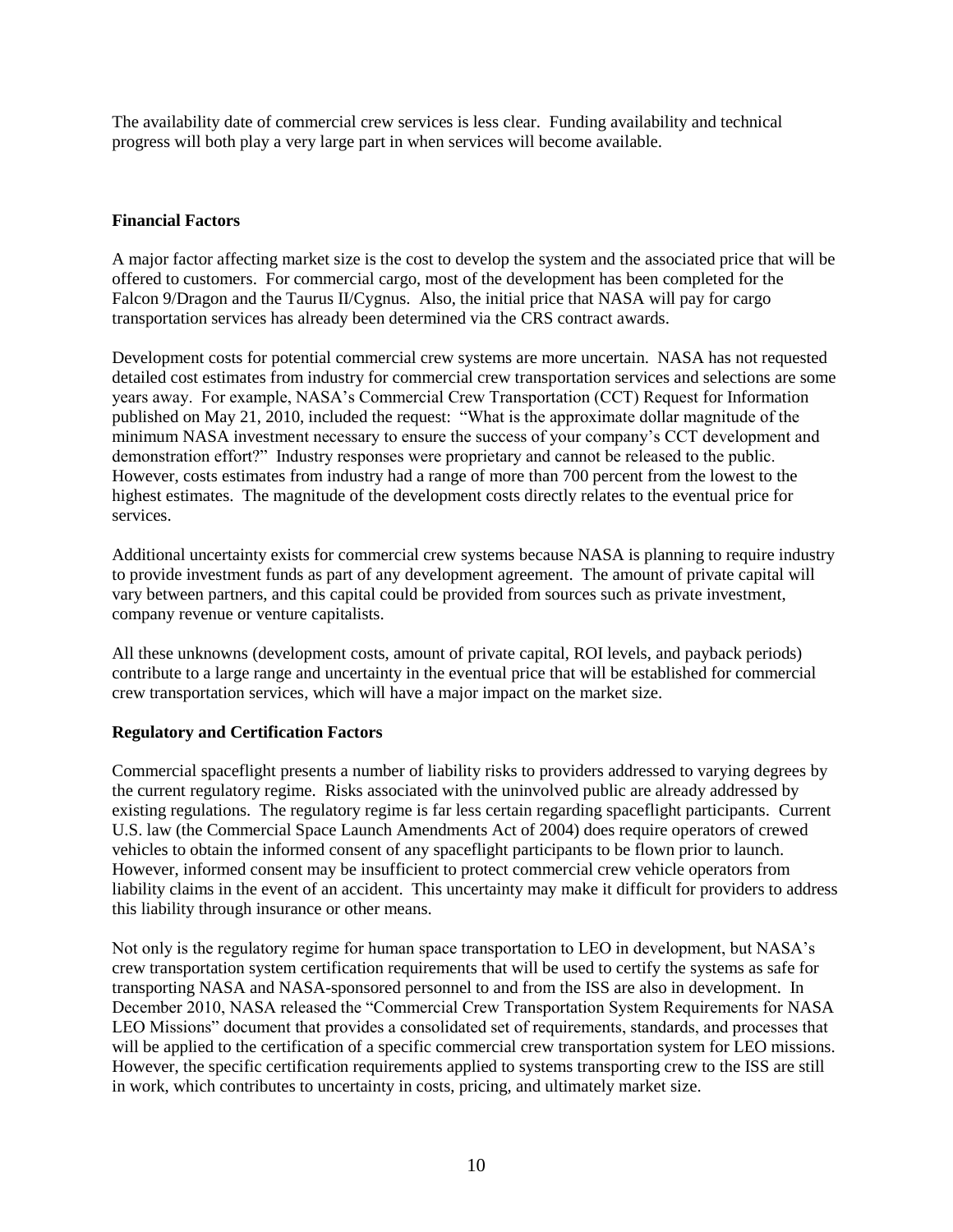#### **Accident Factors**

An accident involving a commercial crew transportation system, particularly a crewed system, would have an adverse impact on both the vehicle operator as well as the overall commercial spaceflight industry. One potential outcome in the near-term, based on experience with accidents involving crewed government-operated spacecraft, is a stand-down of operations while the accident is investigated and corrective actions implemented. The operator would suffer a loss of revenue because of the lack of flights during the post-accident hiatus, as well as expenses involved in implementing corrective actions as a result of an investigation and repair or replacement of the vehicle involved in the accident. The company could also be liable for accident claims from families of the crew and/or spaceflight participants on the vehicle, or business losses from vehicle customers.

These risks could be mitigated at least in part through regulations, such as laws in some states that immunize commercial spaceflight providers to liability claims from spaceflight participants in the event of injury or death, as well as through insurance. However, it is important to note that every mode of transportation has risk that results in loss of human life. If the U.S. is ever to achieve the goal of routine commercial human access to space, then the industry must be able to respond to accidents likes all the other modes of transportation.

## **Miscellaneous Factors**

Other external factors could also influence the market for commercial crew and cargo systems. One such factor is the development of similar systems outside the United States, subsidized partially or entirely by other governments, competing in the same commercial markets as U.S.-developed vehicles. For example, Russia has sold seats on Soyuz spacecraft to commercial customers. In January 2011, Space Adventures, the American company that markets Soyuz seats to commercial customers, announced that Russia would increase the production rate of Soyuz spacecraft from four per year to five, starting in 2013; this could make additional seats available for flights to the ISS. On the other hand, markets sometimes expand faster when there is more competition which may offset some of the affect of more providers.

Development of commercial crew and cargo markets depend in large part on the existence of the ISS as an anchor customer to support development of systems that can also serve those markets. An accident or other situation that diminishes the capabilities of the ISS, resulting in a reduction in crew and cargo requirements, or the worst-case scenario of the abandonment of the station, would adversely limit the U.S. Government's need for commercial cargo and crew services. Space environment hazards such as the increase of orbital debris also pose risks that could adversely affect the market for commercial providers if a significant collision occurred.

#### <span id="page-10-0"></span>**Section 5.0 Non-Government Markets**

As described in Section 3.0, NASA's study featured analysis of available data sources to identify potential non-Government markets that could be addressed by commercial crew and cargo systems within a 10-year time horizon. This analysis found four market segments most likely to be enabled by such systems in that time period:

**National Interests**: This category includes countries lacking indigenous human space  $\bullet$ transportation capability who desire to send astronauts and cargo into space to perform scientific research, acquire technical knowledge, and increase national prestige.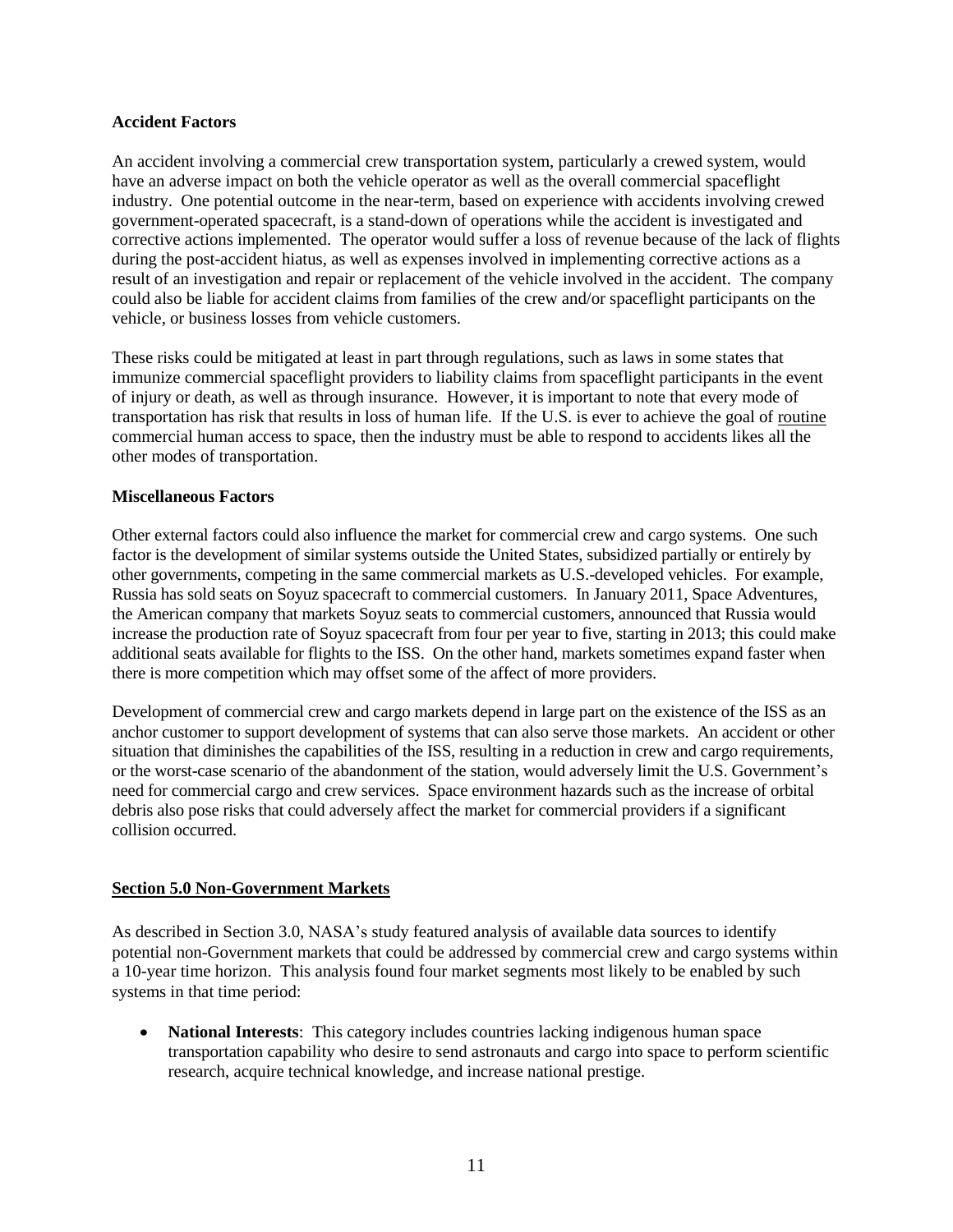- **Space Tourism**: This category includes spaceflight participants who are not flying under the direct employment or financial sponsorship of a company or government organization.
- **Applied Research and Technology Development**: This category includes customers interested in space-based research activities aboard in-space platforms, such as the ISS. Such research activities may lead to downstream commercial and/or societal application.
- $\bullet$ **Other markets**: This category includes satellite servicing, media, and entertainment and education markets.

Therefore, this section provides background and a description of those markets, describes the lower end of the market range based on historical flight rates, describes the upper end of the market range (i.e., market potential), and provides a discussion of unique constraints on the growth of the individual markets that may inhibit the realization of the market potential.

#### **National Interests**

 $\overline{a}$ 

Thirty-one nations without indigenous human spaceflight capabilities have sent 96 astronauts into orbit between 1978 and 2010. This total excludes Expedition flights of ISS Partner crew members flown pursuant to the ISS Partner Intergovernmental Agreement\Memoranda of Understanding. "National Interests" have sent astronauts into space on vehicles operated by Russia and the United States primarily through space agency-to-space agency or government-to-government exchanges, but in some cases through cash payments. Countries desire to send astronauts into space to perform scientific research, acquire technical knowledge, and increase national prestige. Historically, astronauts from such nations have performed missions that can be classified into three basic categories: short-duration visits to space stations, short-duration spacecraft missions such as those performed by the Space Shuttle, and longduration expeditions to space stations. Figure 2 summarizes the historical national interest flights. A more detailed description of these flights is provided in Appendix A.

| <b>Short Duration Space Station</b><br>Visits – Salyut, Mir, $ISS1$ | <b>Space Shuttle Flights,</b><br>excluding Flights to MIR and<br>$\overline{\text{ISS}^2}$ | <b>Long Duration Space Station</b><br><b>Visits - Mir and ISS</b><br>Expeditions <sup>3</sup> |  |
|---------------------------------------------------------------------|--------------------------------------------------------------------------------------------|-----------------------------------------------------------------------------------------------|--|
| Total: 26 countries                                                 | Total: 13 countries                                                                        | Total: 2 countries                                                                            |  |
| 54 astronaut flights                                                | 39 astronaut flights                                                                       | 3 astronaut flights                                                                           |  |

<sup>&</sup>lt;sup>1</sup> Space Station visits (first column) were relatively short-duration missions including Soyuz or Shuttle flights to the Salyut, Mir, and ISS with an average amount of time in space of approximately 12 days. These missions are performed primarily to increase national prestige, but may also include modest scientific research and technical knowledge objectives.

 $2$  Thirteen countries participated in Space Shuttle astronaut flights (second column), excluding Shuttle flights to Mir and ISS. The average duration of a Space Shuttle mission was about 11 days. Space Shuttle flights performed a range of missions. The Space Shuttle represented a unique capability with its large cargo bay and crew carrying capability. In some sense it was a self-contained space station.

<sup>&</sup>lt;sup>3</sup> Long-duration space station missions consisting of crew that keep a space station operating and perform some utilization are referred to as "expeditions" (third column). By the nature of their long duration in space, expedition members are conducting research on how the human body adapts. In addition, expedition crew members have the opportunity to tend long-duration science and technology experiments. German and French astronauts have served aboard Mir and ISS as Expedition crew members. The average duration of Expeditions missions was about 180 days.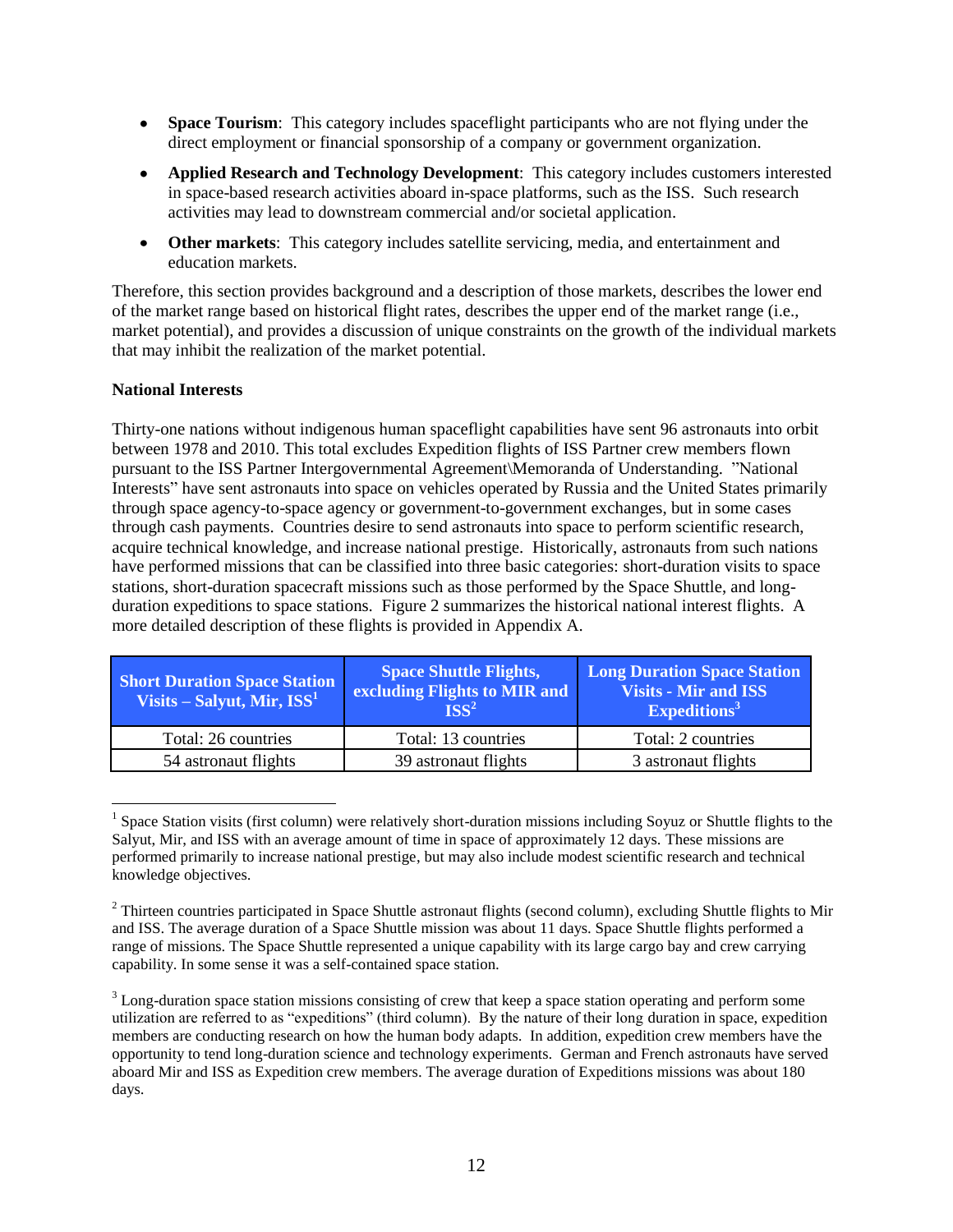| <b>Overall Total Countries: 31</b>                                |
|-------------------------------------------------------------------|
| Astronaut flights: 96                                             |
| $F: \ldots$ $\Omega: M \rightarrow \ldots$ $I \rightarrow \ldots$ |

*Figure 2: National Interests*

Based on this historical experience, it is likely that the market for national interests of countries without indigenous human spaceflight capability will consist of at least two client types. The first type will be interested in short-duration missions to LEO, the ISS, or other space station for national prestige and scientific and technical research. A second type may be interested in longer-duration flights ranging from two weeks to six months. This sovereign client may desire to be the primary occupant of a space station or work as part of a mixed crew with astronauts from other nations.

## **Historical Experience (Lower End of Range)**

Figure 3 shows the historical number of astronaut flights for the National Interests market with a trend line:



*Figure 3: Historical Flight Rate of National Interests (Excluding the United States, Russia and China, and excluding ISS Partner crew members flown pursuant to ISS Partner Intergovernmental Agreement\Memoranda of Understanding.)* 

In order to establish the "Lower End" of the range for this market, the linear historical growth rate of the number of astronaut flights occurring annually (i.e., the trend line) was extrapolated into the future. This assumes that the historical flight experience will remain unchanged during the next 10 years. Based on this linear growth rate, the number of astronaut flights is projected to be 36 during the assessment period.

Cargo transportation will be required in order to support these astronaut flights. Cargo includes items such as water, food, clothing, personal items, and life support maintenance consumables. It does not include cargo demand required to support other types of space station maintenance, propulsion, or research activity. Basic crew resupply requirements necessary to support a single astronaut can be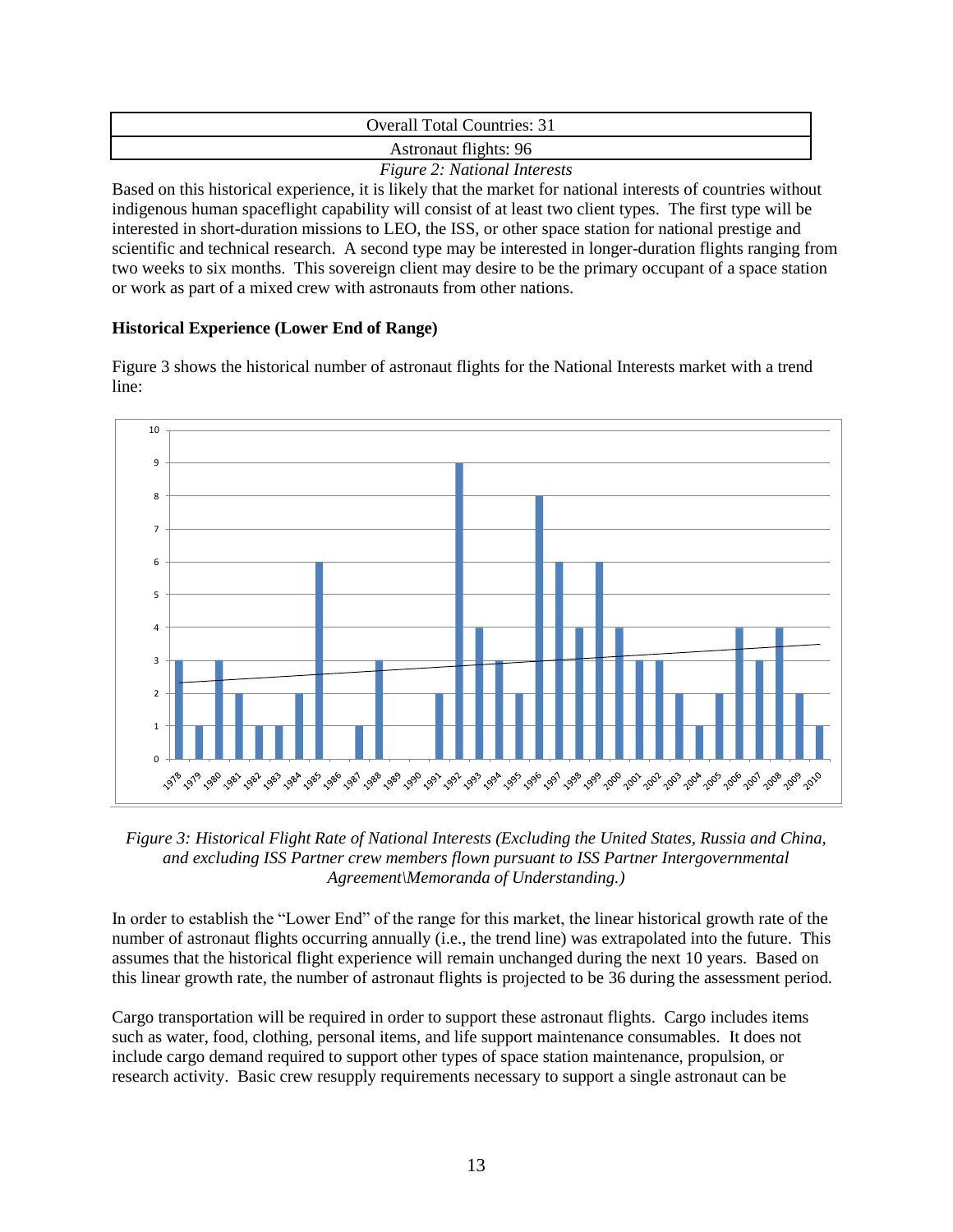approximated based on NASA and Russian human spaceflight experience. The generic cargo resupply rate to support astronauts on the ISS is 10.3 lbs/day per crew member.

Based on historical data shown in Figure 2, approximately 97 percent of the projected astronaut flights, or 35 astronaut flights, will be short-duration missions. One astronaut flight will be a long-duration expedition-type mission. Based on a cargo estimate of 10.3 lbs/day per crew member, 35 short-duration missions of 12 days each would generate cargo demand of approximately 4,326 pounds. One longduration expedition mission of 180 days would therefore generate cargo demand of approximately 1,854 pounds, for a grand total of 6,180 pounds.

## **Market Potential (Upper End of Range)**

The market for nations without indigenous human spaceflight capability to purchase a flight to LEO, time onboard the ISS, or time onboard private space stations builds upon a history of such nations partnering with nations that operate human space transportation systems in order to travel into space. Historically, nations faced a fairly high cost barrier when pursuing human spaceflight. A commercial human space transportation system to LEO, in combination with an affordable space destination, may enable a much larger market for national interests.

The upper end of the range for the National Interests market is based on input provided to NASA for the purposes of this report by Bigelow Aerospace. Bigelow Aerospace is targeting the National Interests market (also known as the Sovereign Client market) as a key part of its business strategy. Bigelow estimates that 30 flights will be accomplished during the assessment period to support its first operational space station. A second, larger space station is planned to be launched two years later and will require 45 - 60 flights will be accomplished to support that station during the assessment period. Each flight is planned to include three to five passengers total.

For the purposes of the upper-end estimation, NASA assumed two of the passengers on each flight are part of the National Interests market segment, this results in a total of 150 to 180 astronaut flights over the assessment period. Adding the lower end of the range of 36 astronaut flights, which represents flights to the ISS for visits or short duration flights to LEO, the grand total for the upper end of the range is 186 to 216 astronaut flights over the assessment period. Using the cargo estimate of 10.3 lbs/day per crew member and assuming 12 day missions, the total for cargo to support the astronaut flights is projected to be approximately 18,540 to 22,248 pounds. By adding the lower end cargo estimate to this projection, a grand total of 24,720 to 28,430 pounds is projected.

A strong positive indicator for this growth is the fact that Bigelow Aerospace has executed seven Memoranda of Understanding (MOUs) with a variety of national space agencies, companies, and governmental entities. These MOUs were signed with organizations in Japan, the United Arab Emirates, the Netherlands, Sweden, the United Kingdom, Singapore, and Australia. These MOUs demonstrate the strong potential for international clientele to utilize such systems, particularly given the current lack of existing commercial crew transportation. Additionally, these MOUs demonstrate that foreign interest is not limited or necessarily tied exclusively to the ISS.

The lower- and upper-end assessments of crew transportation and associated cargo to support the crew over the 10-year period is summarized in Figure 4.

| National Interests Market | Number of Astronaut Flights | <b>Amount of Cargo (lbs)</b> |
|---------------------------|-----------------------------|------------------------------|
| Lower End of Range        |                             | 6.180                        |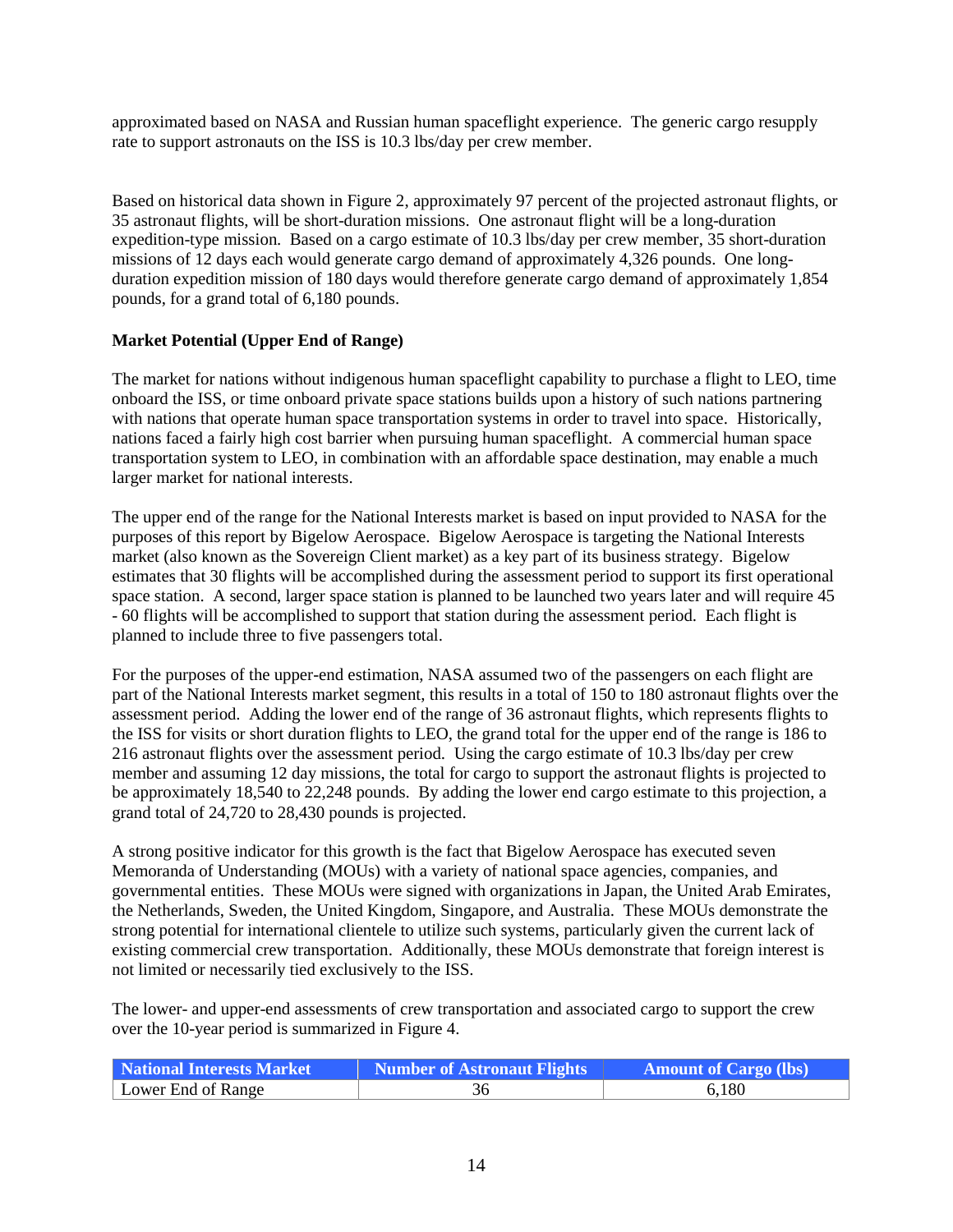| <b>Upper End of Range</b> |  | 12 <sup>C</sup><br>ിറ<br>776.<br>$^{\prime}$ |
|---------------------------|--|----------------------------------------------|
|---------------------------|--|----------------------------------------------|

*Figure 4: Summary of the National Interests Commercial Market (Cumulative over 10-Year Assessment)* 

#### **Constraints on Market Growth**

The market for transportation services to support national interests will be strongly impacted by the availability of an affordable destination and transportation services to deploy astronauts and provisions. Commercially operated space crew transportation systems would be a new mode of operation for these customers. To date, all national interest missions have been conducted by government-operated transportation systems. Nations would need to become comfortable with the use of commercially operated transportation systems in order for commercial operators to grow this market.

#### <span id="page-14-0"></span>**Section 5.1: Space Tourism**

In the last decade, space tourism emerged as a new and potentially promising commercial spaceflight market. In April 2001, Dennis Tito became the first individual to pay his own way into space, flying on a Soyuz taxi flight to the ISS. Several other people have followed -- each paying tens of millions of dollars to spend a week or more on the ISS.

For purposes of this report, the term "space tourist" refers to a spaceflight participant who is not flying under the direct employment or financial sponsorship of a company or government organization. Spaceflight participants employed or financially sponsored by government organizations, such as national space agencies, for research and other activities are covered under the National Interests section. Space tourists, by comparison, either purchase a spaceflight opportunity themselves or through another private funding source (e.g., as a gift from a friend or family member, or through a sweepstakes). Tourists may engage in a variety of activities on their flights, based on experience from those who have flown in the last decade.

#### **Historical Experience (Lower End of Range)**

| <b>Name</b>             | <b>Reported Trip</b><br><b>Price</b> | <b>Date Launched</b> | <b>Date Returned</b> | <b>Trip</b><br><b>Duration</b> |
|-------------------------|--------------------------------------|----------------------|----------------------|--------------------------------|
| Dennis Tito             | \$20M                                | 4/28/2001            | 5/6/2001             | 9 days                         |
| Mark Shuttleworth       | \$20M                                | 04/25/2002           | 5/5/2002             | 11 days                        |
| Gregory Olsen           | \$19M                                | 11/1/2005            | 11/11/2005           | 11 days                        |
| Anousheh Ansari         | \$20M                                | 9/18/2006            | 9/29/2006            | 12 days                        |
| Charles Simonyi         | \$25M                                | 4/7/2007             | 4/21/2007            | 15 days                        |
| <b>Richard Garriott</b> | \$30M                                | 11/12/2008           | 11/23/2008           | 12 days                        |
| Charles Simonyi         | \$35M                                | 3/26/2009            | 4/8/2009             | 14 days                        |
| <b>Guy Laliberte</b>    | \$35M                                | 9/30/2009            | 10/11/2009           | 12 days                        |

Figure 5 lists those space tourists who have flown since 2001 and reported prices, based on published accounts of their flights: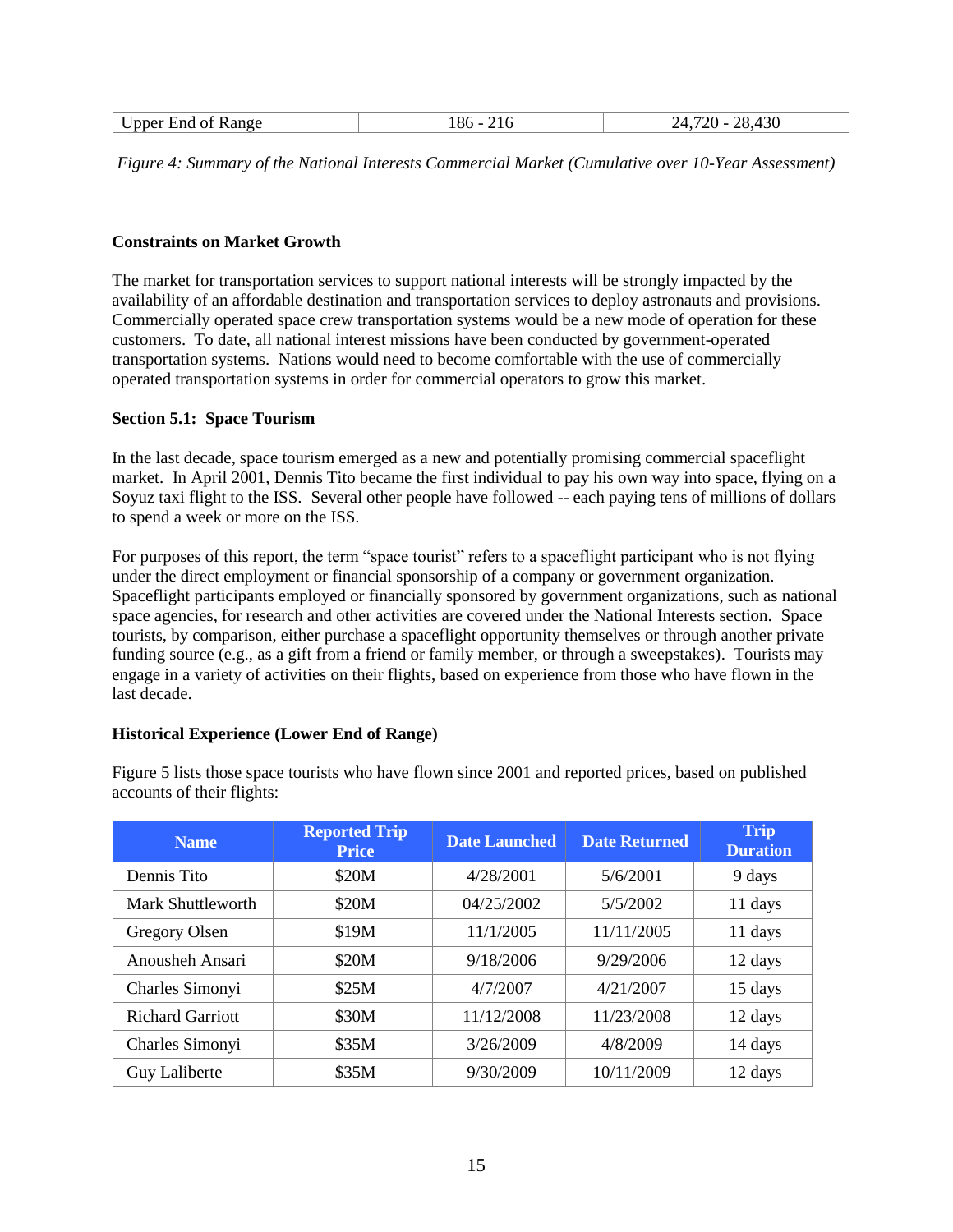#### *Figure 5: Space Tourists, 2001-2010*

The lower end of the range for the space tourist market over the next 10 years is estimated to be eight astronaut flights (i.e., seats), by simply extrapolating the average historical flight rate. For cargo, the same assumption regarding the basic crew resupply requirements necessary to support astronauts on the ISS was used for spaceflight participants (10.3 lbs/day per crew member). Assuming that each flight lasts 12 days (the same as the historical experience), the associated cargo market cumulatively over the 10-year forecast period is projected to be approximately 990 pounds.

## **Market Potential (Upper End of Range)**

The future market for space tourism has engendered much speculation recently. However, most studies conducted to date suggest that market demand above the historical supply rate exists, although the lack of available crew transportation systems has delayed its development. In order to estimate the upper end of the space tourism market, input provided to NASA for the purposes of this report by Space Adventures was leveraged.

Space Adventures, the company which brokered every ISS space tourist flight to date, has developed its own forecast of future space tourist flights, taking into account development of commercial crew vehicles as well as the existence of orbiting space facilities besides the ISS. Their forecast calls for approximately 143 passengers flying through 2020 (including direct sales to individuals, lottery/media, corporate business and research, education and institutions). NASA projects the associated cargo to support those 143 astronaut flights to be approximately 17,700 pounds, based on an average stay time of 12 days and assuming the basic crew resupply requirements to equal those necessary to support astronauts on the ISS (10.3 lbs/day per crew member). Figure 6 provides a summary of the space tourism market projections for crew and associated support cargo.

| <b>Space Tourism Market</b> | Number of Astronaut Flights | <b>Amount of Cargo (lbs)</b> |
|-----------------------------|-----------------------------|------------------------------|
| Lower End of Range          |                             | 990                          |
| Upper End of Range          | 143                         | 17,700                       |

*Figure 6: Summary of Space Tourism Commercial Market (Cumulative Over 10-Year Assessment)*

#### **Constraints on Market Growth**

Currently, there are several growth constraints to the space tourism market:

- The availability of crew transportation systems for non-professional astronauts;
- The cost to the customer; and
- The current lack of a destination besides the ISS.

There are several other factors that hamper the orbital space tourism market such as the long training time. While these constraints might be reduced in coming years, it is unlikely that all will cease to be important in the next decade.

The availability of transportation is a significant limiting factor as only the Russian Soyuz is available to service this market and seats aboard the Soyuz are extremely limited. Following the late-2009 flight of Guy Laliberté, the Russian Federal Space Agency, Roscosmos, announced that there would be a hiatus on space tourism because all available Soyuz seats would be used for ISS crew rotations. Additional Soyuz seats may be available for tourists in a few years, as Space Adventures announced in early 2011 an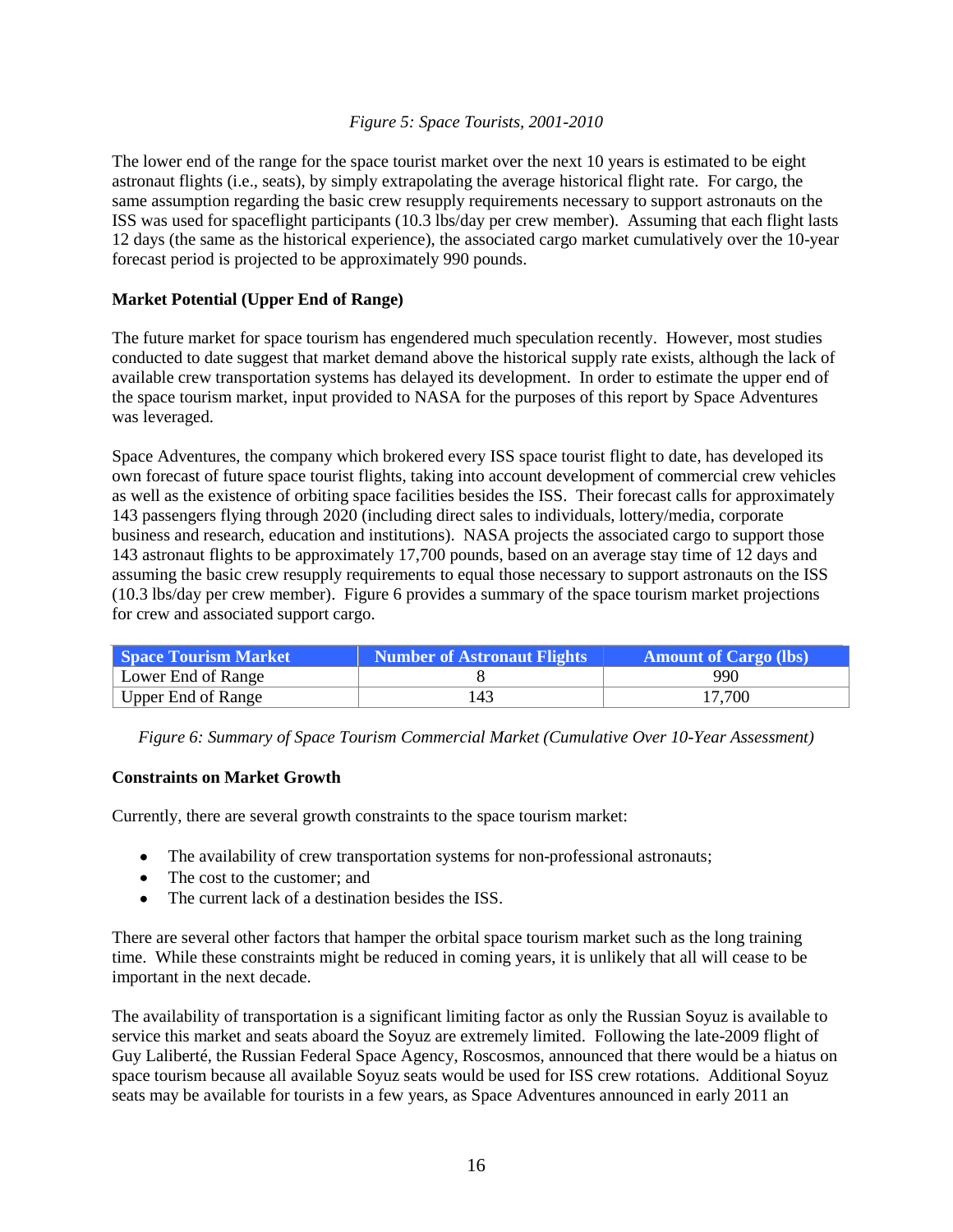agreement with Roscosmos and RSC Energia to increase the Soyuz production rate from four to five a year and thus offer three seats commercially starting in 2013. On the other hand, if U.S. industry is successful in developing commercial crew transportation systems, the availability of seats for space tourists could dramatically increase.

Cost is another apparent factor limiting commercial human spaceflight, as both customers and launch providers seek to obtain the best value they can. History has demonstrated that buying a ticket aboard an orbital rocket has never been cheap, and so far the only individuals capable of doing so have largely been independently wealthy.

While the prices paid by space tourists to fly short-duration missions on the Russian Soyuz have reportedly increased in recent years, this reported price is lower than what NASA pays primarily because NASA requires services for long-duration missions above and beyond those required by space tourists. With existing ISS demand, Russia has little incentive to open up seats to space tourists. However, as mentioned above, Russian entities have publicly said they could increase Soyuz spacecraft production, pending completion of contracts, potentially freeing up seats for private tourists, provided they are willing to pay an as-yet-unspecified price.

Another constraint on the market is the availability of destinations in LEO that could be visited by tourists. Currently the only destination in LEO with life-support capabilities is the ISS; and, ISS crew aboard is currently limited to six long-duration crew based on crew rescue vehicle (Soyuz) capability. The crew assignments on the ISS are regulated by the ISS Partners, with each ISS Partner allocated a specified amount of ISS crew on the station in accordance with the ISS Partnership agreements. However, Bigelow Aerospace is planning to deploy a series of private facilities that, while oriented toward serving the research and non-U.S. national interests markets, could also host tourists for short- or long-duration stays, thus supporting increased demand beyond what the ISS can accommodate. In addition, the development of crew transportation systems capable of free-flying LEO flights would offset the need for additional LEO destinations.

## <span id="page-16-0"></span>**Section 5.2: Applied Research and Technology Development**

Applied research and technology development refers to the use of the microgravity environment and vantage point afforded by the ISS and other in-space platforms to conduct research activities that may lead to downstream commercial and/or societal application. Precursor basic research areas range across the spectrum of biology, chemistry and physics with applied research and technology development opportunities in medicine, materials, remote sensing, and future space technologies demonstration.

In general, research moves along a continuum from basic research activities through applied and translational research to product development and enhancement (see Figure 7). Generally, the continuum begins with research seeking to test a theory or hypothesis (basic research) and concludes with a sustainable and repeatable outcome that creates value in terms of economic or social returns. In practice, research can begin at any phase of the continuum, and can proceed in a non-linear fashion. However, a weak level of investment in the visionary end of the continuum is likely to forestall success in the translational and product end of the pathway. As a scientific investigation moves down the continuum, funding profiles change to include increasing amounts of private and commercial industries until a commercial product may emerge from the investigation – although this does not occur in all cases.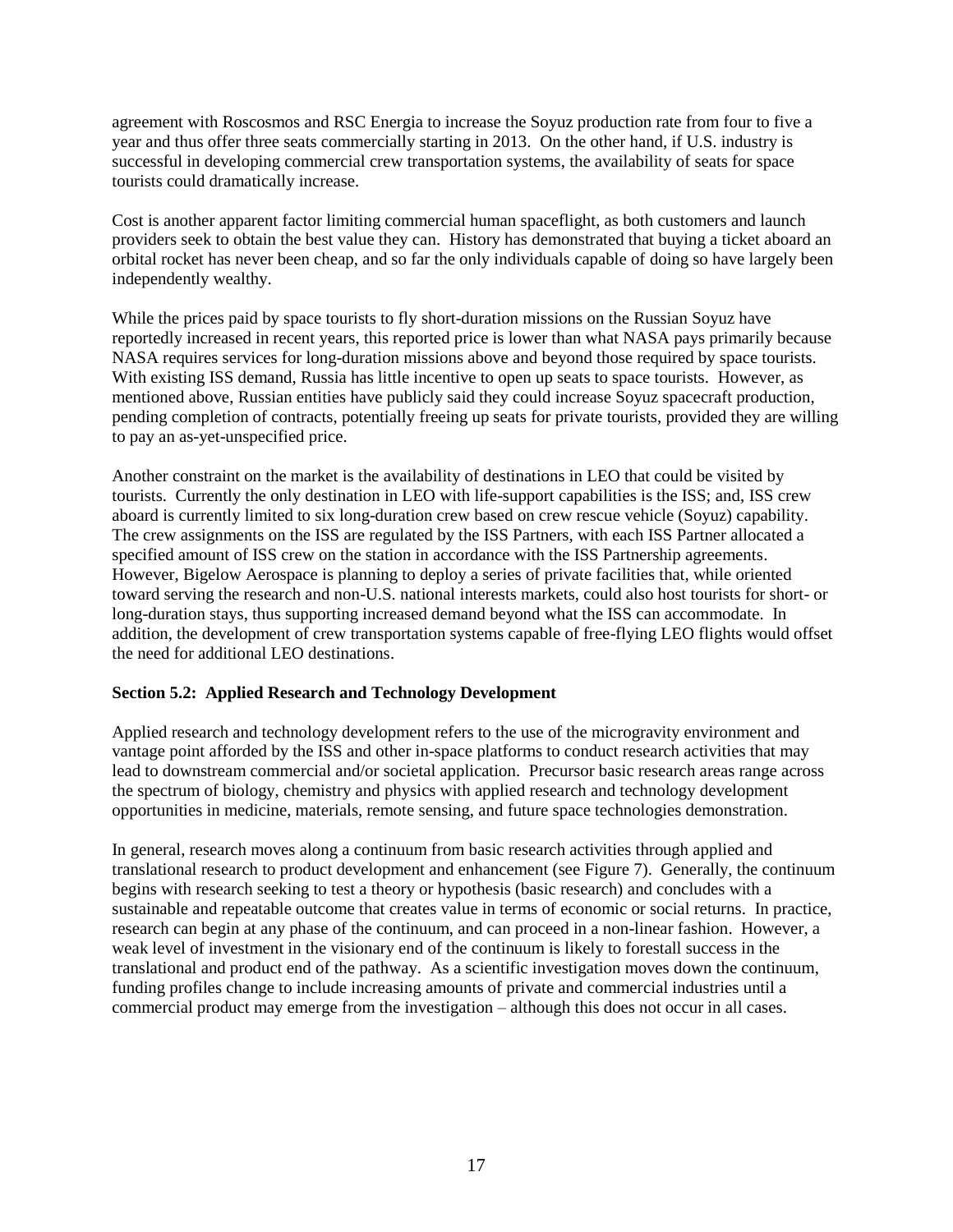

*Figure 7: Source ProOrbis 2010*

As an example of this pathway, basic research studying the reaction of the bacteria *Salmonella typhimurium* (a strain of bacteria responsible for the incidence of salmonella in humans) exposed to microgravity found increased virulence expressed by the bacteria in the space environment. Subsequent in-space experimentation identified the specific genes responsible for the virulence. Following this result, the private company Astogenetix, Inc. funded a series of experiments on the ISS focused on producing vaccine candidates—an example of preclinical, translational research. As of mid-2010, using results from the ISS experiments, the company is pursuing U.S. Food and Drug Administration approval of a *Salmonella typhimurium* vaccine as an investigational new drug. The company is also pursuing a similar investigation pathway for methicillin-resistant *Staphylococcus aureus*, better known as MRSA.

Research activities onboard the ISS can be classified into four research disciplines. These categories provide a framework for analyzing the types of applied research and development activities that might be conducted in LEO. These categories are:

- 1. **Biology and Biotechnology:** The space environment (e.g. microgravity) is unique for biological systems, and can offer distinct insights into molecular, cellular, and organismic functions. As a novel environment, space provokes biological processes and responses that cannot be evoked on Earth and, as a result, biology and biotechnology research in the microgravity environment could lead to medical and commercially relevant applications. More than 70 percent of the research performed on the ISS has been in this category.
- 2. **Earth Observation:** The ISS offers a stage for observation of the Earth, with the added capacity for servicing of onboard instruments should it be necessary. In some cases this may offer operational advantages for the collection of Earth observation data over the use of satellites for the same purpose.
- 3. **Physical and Materials Science:** The microgravity environment allows scientists to study physical properties, systems, and effects without the complicating factors provided by gravity. Long-term microgravity exposure permits scientific investigations to be conducted in a manner that allows the physical properties of the phenomena being studied to dominate the experiment, rather than the effects of gravity.
- 4. **Technology Development:** The ISS provides a unique test bed for new technologies for use both in space and on Earth. Technology testing in space allows developers to characterize, optimize, and space qualify hardware performance in space and expands the suite of space-qualified equipment that can then be used to enable other applications.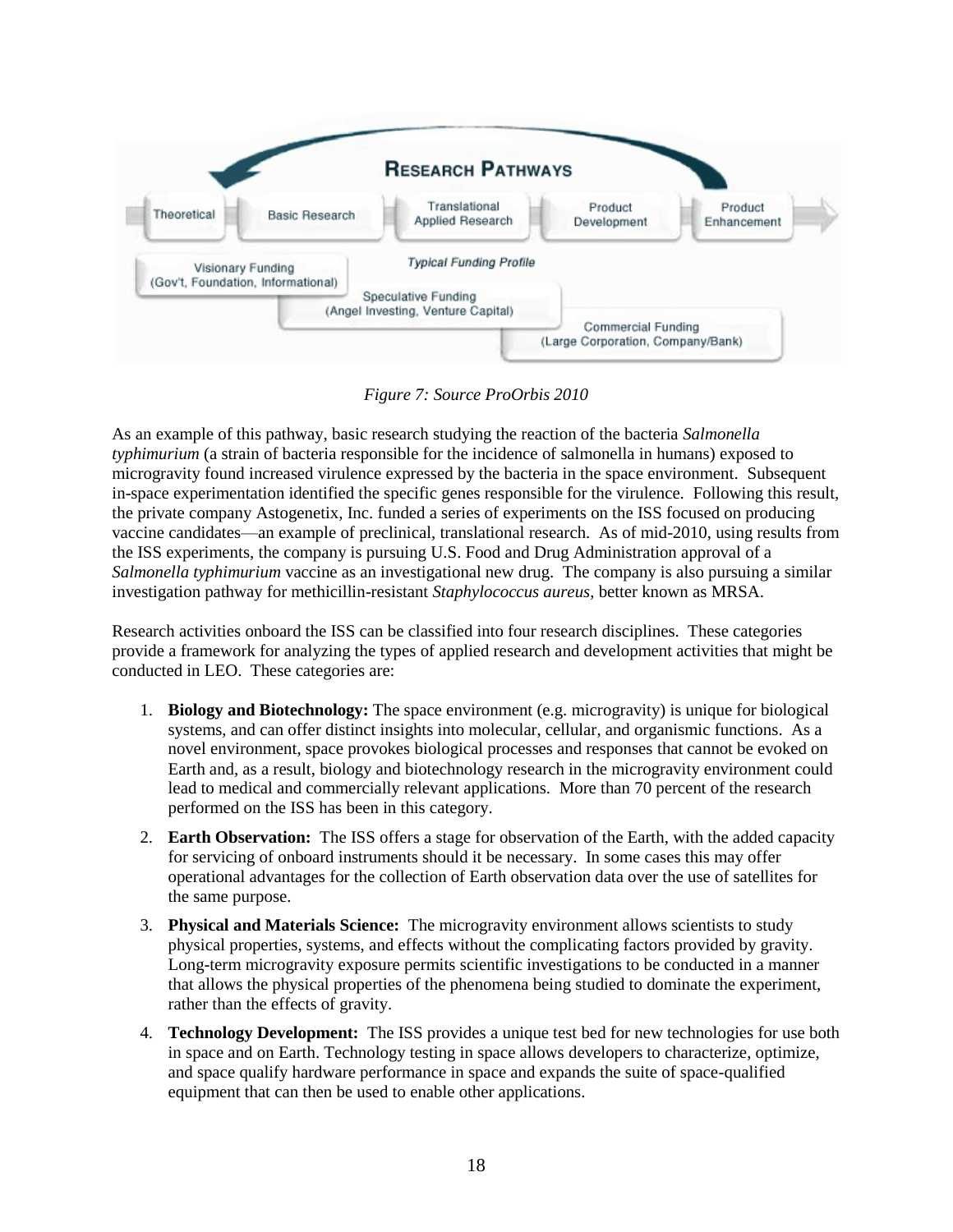## **Historical Experience (Lower End of Range)**

To date, virtually all of the funding for experiment development, transportation, accommodation and resources has been provided by government sponsors with few notable exceptions of commercial investment. Commercial investments have been limited to covering the costs of their investigators and incidental expenses. The share of experiments with a commercial interest, as a percent of total experiments performed, has been approximately nine percent.

Figure 8 shows the full breakdown of experiment sponsors, based on the number of experiments conducted onboard the ISS in each of the research disciplines, by all ISS Partners, from December 1998 through September 2010 (Expeditions 0 though 24), a period of time representing the assembly phase of station operations.

| <b>ISS Utilization Sponsor</b>                           | <b>Estimated Distribution of</b><br><b>Interests</b> |
|----------------------------------------------------------|------------------------------------------------------|
| ISS International Partnership (non-United States)        | 64%                                                  |
| <b>United States</b>                                     | 36%                                                  |
| Commercial                                               | 9%                                                   |
| Department of Defense                                    | 10%                                                  |
| National Lab – Other Government Agencies                 | $0\%$                                                |
| National Lab – Academia                                  | 0%                                                   |
| National Lab – Education (with significant NASA funding) | 17%                                                  |
| <b>NASA</b> Grants                                       | 64%                                                  |
| <b>Subtotal (United States)</b>                          | 100%                                                 |
| Total                                                    | 100%                                                 |

## *Figure 8: ISS Experiment Sponsors, December 1998 to September 2010*

In some cases, an experiment conducted on board the ISS by a private, non-U.S. Government entity had its investigator costs paid for by that private entity, but costs of transport and use of the station were covered by NASA. Thus, none of the research included in the "United States – Commercial" category was completely funded by private entities, and it is unclear if any of this research would have been conducted had the government financial contribution not existed. Accordingly, the low end of the range for this market is zero pounds of cargo, even though private entities have contributed financially, in some cases quite substantially, to this research.

## **Market Potential (Upper End of Range)**

NASA planning for ISS utilization requirements breaks cargo upmass and downmass requirements into three categories: mass required to support ISS Systems and Operations, mass required for research on the United States On-orbit Segment (USOS) of the ISS, and mass required for National Lab Utilization. The USOS includes NASA utilization requirements and those of all International Partners except Russia. The National Lab Utilization category includes all U.S. research on the station pursued by entities other than NASA, including research by private firms. In August 2009, NASA developed a *Plan to Support Operations and Utilization of the International Space Station Beyond FY 2015*. This report contained projected cargo upmass (and downmass) requirements for ISS Utilization through 2020, as shown in Figure 9.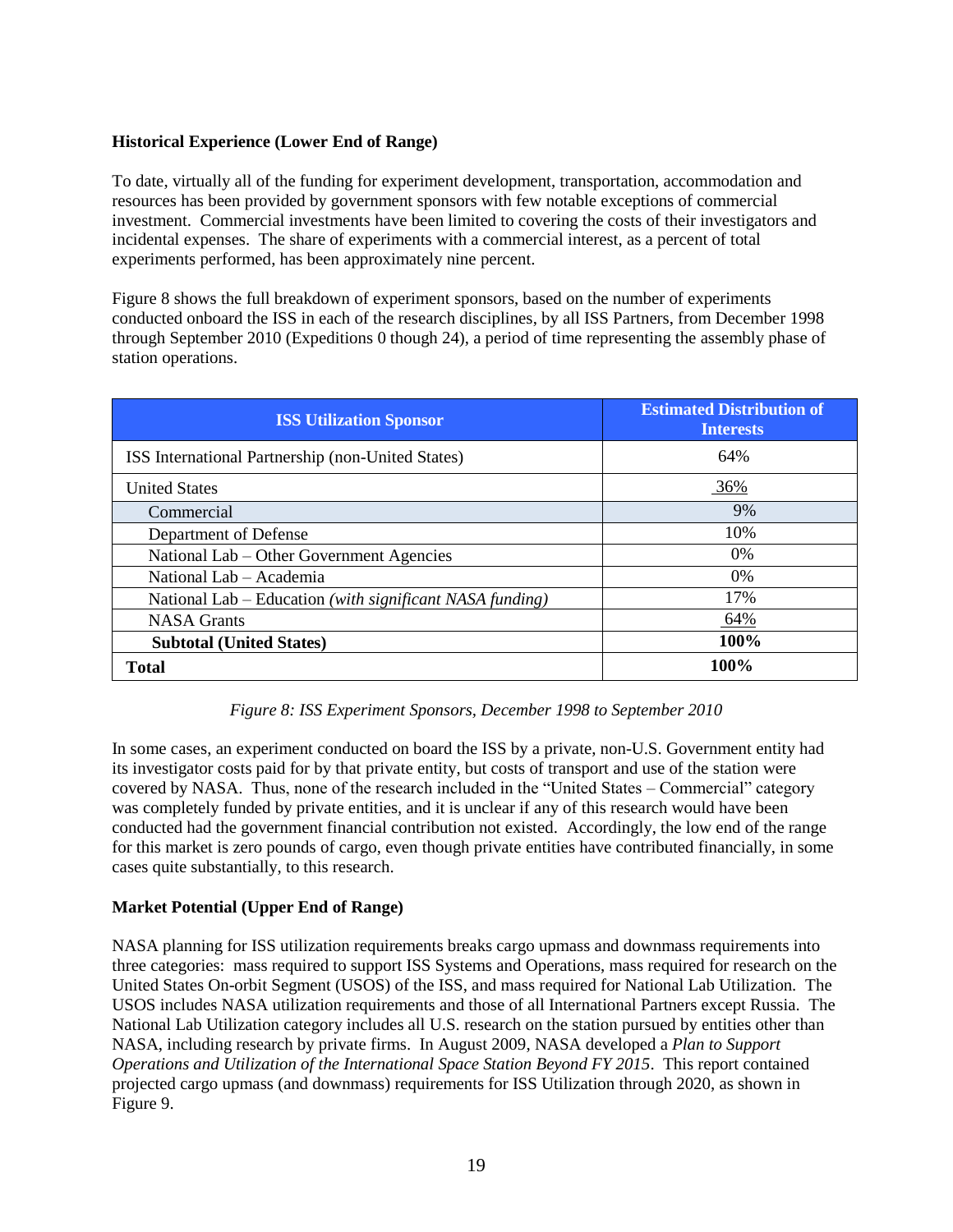| <b>Category</b>                     | <b>Total Projected Cargo Upmass Requirements</b> |  |  |
|-------------------------------------|--------------------------------------------------|--|--|
| Systems/Operations                  | 194.820 lbs                                      |  |  |
| <b>USOS</b> Research (funded)       | 80,067 lbs                                       |  |  |
| National Lab Utilization (unfunded) | 43,266 lbs                                       |  |  |

*Figure 9: ISS Upmass and Downmass Requirements 2011-2020*

As mentioned, approximately nine percent of ISS utilization interest has originated from commercial sources. This figure provides an estimate of the level of commercial market interest in Applied Research and Technology Development activities, when the research costs are largely covered by NASA. Accordingly, it can be used to provide the ISS-related portion of the upper end of the range of the Applied Research and Technology Development market. Applying the nine percent to the total projected National Lab Utilization gives an estimate for commercial ISS cargo of approximately 3,900 pounds.

In addition to ISS-related utilization, there will be research and technology related cargo flown to other destinations, such as the Bigelow station or simply to LEO in a DragonLab or other free-flying carrier. For the contribution of this portion to the upper end of the range, the Bigelow flight projection was used: 30 flights during the assessment period for Bigelow Station #1; and 45 - 60 flights for Bigelow Station #2. Bigelow plans to launch major payloads "with the module"; hence, the amount of utilization-related hardware will be relatively small. For the purposes of this assessment, NASA assumed 75 pounds of cargo would be flown on each flight, for a total of 5,600 - 6,750 pounds of commercial non-ISS cargo over the assessment period.

Adding together the ISS and non-ISS related portions provides a grand total of 9,500 - 13,400 pounds for commercial cargo. Figure 10 shows a summary of the projection for the Applied Research and Technology Development market.

| <b>Applied Research and Development Market</b> | <b>Number of Seats</b> | <b>Amount of Cargo (lbs)</b> |
|------------------------------------------------|------------------------|------------------------------|
| Lower End of Range                             |                        |                              |
| Upper End of Range                             | -                      | $9,500 - 13,400$             |

*Figure 10: Summary of Applied Research and Technology Development Market (Cumulative Over 10- Year Assessment)*

#### **Constraints on Market Growth**

The estimates in Figure 11 are constrained by several factors. The historical data used for the range represents a period when ISS activities were conducted under a different concept of the operations than what is in place today: assembly versus utilization. During the period of ISS assembly, resources for completing experiments were relatively limited. Today, the largest modules and research racks have been delivered to ISS, so more launch payload volume and mass is allocated to ISS utilization. Furthermore, more crew time is available for research because there are fewer ISS components to install and assemble. Secondly, the ISS Program notes that "over the past decade funding for research (either from NASA or from private entities) and flight resources have never been available at the same time, and have fluctuated almost independently." Accordingly, the history-based statistics represented in Figure 11 should not be considered an absolute upper limit.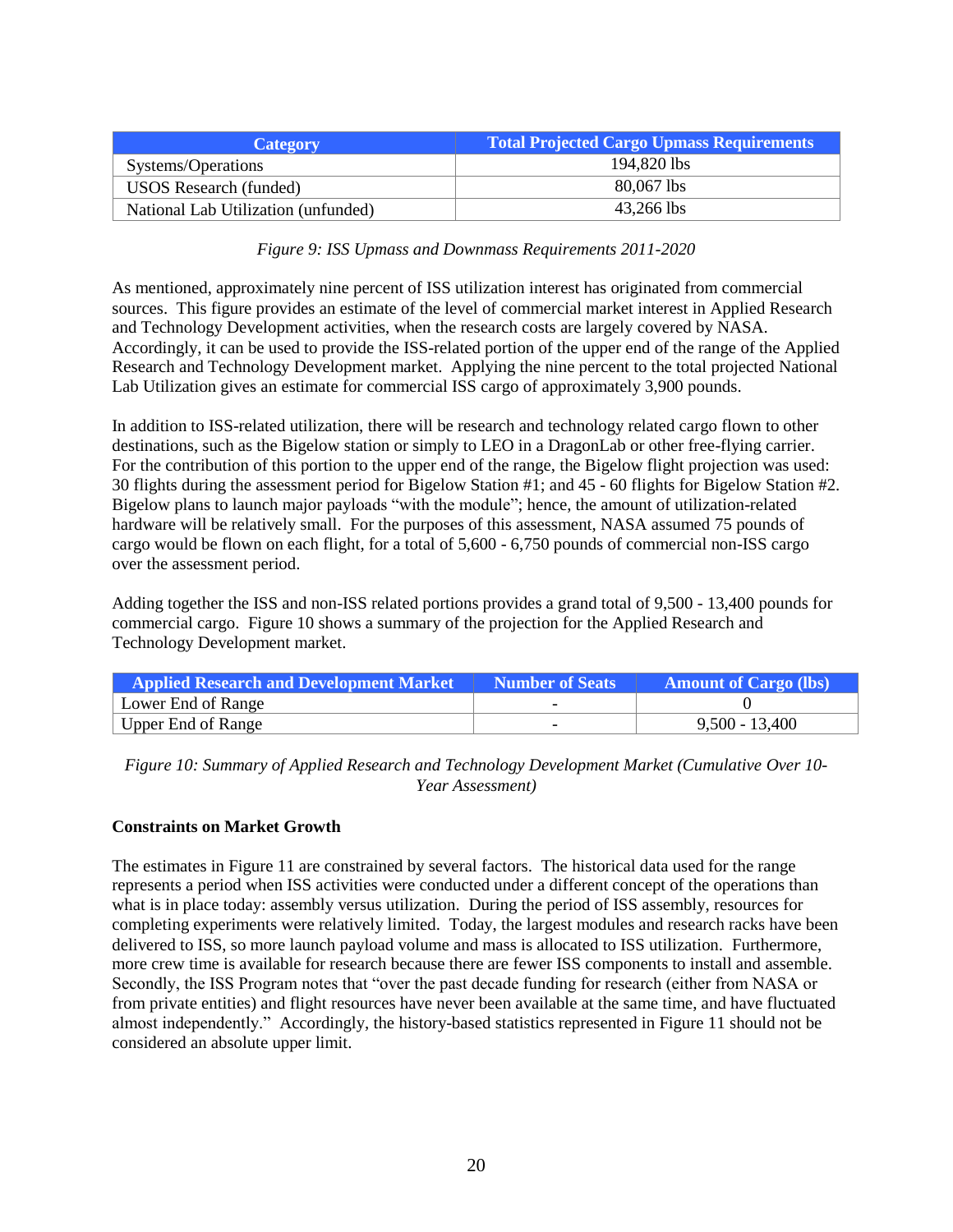The American Society for Gravitational and Space Biology, an organization with an interest in expanding research conducted in microgravity, suggests that the following factors limit research activities on ISS:

- Inadequate hardware and instrumentation to support biological and physical sciences experimentation in reduced gravity, including biocontainment work stations and variable speed centrifugation for in-flight gravity controls;
- A lack of frequent and affordable upmass and downmass to and from ISS;
- Absence of designated ground and facilities support for fundamental life and physical sciences flight experiments; and
- Insufficient commercial and basic research entities participating jointly on missions.

Flight rate—*both* upmass and downmass—is a major constraint to development of the market. In the report, "Life and Physical Sciences Research for a New Era of Space Exploration", the National Research Council noted that, "conditioned down mass is of particular importance..." because without it, only basic analyses that do not require experiment or sample return to the Earth's surface can be conducted. Related to flight opportunities are flight costs. The U.S. Government Accountability Office noted in 2009 that launch costs are "prohibitive" to researchers seeking to fund their own way to orbit. An additional significant constraint is that availability of private (non-Government) funding for basic research activities is low, so reaching maturity in absence of government funds will be a challenge. In addition, space-based research techniques remain at risk of being supplanted by ground-based methodologies that offer similar results under more cost-effective conditions.

Most research activities conduced in LEO or onboard ISS to date have been basic research in character. Over the forecast period a gradual shift from basic to translational research could occur if the Government invests in proof-of-concept experiments that stimulate private interest. If the Government does not invest in this early stage research, it will impede the development of commercial applications.

As an example of proof-of-concept activities that might be enabled by in-space technology demonstration activities, Bigelow Aerospace and NASA have discussed connecting a Bigelow Expandable Activity Module (BEAM) to the ISS. Connecting a BEAM to the ISS would provide a demonstration of Bigelow's technology. The demonstration would also provide both NASA and Bigelow with data on the performance of inflatable space habitation modules in orbit. With a successful demonstration of the ISS's technology development capabilities, other users may follow.

## <span id="page-20-0"></span>**Section 5.3: Other Markets**

Other markets may be enabled by development of commercial crew and cargo transportation systems. These other markets include: satellite servicing, media and entertainment, and education. Historically, for example:

- Two commercial satellites have benefited from human-tended rescue performed by the Space Shuttle during a single mission in 1984: Palapa B2 and Westar 6.
- A number of companies have used spacecraft, particularly the Russian space station Mir and the Russian segment of the ISS, for advertising and other media projects (the first non-Government funded spaceflight participant was funded by a television broadcasting company).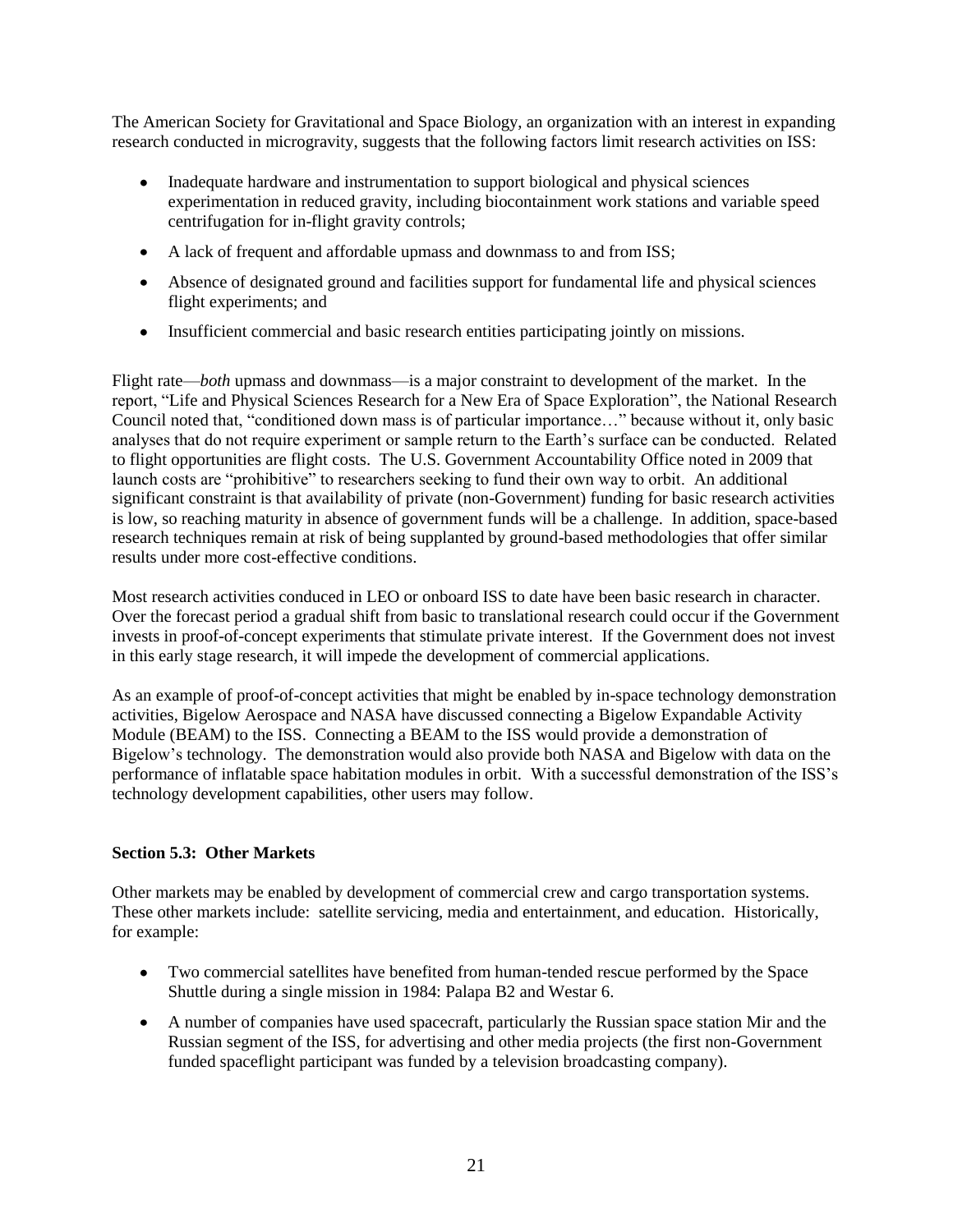A commercial firm is preparing the first Science, Technology, Engineering, and Mathematics (STEM) mission that does not require NASA funding, for 16 school districts.

#### **Satellite Servicing**

Rescue of satellites stranded in an incorrect orbit is a relatively advanced capability that could be supported by commercial crew transportation spacecraft. To date, all human-tended servicing missions to date have been conducted by Government-funded missions performed by either the United States or Russian Governments. In addition, most commercially operated satellites in LEO are not valuable enough to justify a human-tended rescue mission. Thus, this market has not seen much historical activity.

However, there are two historical examples cited above, the Palapa B2 and Westar 6. In addition, between 1997 and 2009, approximately seven satellites lost greater than 50 percent of their lifespan due to being stranded in an incorrect orbit and could potentially have been candidates for servicing had the transportation capability been available.

#### **Media and Entertainment**

Mir, along with its cosmonauts, was a platform for companies such as Pepsi and MTV to launch promotional activities. This included an ad filmed on Mir that aired in September of 1997 during the MTV Music Awards. In 1999, Pizza Hut spent \$1 million for the rights to plant a large logo on the side of a Proton launcher headed for the ISS. The following year, Pizza Hut worked with Russian food scientists to deliver oven-ready pizzas to ISS incumbents. Shortly after, Kodak paid to have their logo and a slogan placed onto a material that was to be tested for durability in space on the outside of the ISS. In 2001, Radio Shack & Popular Mechanics also worked out deals with the Russians for advertising on the ISS.

More recently, Bigelow Aerospace carried out a "Fly Your Stuff" promotion through their Genesis I and Genesis II. Photos taken within the Genesis I reveal banners and logos from different companies lined against the module's interior walls. In addition to images and logos, Bigelow Aerospace allowed the public to send small items to space. Once in space, the items were photographed floating in Genesis II and those images were made visible on the Bigelow website.

Also, IMAX Corporation and NASA have developed a long-standing partnership which has enabled millions of people to virtually travel into space through a series of award-winning films. A list of those IMAX films is provided in Figure 11.

| <b>Title</b>                  | <b>Production Year</b> |
|-------------------------------|------------------------|
| Hail Columbia                 | 1981                   |
| The Dream is Alive            | 1985                   |
| <b>Blue Planet</b>            | 1990                   |
| Destiny in Space              | 1994                   |
| Cosmic Voyage                 | 1996                   |
| L5: First City in Space       | 1996                   |
| Mission to MIR                | 1997                   |
| Space Station 3D              | 2002                   |
| <b>Magnificent Desolation</b> | 2005                   |
| Hubble 3D                     | 2009                   |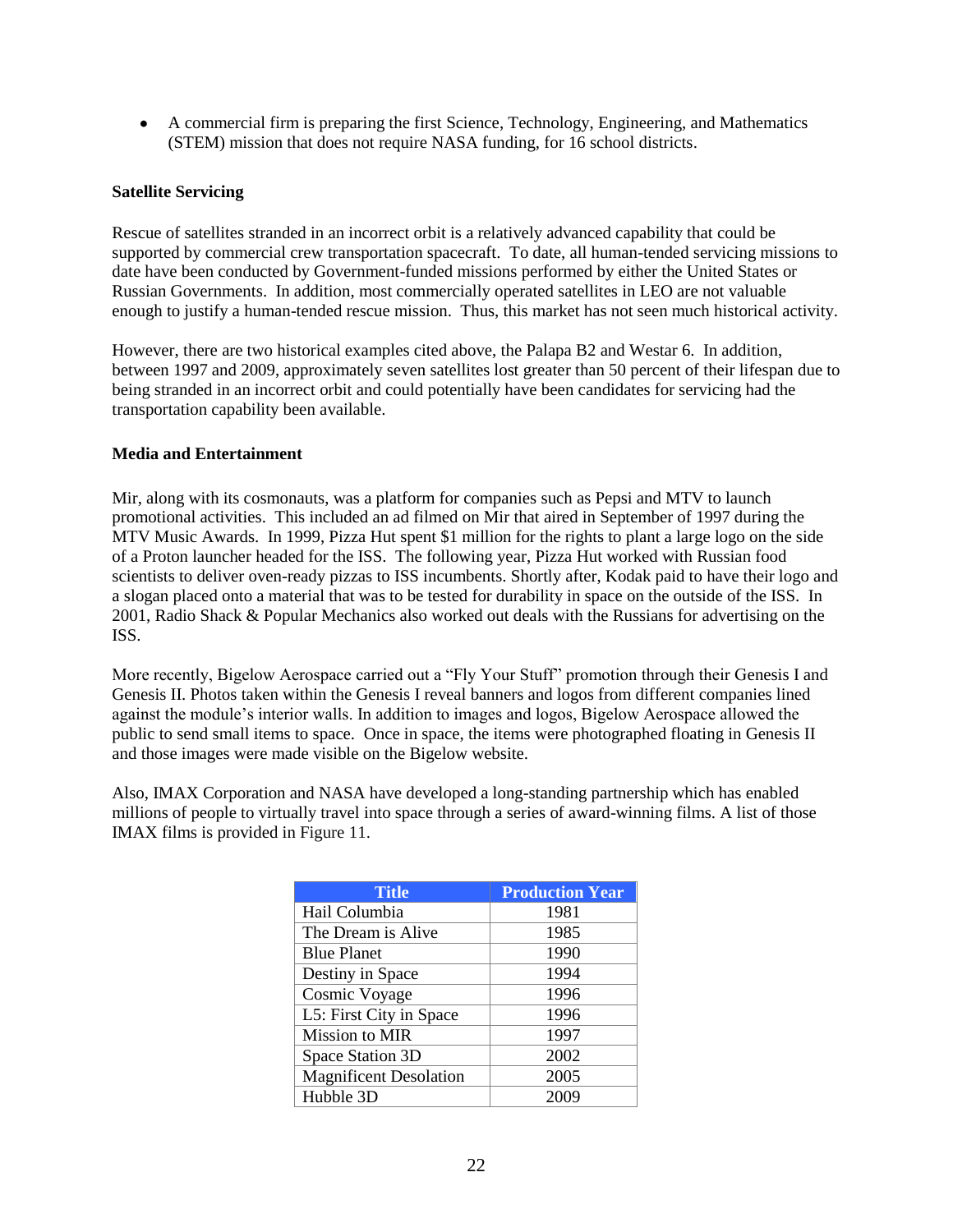## *Figure 11: NASA IMAX Movies*

While past media and entertainment efforts have largely involved the use of government crew members on vehicles, one private spaceflight participant has flown as part of a media project. In 1989, Tokyo Broadcasting System (TBS) paid the Soviet Government to fly one of its journalists, Toyohiro Akiyama, to the Mir space station. Akiyama flew on Mir for one week in December 1990, providing reports for TBS. Since then, there have been several proposals to fly journalists, actors, or other media and entertainment professionals into space.

#### **Education**

As most people are aware, almost all shuttle missions and ISS expeditions have an education outreach component, whether that being astronauts talking with school children or filmed activity on Shuttle/ISS for educational purposes. Although the shuttle program will be ending, NASA's education efforts will continue to utilize the inspirational people, resources and facilities at its disposal, including the Astronaut Corps and the International Space Station, to assist the Nation to inspire a new generation of scientists and engineers.

An education-related market may develop in the future, thanks to lower cost research opportunities enabled by concepts such as NanoRacks. The approach of NanoRacks is to use increasingly sophisticated and powerful small space systems, along with a no-frills business model that drives down user cost. In 2010, the National Center for Earth and Space Science Education partnered with NanoRacks to perform the Student Spaceflight Experiments Program (SSEP). This program allows 16 microgravity science experiments, developed by grade 5-12 students, to be sent into space onboard the space shuttle. The 16 experiments were chosen from 447 proposals. SSEP is the first pre-college STEM education program to be both a national initiative and implemented as a commercial venture. Future SSEP missions will leverage the National Laboratory capability of the ISS in which NASA would provide the transportation and host the NanoRacks experiment platform.

#### **Size of Other Markets**

During our analysis for this report, we found no detailed studies of the demand for satellite servicing, media and entertainment, and educational activities on the ISS or elsewhere in LEO that can be enabled by commercial cargo and crew vehicles, beyond the anecdotal evidence cited above. This suggests that these other markets will not be drivers for the initial commercial demand for cargo and crew transportation systems. Hence, lower and upper ranges are not provided. However, given that there has been some historical activity shown to exist and the fact that, over time, activity in these markets may expand, they have been included in this report.

#### <span id="page-22-0"></span>**Section 5.4: Market Aggregation**

Figure 12 combines the estimated projected sizes of the markets addressed in the previous section, for both the lower and upper ends. At the lower end, the overall market is dominated by national interests, a market with a decades-long track record of interest from nations seeking human access to space. The remainder of the market at the lower bound comes from tourism, another market with a lengthy record of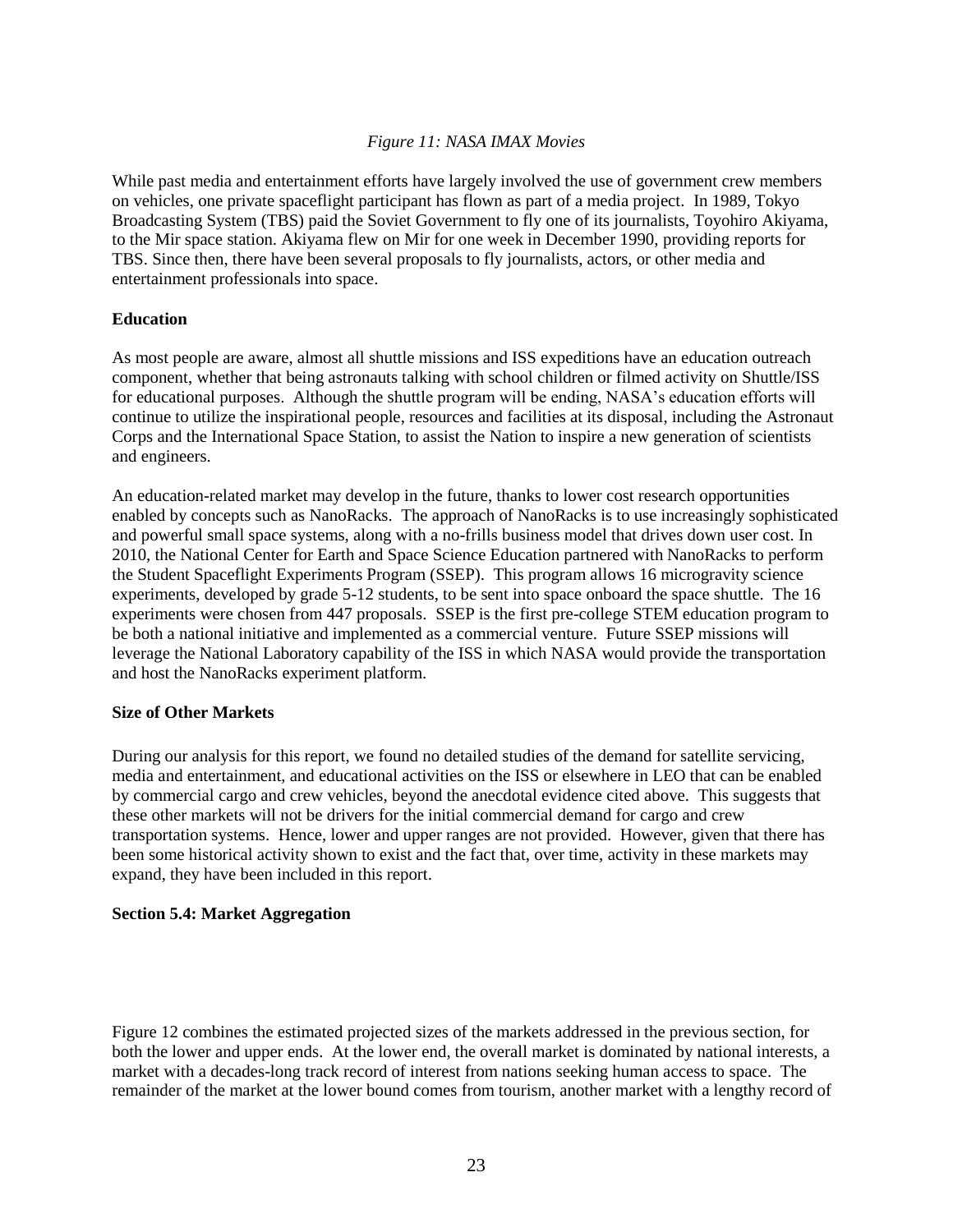interest that is expected to continue. Tourism becomes more of a driver at the upper end of the range, given the surge in demand expected by industry sources in the coming decade.

| <b>Market</b>                                        | Cargo (lbs)      |                   |           | <b>Crew</b>      |
|------------------------------------------------------|------------------|-------------------|-----------|------------------|
| <b>Segment</b>                                       | Lower End        | <b>Upper End</b>  | Lower End | <b>Upper End</b> |
| <b>National</b><br>Interests                         | 6,180            | 24,720 - 28,430   | 36        | $186 - 216$      |
| Tourism                                              | 990              | 17,700            | 8         | 143              |
| Applied<br>Research and<br>Technology<br>Development | $\boldsymbol{0}$ | $9,500 - 13,400$  |           |                  |
| Other Enabled<br>Markets                             |                  | ٠                 |           |                  |
| <b>Total</b>                                         | 7,170            | $51,920 - 59,530$ | 44        | $329 - 359$      |

## *Figure 12: Aggregated Non-Government Markets – 10-Year Total*

A key factor in this analysis is that the market for crew transportation drives the overall market. That is, in the case of the lower end of the cargo market, 100 percent comes from supplies needed to support the crew during missions. For the upper end of the assessment, cargo to support the crew is still by far the biggest component to the overall projection, with the Applied Research and Technology Development market the only cargo market (i.e. experiments and support equipment) which does not also have a crew component. This suggests that the development of commercial crew transportation systems is essential to enabling the overall market growth for commercial space transportation capabilities in LEO.

## <span id="page-23-0"></span>**Section 6.0: Other Relevant Considerations**

Any discussion of commercial crew markets would not be complete without mention of U.S. Government needs. The U.S. Government provides the foundational market from which the commercial markets can grow and expand. Also, components of the systems, such as the launch vehicle and spacecraft, have commercial potential beyond just transporting crew and cargo to LEO. This section provides a top-level overview of the commercial potential for components of crew and cargo systems. In addition, the outlook for commercial crew and cargo systems beyond 10 years is also relevant to this report and is included in this section.

## <span id="page-23-1"></span>**Section 6.1: U.S. Government Market for Commercial Crew and Cargo Capabilities**

While the commercial markets described above are real and potentially large, NASA's need for commercial crew and cargo services is clearly the foundational market from which additional non-Government markets can be established. With the decision to extend the life of the ISS to 2020 or beyond, there is now a long-term, sustainable market for commercial human space transportation services.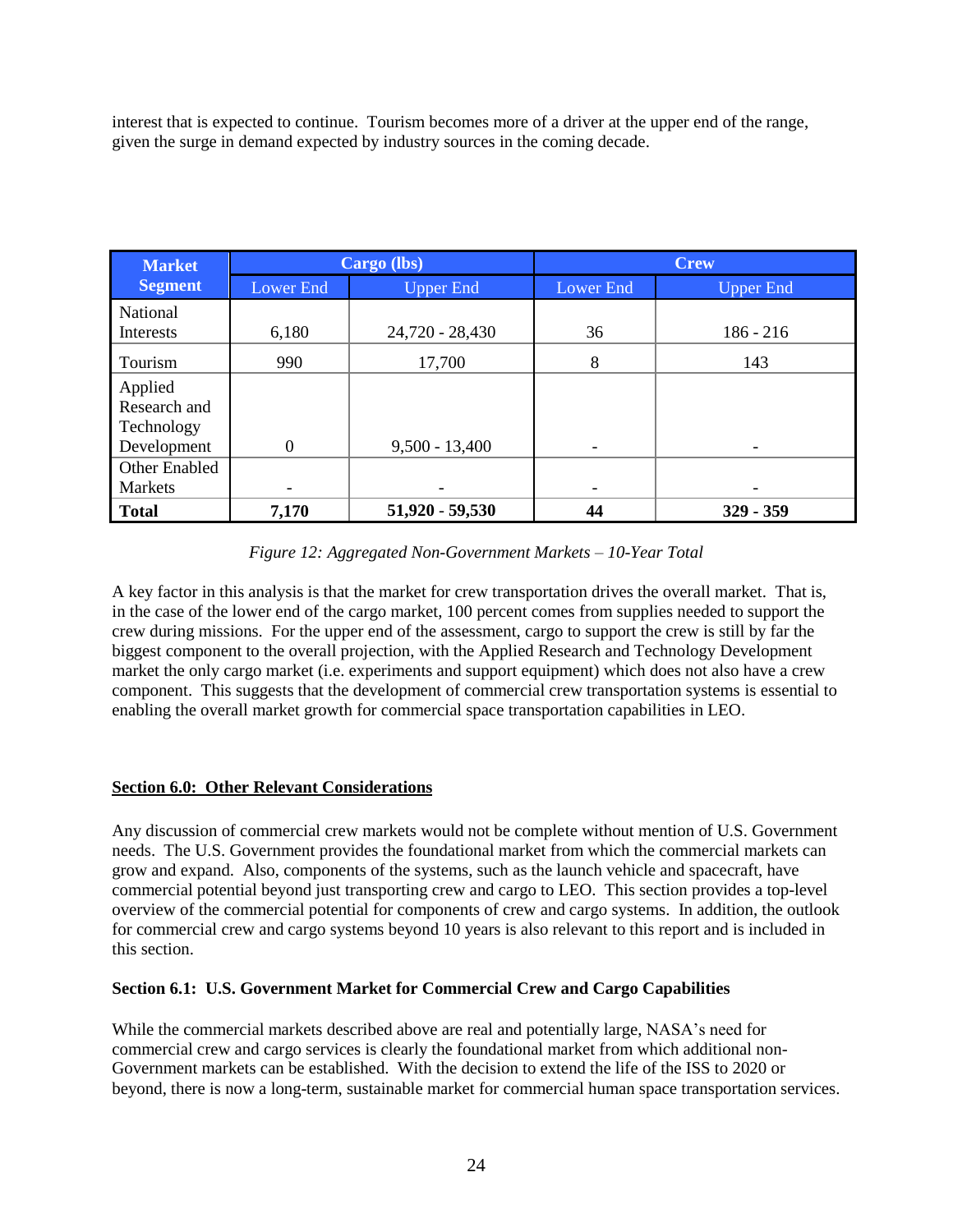Some potential commercial crew providers have indicated that the U.S. Government/NASA market is sufficient *in and of itself*. Per Boeing's voluntary, non-proprietary input to NASA for this report: ―Although we can close our business case on NASA services alone, it is the potential upside generated by a commercial market that offsets the investment and risk inherent with a commercial crew LEO transportation development effort."

The most significant, and currently the only planned and funded, U.S. government mission for commercial crew and cargo services is ISS crew transportation and cargo resupply. The other missions listed in this section are entirely notional and are not currently planned or funded. They are potential U.S. Government missions that may arise in the future.

## **NASA ISS Mission**

For the ISS mission, NASA requires safe and reliable crew rotation capability for up to four U.S. or U.S. sponsored crewmembers per flight, two flights per year. This also includes providing an assured crew return/rescue capability for these crewmembers while the commercial spacecraft is docked to the ISS. Assuming services begin in 2016 and go through to 2020, there will be a need for up to 40 astronaut flights during the assessment period.

Regarding cargo, NASA is already under contract to purchase 132,000 pounds (60 MT) of cargo resupply services for the first half of this decade. In addition, NASA anticipates requiring an additional 132,000 pounds of cargo delivery to the ISS from 2016 - 2020. The cargo complement is composed of oxygen, water, food, clothing, medicine, spare parts, new science technology developments, etc. Cargo usage is annually assessed and changes based on the latest information on key cargo requirement drivers. Figure 13 shows a summary of NASA's projected needs for commercial crew and cargo transportation for the ISS during the assessment period to meet total ISS crew and cargo needs.

| NASA ISS Crew and Cargo Market   Number of Astronaut Flights   Amount of Cargo (lbs) |                    |         |
|--------------------------------------------------------------------------------------|--------------------|---------|
| Estimated Amount                                                                     | Up to $40^{\circ}$ | 264,000 |

#### *Figure 13: Summary of Applied NASA Market for ISS Crew and Cargo*

It should be noted that any flights above NASA's needs for commercial crew and cargo transportation to the ISS (i.e., all the non-U.S. Government projections shown in Figure 13) could have a profound impact on the business case for commercial services. As the Augustine report noted, "...*if there were only one non-NASA flight of this system per year, it would reduce the NASA share of the fixed recurring cost by 33 percent.‖*

More importantly, Figure 13 only shows NASA's needs for commercial crew and cargo transportation during the assessment period. NASA has already purchased over 40 crew seats on the Russian Soyuz system for ISS crew transportation and rescue services at a cost of well over \$1 billion. Had commercial crew transportation been available to NASA, those 40+ crew seats could have been purchased from U.S. aerospace companies. Additionally, every year that there is a delay in the availability of commercial crew transportation (either because of budget cuts or other delays), some of the seat opportunities shown in Figure 13 will be transferred to Russia for the purchase of even more Soyuz seats.

#### **Commercial Space Station Mission**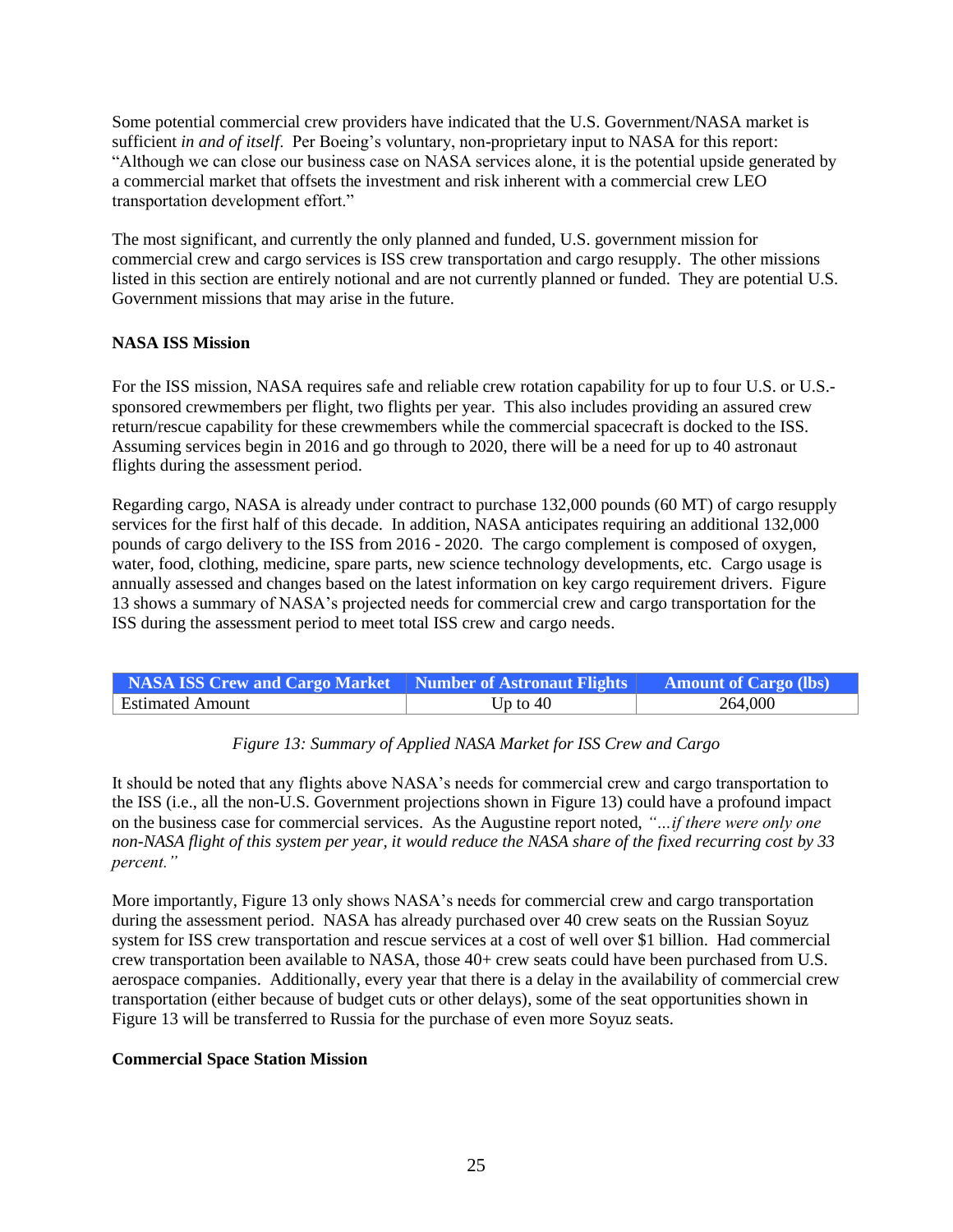A commercial space station mission would entail providing NASA crew access and/or cargo transfer to a commercially sponsored space station in LEO, which is functioning as a science platform. NASAsponsored crew could participate in science experiments onboard a commercial space station. Cargo could include NASA science experiments which would require access to unique scientific equipment aboard a commercial space station.

## **Rescue Mission**

This would entail a rescue mission to an inhabited space station operating in LEO, to rescue and return to Earth a crew whose spacecraft is no longer safe for return. In this scenario, a major malfunction would have to occur to the crew return spacecraft while it was docked to an orbiting space station. The crew would then remain on the station awaiting launch of a rescue vehicle.

## **Exploration Crew Transportation Mission**

For this mission, NASA would require safe and reliable crew access (and potentially cargo transfer) to a NASA-developed Exploration Spacecraft System (ESS) loitering in LEO. Upon transfer of crew members to the ESS, an uncrewed (or minimally crewed) crew transportation system spacecraft would separate from the ESS. The ESS would depart LEO without the crew transportation system and would perform a deep space mission, providing its own Earth return capability once the deep space mission was completed. The crew transportation system would de-orbit and land at an appropriately chosen landing site.

## **Satellite Servicing Mission**

The objective for this mission would be to provide servicing of NASA satellites (or potentially satellites owned by other Government agencies and serviced by NASA crew) in LEO. In general, each satellite servicing mission would have a unique inclination and altitude and unique servicing needs. Cargo carrying capability for these servicing missions would have to include all hardware and tools necessary to perform the servicing and return any items required for post-flight analysis.

Repair missions of the Hubble Space Telescope (HST) in 1993, 1997, 1999, 2002 and 2009 are perhaps the most well-known examples of on-orbit servicing. In addition, the NASA Solar Maximum Mission (SMM), launched in 1980, operated until 1981 when the attitude control system failed. The Space Shuttle Challenger successfully serviced the SMM satellite in 1984 during mission STS-41C, fully restoring functionality.

## **Propellant Refueling Mission**

One space architecture concept that has garnered interest is the propellant depot. Such depots would store propellants in Earth orbit or other locations, such as Earth-moon Lagrange points, for use by commercial or government spacecraft for various applications, from human exploration missions to refueling commercial satellites. Depots would allow spacecraft to be launched "dry", or without any propellant on board, increasing the amount of useful mass that can be launched on a single vehicle; the spacecraft would then obtain its necessary propellant at the depot.

Depots have the potential to significantly increase the market for commercial launch vehicles developed for or adapted to commercial crew and cargo technology systems by launching propellant to the depots. Crew and cargo vehicles could also be adapted to support these vehicles by serving as tugs to transport propellant modules or spacecraft to be refueled to and from the depots. Specific launch and spacecraft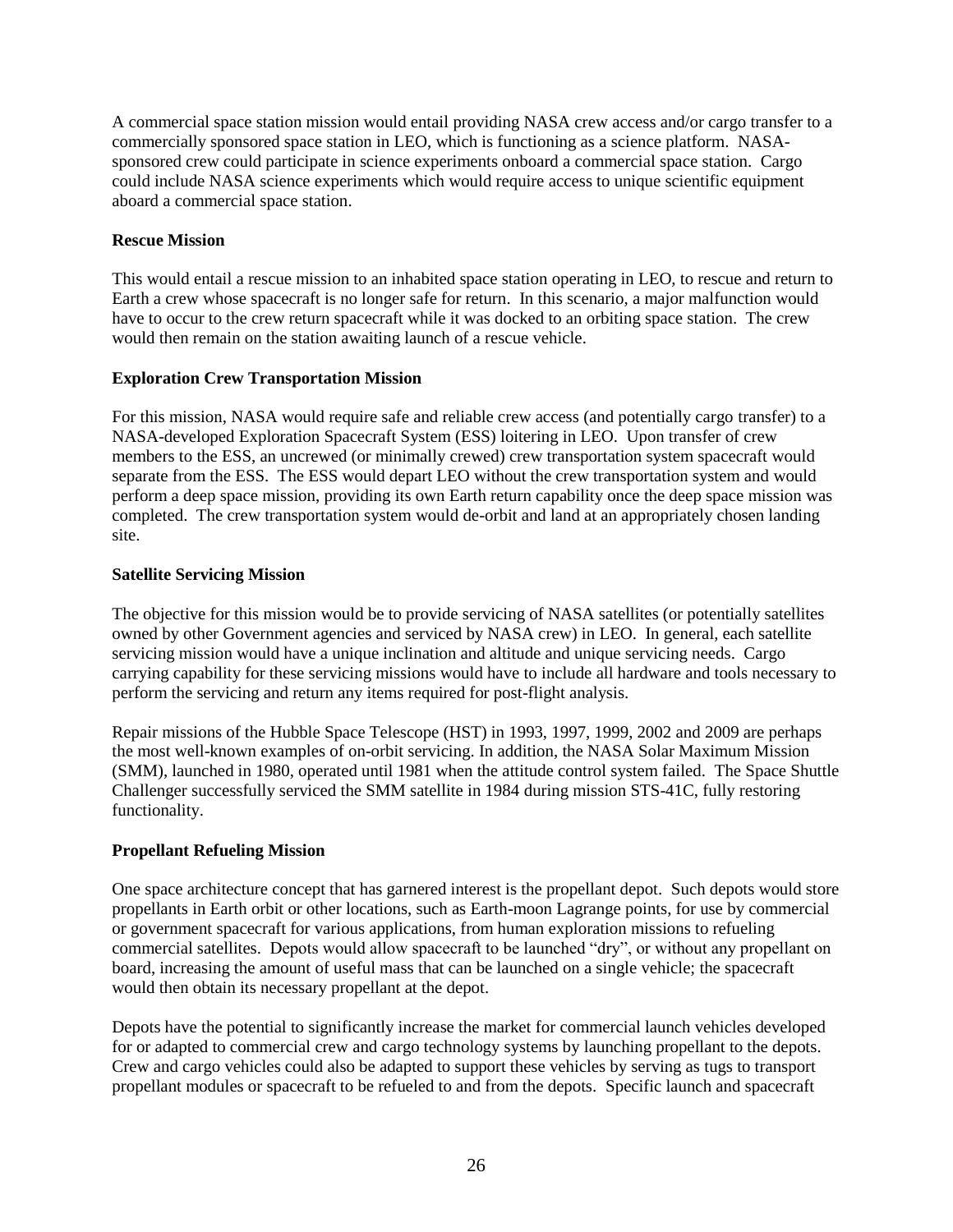requirements for depots would depend on a number of factors, including the orbit the depot is in and the types of propellants it would host.

## **Market for Components of the Commercial Crew and Cargo Systems**

Pursuant to the language in the NASA Authorization Act of 2010, this study assesses the markets for complete commercial crew and cargo systems. However, individual components of these systems, particularly the launch vehicles, can address markets beyond those analyzed in this report.

## **Launch of Commercial Spacecraft**

A major, existing market for commercial space transportation is the launch of commercial satellites intended to serve markets such as communications and remote sensing. In addition, some non-U.S. Governments without indigenous launch capabilities procure launch services on the commercial market. Over the last 10 years there have been an average of approximately 21 commercial launches per year globally, primarily consisting of commercial communications satellites operating in geosynchronous orbit. The *2010 Commercial Space Transportation Forecasts* by the FAA's Office of Commercial Space Transportation and its Commercial Space Transportation Advisory Committee projects an average of over 27 commercial launches per year from 2010-2019, again dominated by commercial geosynchronous orbit communications satellites.

New launch vehicles developed for commercial crew and cargo systems, or existing vehicles adapted to for use in those systems, could be used for commercial satellite launches as well. SpaceX has already demonstrated some success in this area, selling a number of commercial satellite launches on its Falcon 9 vehicle developed as part of the COTS program. Commercial satellite launch demand, along with that from crew and cargo launch markets, can allow launch services providers to amortize fixed costs over a larger number of missions, reducing per-launch costs and making them more competitive on the global launch market.

## **Launch of U.S. Government Spacecraft**

Launch vehicles developed for or adapted to commercial crew and cargo transportation systems can also be used for the launch of U.S. Government civil and national security spacecraft. This is already the case for the Atlas V and Delta IV vehicles, developed originally for those missions and more recently proposed by a number of companies as the launch vehicles for their commercial crew transportation systems. The additional demand for commercial crew and cargo launches for NASA and commercial applications can help support the industrial base by increasing production rates and thus lowering per-unit costs.

#### **Outlook Beyond 10 Years**

This assessment examined potential markets for commercial crew and cargo vehicles out to a ten-year horizon, primarily because of the long-term uncertainties inherent in any market assessment as well as the expected operational life of the ISS. However, it is possible to qualitatively assess the outlook for these and other markets associated with such vehicles beyond 2020.

One major factor in the long-term outlook for such services is the lifetime of the ISS. The Governments of Japan and the Russian Federation have approved continued ISS operations beyond 2016. The NASA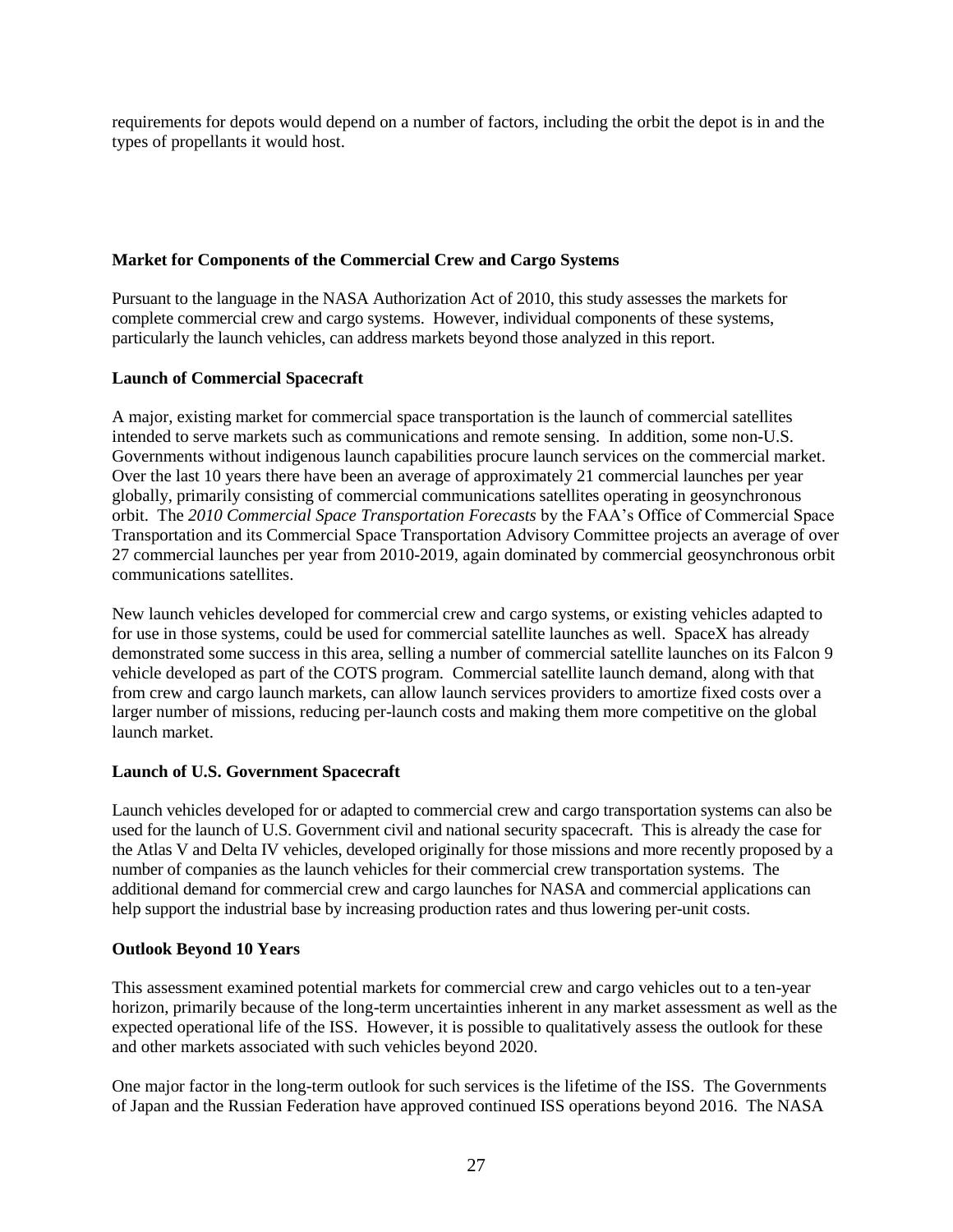Authorization Act of 2010 extended ISS operations until at least 2020. In March 2011, the European Space Agency Council approved continued ISS operations to at least 2020. The Canadian Space Agency is working with its Government to reach consensus about the continuation of the ISS. However, ISS operations beyond 2020 are uncertain. Continued use of the ISS beyond 2020 will depend on both technical issues with the station, as some core elements of the station approach the end of their design life, and the perceived utility of the station by the ISS Partner nations. Should technical considerations permit and ISS Partners find that government and commercial uses of the ISS have sufficient merit, ISS operations may continue well into the 2020s, extending the market for commercial crew and cargo services.

Even after the ISS reaches the end of its life, there will likely be continued human spaceflight operations in LEO. NASA's mission of space exploration is written into law in the National Aeronautics and Space Act, and it has been repeatedly authorized by multiple Congresses over the years. Thus, NASA is expected to be in the business of human spaceflight for the foreseeable future. New spacecraft developed and/or operated by Government agencies either as a direct successor to the ISS or in preparation for human spaceflight activities beyond Earth orbit can be projected. Government agencies may also choose to buy or lease commercially-developed orbital facilities, while other such facilities are used by commercial entities for tourism, research, and other markets.

Many of the markets studied in this assessment have growth potential that is likely to continue beyond this study's 10-year horizon. Tourism, for example, is likely to grow provided there is sufficient supply of transport spacecraft and orbital facilities to host them. Commercial research and development activities may grow at a significant rate, particularly if there are success stories from research activities in the next 10 years that demonstrate the value of space research to commercial customers. Media and entertainment, which is not foreseen to be a leading market in the next 10 years, may be able to leverage the capabilities developed for other markets and grow considerably beyond the ten-year horizon of this forecast. As in all cases, though, disruptive developments, both positive and negative such as accidents, economic downturns, or the development of new technologies could affect the long-term outlook for commercial cargo and crew transportation systems.

#### <span id="page-27-0"></span>**Section 6.2: How Government Interest/Action Can Help Spur Markets**

Another major factor, perhaps the largest, that will affect the development of commercial crew and cargo markets is U.S. Government action. If the Government takes no action, many of the markets described in this report will likely not emerge to any significant degree in the next decade. The Augustine Committee stated, "...unless NASA creates significant incentives for the development of the [commercial crew] *capsule, the service is unlikely to be developed on a purely commercial basis.*‖ This conclusion was largely echoed by the final report of the FAA Workshop on Commercial Human Spaceflight, which concluded, "The workshop participants expressed a general confidence that a commercial human *spaceflight market will develop over time. They had considerably less confidence in the near-term viability of human space flight as a purely commercial enterprise.*"

NASA's Commercial Crew Program is specifically designed to reduce the risk for private industry by providing significant financial and technical assistance for the development of these systems. Once these systems are proven to be safe and mature, NASA plans to be a reliable, long-term customer for crew transportation services. NASA believes that by providing both assistance in the system development and demand for the service, the "business case" for commercial human spaceflight providers can close for one or more U.S. aerospace companies.

#### **Historical Examples**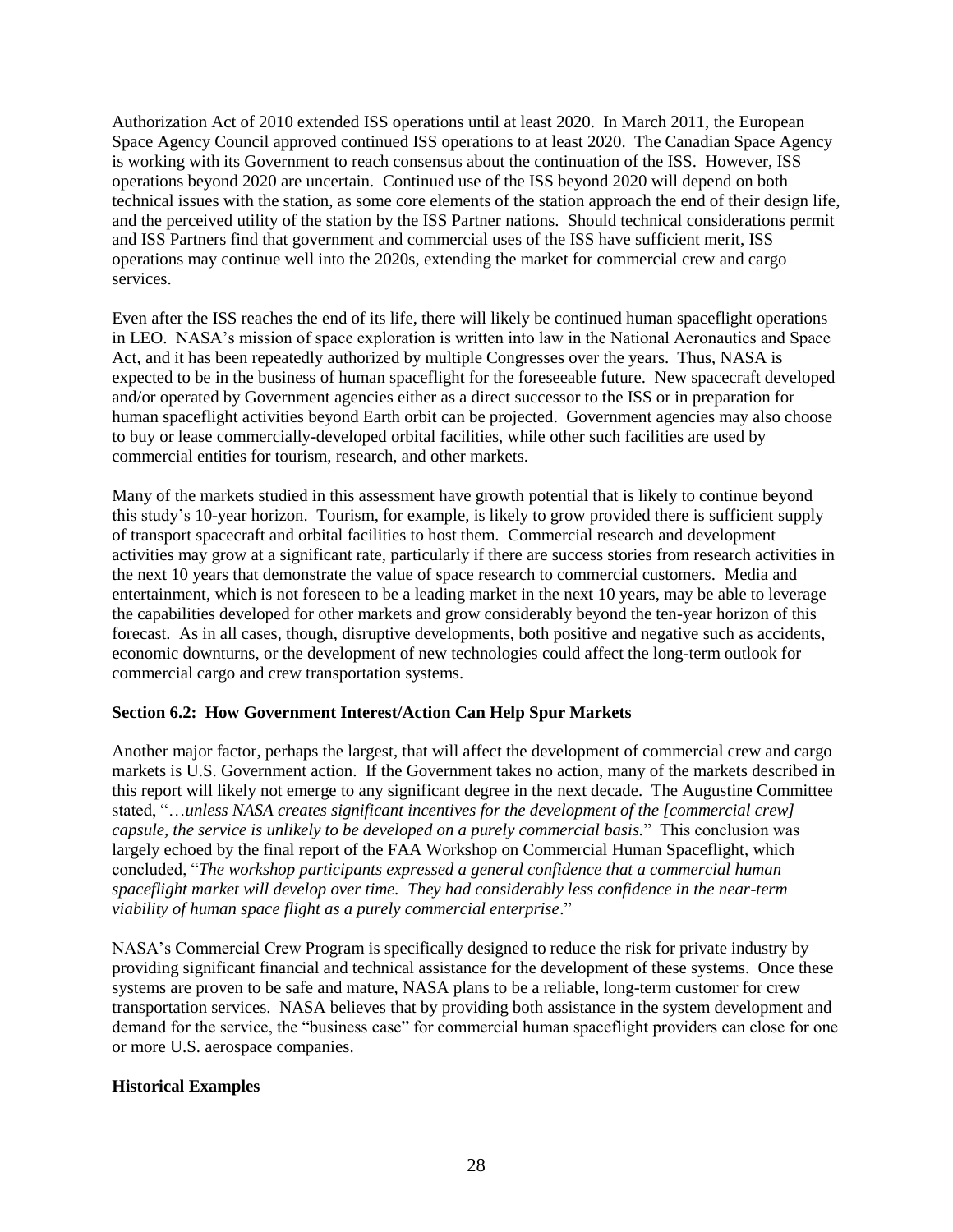There are several historical examples where the U.S. Government, through direct financial and technical assistance, deliberately contributed to the development of new or expanded commercial transportation markets. The enabling legislation for the funding of the other transport industries clearly referenced the U.S. Government's strategic interest in seeing such a market develop for reasons that include but were never limited to the development of commerce. In other words, a frequently cited reason was the U.S. Government's interest in the further development of national capabilities in new technical realms. A similar situation exists today where commercial spaceflight capabilities can contribute to building new or expanding existing industries, but also support a Government interest of access to LEO for crew and cargo.

#### **Railroads**

Transcontinental railroad construction in the United States was initially enabled by the Pacific Railroad Acts approved in the mid-1800s. These acts authorized the issuance of Government bonds and the grants of land to railroad companies. From 1850-1871, the railroad companies received more than 175 million acres of public land, an area more than one tenth of the whole United States and larger in area than the state of Texas.

The first transcontinental railroad was completed on May 10, 1869, establishing the possibility of travel from New York to San Francisco in six days. The commitment of consistent investment in railway development by the Government also supported and attracted related investment by the private sector in the United States and abroad. With both Government and private funding sources available, railroad mileage grew strongly, expanding from 9,000 miles in 1850 to over 129,770 miles in 1890. Government support for railways continued well into the era of airline travel as well. By year-end 2007, U.S. railroads operated 160,627 miles of track with 167,000 employees and generated \$54 billion in annual operating revenues.

## **Airmail**

Similarly, in the mid-1920s, legislation sponsored by Congressman Clyde Kelly of Pennsylvania, Chairman of the House Post Office Committee, authorized the Postmaster General to contract for domestic airmail service with commercial air carriers. The bill, which became known as the Air Mail Act of 1925, or the Kelly Act, also set airmail rates and the level of cash subsidies to be paid to companies that carried the mail. By transferring airmail operations to private companies, the U.S. Government effectively created the commercial aviation industry.

Harry S. New, Postmaster General under President Calvin Coolidge, awarded contracts to the largest commercial companies with the largest aircraft, which could accommodate more passengers as well as the mail. Mr. New anticipated that increasing revenues from passengers, who at the time numbered only a few hundred each year, would eventually lead to more profit for the airlines. Additional airline profits would, in turn, directly reduce the burden of subsidy for airmail paid by the Post Office.

Over time, the domestic airlines have grown steadily. Today, the commercial airline industry, initially derided as a fad, is recognized as a fully mature and fundamental part of the nation's infrastructure generating over \$106 billion in 2009 revenues by the U.S. commercial passenger airlines.

#### <span id="page-28-0"></span>**Section 6.3: Government Catalyst for Commercial Cargo and Crew**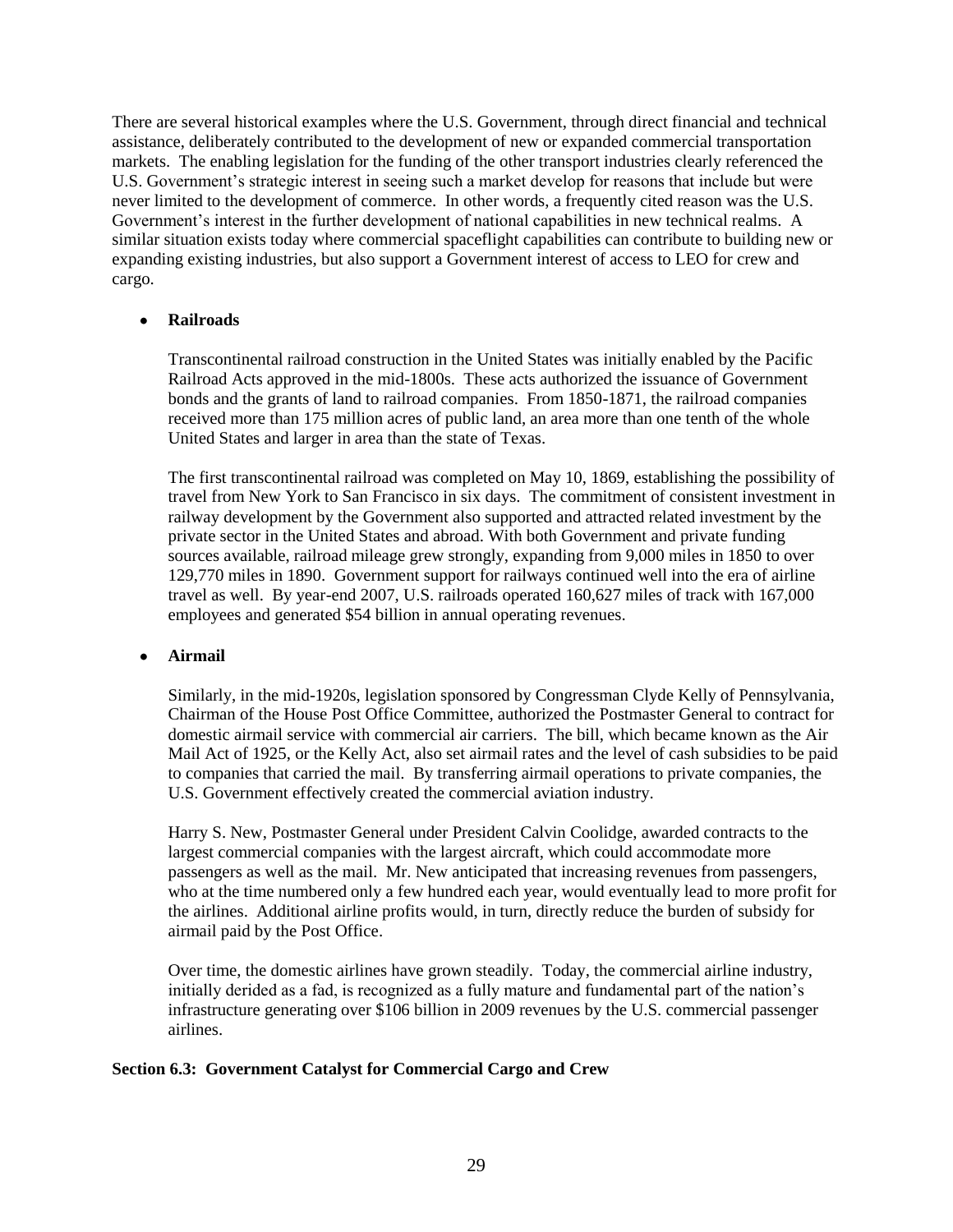Initiated in 2005, the COTS program has been making steady progress in the development of commercial cargo systems to resupply the ISS. A notable milestone occurred in December 2010 when SpaceX successfully completed its first demonstration flight under the COTS program by launching the Falcon 9 launch vehicle to orbit, separating the Dragon space capsule, completing two full orbits of the Earth, safely landing in the Pacific Ocean, and recovering the Dragon capsule.

While COTS cannot yet be considered a full success since no cargo has been delivered to the ISS, the COTS cargo project has already made a significant difference to NASA and the U.S. space industry. The following situation existed as recently as 2008:

- With the pending retirement of the space shuttle, NASA was facing a shortfall in ISS cargo resupply capability of some 60 metric tons in the first part of the decade which would have significantly curtailed the productivity of this laboratory in space;
- With the pending phase-out of the Delta II, there would have essentially been no mid-sized satellite launch capability for NASA science missions forcing those missions to either squeeze into a small launch vehicle or grow the size and cost of the payload to fit an Evolved Expendable Vehicle class launch vehicle; and
- The U.S. market share of commercial launch contracts was averaging less than 15 percent.  $\bullet$

Today, NASA has contracts with two U.S. commercial providers for ISS cargo delivery services which, along with our International Partners, provide a robust portfolio of ISS resupply capabilities. Mid-sized NASA science missions can again be planned with the addition of the Falcon 9 launch vehicle into NASA's stable of vehicle options and potentially the addition of the Taurus II. In addition, SpaceX was recently awarded the largest commercial launch vehicle contract in history to launch a new constellation of Iridium satellites. All this, for a very modest U.S. Government investment and within a very short period of time compared to historical spaceflight development efforts. Thus, COTS has already proved successful in meeting one of its primary objectives which was to "create a market environment where commercial space transportation services are available to U.S. Government and private sector customers."

NASA's pending Commercial Crew Program, as proposed in the President's FY 2012 budget request, would significantly reduce the technical, programmatic, and financial risk associated with the development of crew transportation systems. FAA's report of the Commercial Human Spaceflight workshop which summarizes additional roles the U.S. Government could take in supporting commercial spaceflight:

*―…industry and the panel agree that if policy makers decide that a transition to commercial launch services is in the national interest, the government must take more aggressive measures to support the development of the industry, such as the following:* 

- *a. Act as the anchor tenant customer for the foreseeable future, including guaranteeing a market greater than five years of ISS support.*
- *b. Invest in system and/or infrastructure development to limit capital requirements and shorten payback periods. Several companies required that the government fund at least part of the development of the human system as a condition of their participation.*
- *c. Offer or facilitate limitations on liability.*
- *d. Provide mature, stable requirements, including human rating requirements, as soon as possible.*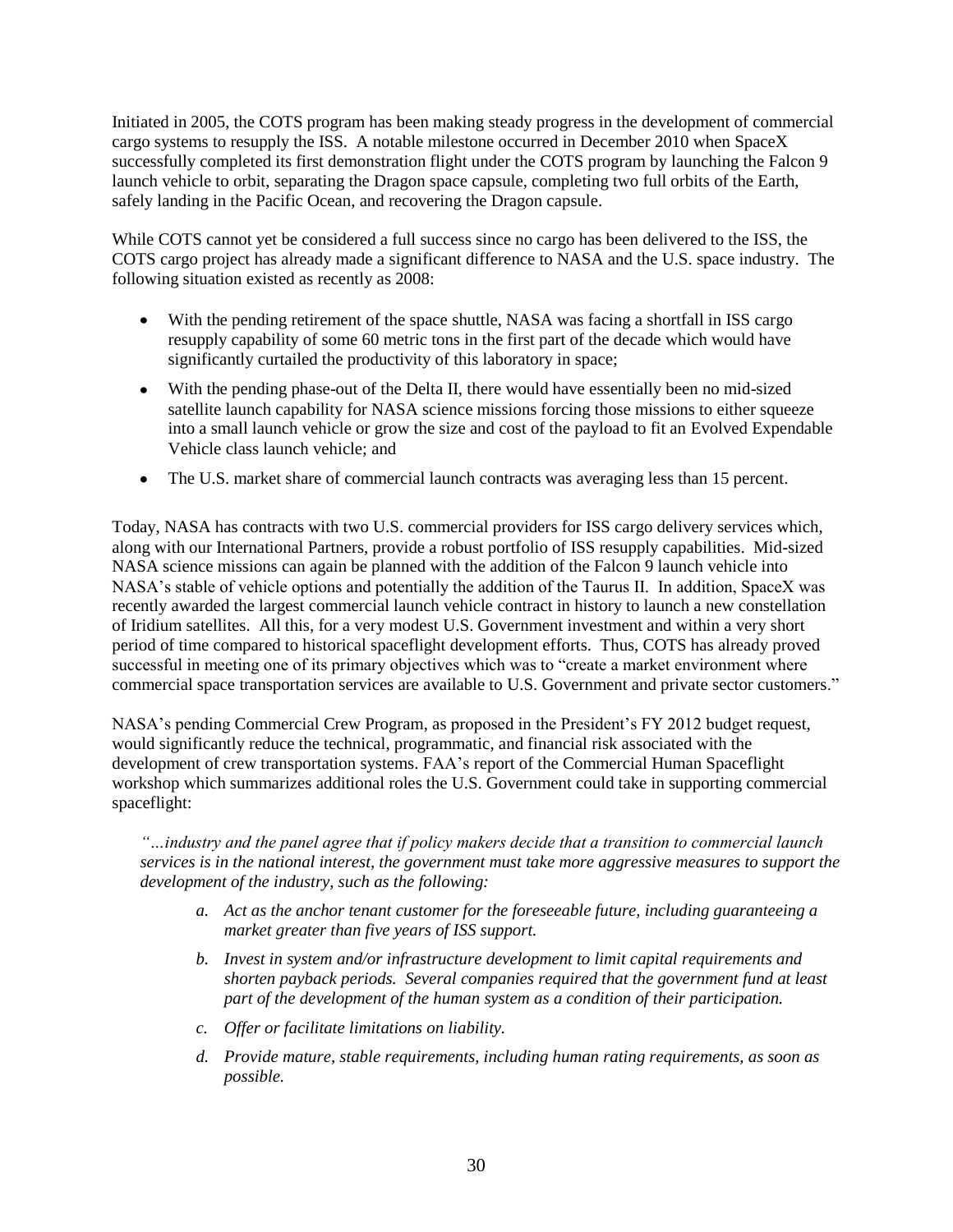- *e. Ensure that NASA and the FAA agree on a coherent set of requirements and regulations that enable fielded systems to serve both government and non-government customers.*
- f. *Insulate commercial providers from financial penalties associated with schedule impacts that may arise from conservative decisions required to operate safely.*"

#### <span id="page-30-0"></span>**Section 7.0: Conclusion**

This report assessed the market for commercial crew and cargo services, ranging from space tourism to research and development to national interests. Over time, the commercial markets identified in this report hold the strong promise of significantly more customers, more flights, and potentially lower prices to the U.S. Government. Even at the lower end of the range, which assumes absolutely no growth in the markets above what has already been experienced historically, the non-U.S. government market for crew transportation matches the U.S. Government market projection. At the upper end of the range, commercial markets drive the overall market and, in some cases, dwarf the U.S. Government projections for crew transportation.

#### From the Augustine Committee report:

―*Given the appropriate incentives, this [commercial space] industry might help overcome a long-standing problem. The cost of admission to a variety of space activities strongly depends on the cost of reaching LEO. These costs become even greater when, as is the circumstance today, large sums are paid to develop new launch systems but those systems are used only infrequently. It seems improbable that order-of magnitude reductions in launch costs will be realized until launch rates increase substantially. But this is a ‗chicken-and-egg' problem. The early airlines faced a similar barrier, which was finally resolved when the federal government awarded a series of guaranteed contracts for carrying the mail. A corresponding action may be required if space is ever to become broadly accessible. If we craft a space architecture to provide opportunities to industry, creating an assured initial market, there is the potential -- not*  without risk -- *that the eventual costs to the government could be reduced substantially*."

The clearly identifiable market of the ISS for regular cargo delivery and return, and crew rotation provides the "corresponding action" referred to in the Augustine report and provides a foundation for private sector development efforts to succeed. With the fully operational ISS, there exists for the first time a strong, identifiable market for "routine" transportation services to and from LEO. This base market provides sufficient justification, in and of itself, for at least one established aerospace company to project that it can close its business case.

If successful, NASA's Commercial Crew Program will provide assured access to the ISS. It will end the gap in U.S.-provided human access to space and ensure we do not cede the U.S. leadership role in space. It will also allow NASA to concentrate its limited resources on exploration beyond LEO, enabling NASA to go further faster in the exploration of the solar system. It benefits U.S. private industry by strengthening the U.S. industrial base, enhancing our capabilities, and capturing market share of a new high technology industry. In addition, it benefits the Nation with more jobs, economic growth, and opportunities for human spaceflight for a variety of people (e.g., astronauts, international partner personnel, scientists, spaceflight participants) for a variety of reasons (e.g., science, research, ISS operations, tourism).

For these reasons, it is important that the Congress support NASA's commercial cargo and crew efforts. Delays in the availability of commercial spaceflight capabilities negatively affect the markets described in this report and degrade the business case for commercial providers. Catalyzed by a successful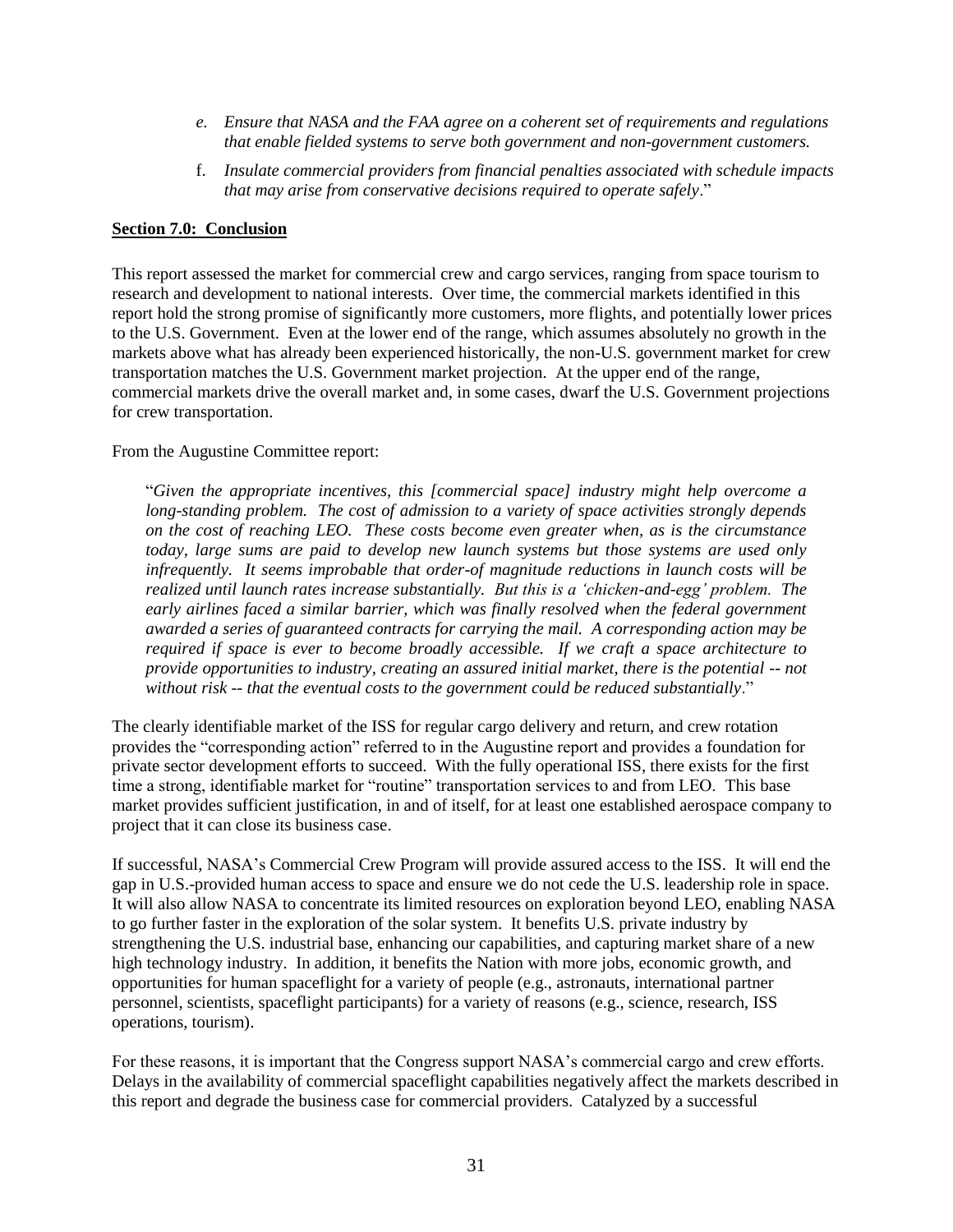Commercial Crew Program, a stable commercial non-Government market is likely to emerge. Without this catalyst, prospects for such a market emerging are considerably lessened. New potential suppliers are poised to try, and now is the time to open this new vista for American industry.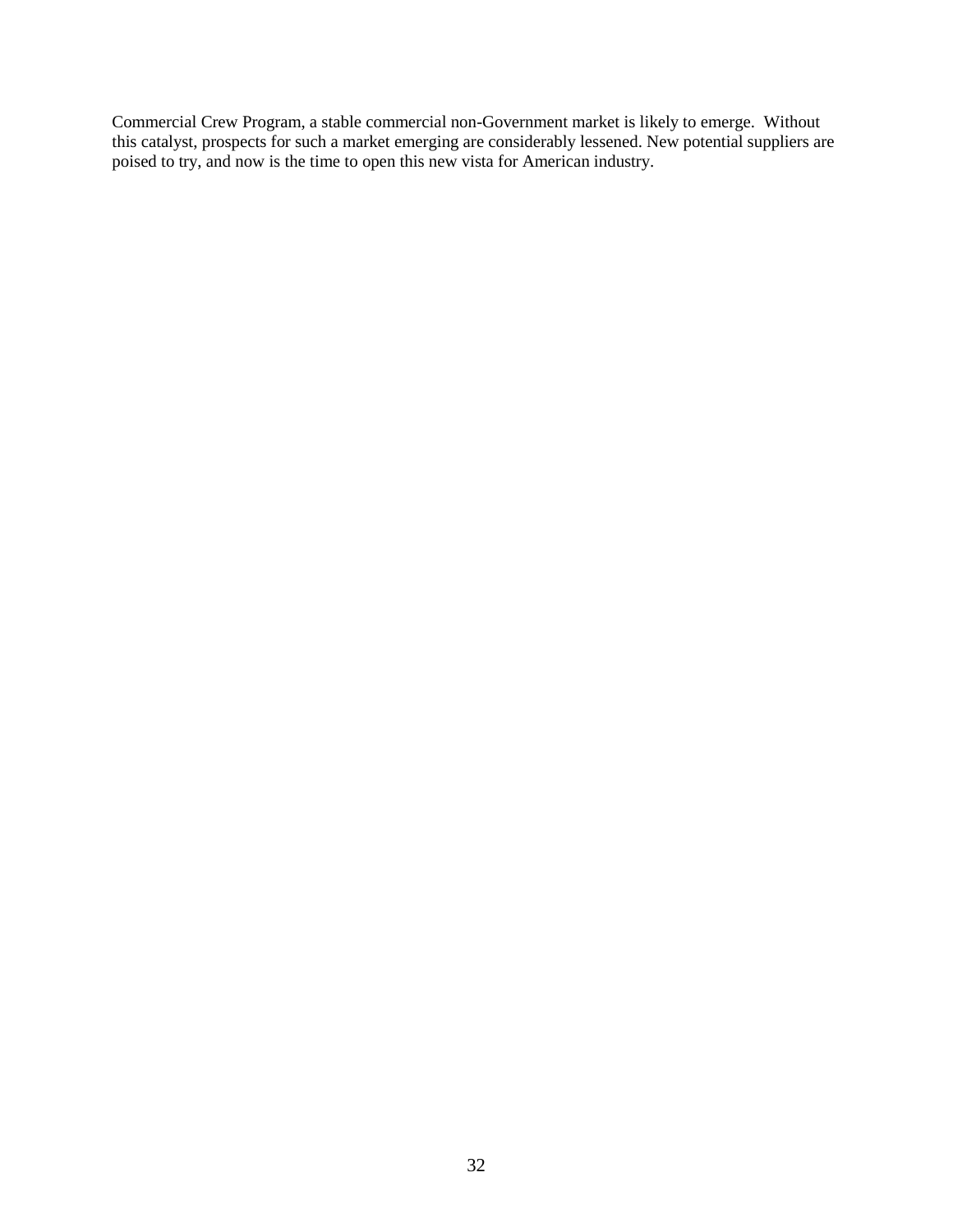## <span id="page-32-0"></span>**Bibliography**

American Society for Gravitational and Space Biology (ASGSB), "The American Society for Gravitational and Space Biology Calls to Reestablish American Leadership in Space Sciences," Whitepaper submitted to the NRC Decadal Survey on Biological and Physical Sciences in Space, 2009.

Astrogenetix, Inc. "Astrogenetix Performs Drug Development In Microgravity," May 26, 2010, [http://www.astrogenetix.com/news-and-events/news/astrogenetix-performs-drug-development-in](http://www.astrogenetix.com/news-and-events/news/astrogenetix-performs-drug-development-in-microgravity)[microgravity](http://www.astrogenetix.com/news-and-events/news/astrogenetix-performs-drug-development-in-microgravity) (accessed February 16, 2011).

BBC, "Mir actor remains grounded," March 16, 2000,<http://news.bbc.co.uk/2/hi/entertainment/679935.stm> (accessed February 15, 2011).

Blumberg, Baruch S., et al, "Report of the Workshop on Space Biology on the Early International Space Station" NASA Ames Research Center, Moffett Field, CA, March 14-15, 2002.

Boeing communication with NASA on space tourism demand, released January 2011.

Boyle, Alan, "NBC launching 2001 space odyssey," MSNBC.com, September 12, 2000, [http://www.msnbc.msn.com/id/15424344/ns/technology\\_and\\_science-space/](http://www.msnbc.msn.com/id/15424344/ns/technology_and_science-space/) (accessed February 15, 2011).

Cantwell, Betsy, "Life and Physical Sciences for a New Era of Space Exploration." (presentation at the American Astronautical Society National Conference: ISS - The Next Decade, Cape Canaveral, Florida, November 16-17, 2010)

Carreau, Mark, "\$30 million buys Austin resident a ride of Soyuz mission," *Houston Chronicle*, October 10, 2008, [http://www.chron.com/disp/story.mpl/front/6052360.html,](http://www.chron.com/disp/story.mpl/front/6052360.html) (accessed February 11, 2011).

Clark, Stephen, "Boeing space capsule could be operational by 2015," Spaceflight Now, July 21, 2010, <http://www.spaceflightnow.com/news/n1007/21boeing/> (accessed February 7, 2011).

Commercial Space Launch Amendments Act of 2004 (Public Law 208-492), December 23, 2004, [http://www.faa.gov/about/office\\_org/headquarters\\_offices/ast/media/PL108-492.pdf](http://www.faa.gov/about/office_org/headquarters_offices/ast/media/PL108-492.pdf) (accessed February 7, 2011).

David, Leonard, "International Space Station Could Get Private Inflatable Room," SPACE.com, January 26, 2011,<http://www.space.com/10686-nasa-bigelow-module-international-space-station.html> (accessed February 16, 2011).

DeLucas, Larry, et al. "A Major Initial Market: Activity in Low Earth Orbit. Creating a Business Case for Protein Crystallization," (presentation at Space Investment Summit, April 17, 2007).

de Selding, Peter B., "DLR Takes Step Toward In-orbit Servicing Demonstration," Space News, February 24, 2010,<http://www.spacenews.com/civil/022410-dlr-takes-step-toward-in-orbit-servicing-demo.html> (accessed February 4, 2011).

Eilertsen, Baard, "Market Interest in Fleet Management on Orbit Services – a Commercial Approach," Swedish Space Corporation, March 24, 2010, NASA On-Orbit Servicing Workshop Presentation.

FAA Office of Commercial Space Transportation, *2010 Commercial Space Transportation Forecasts*, May 2010,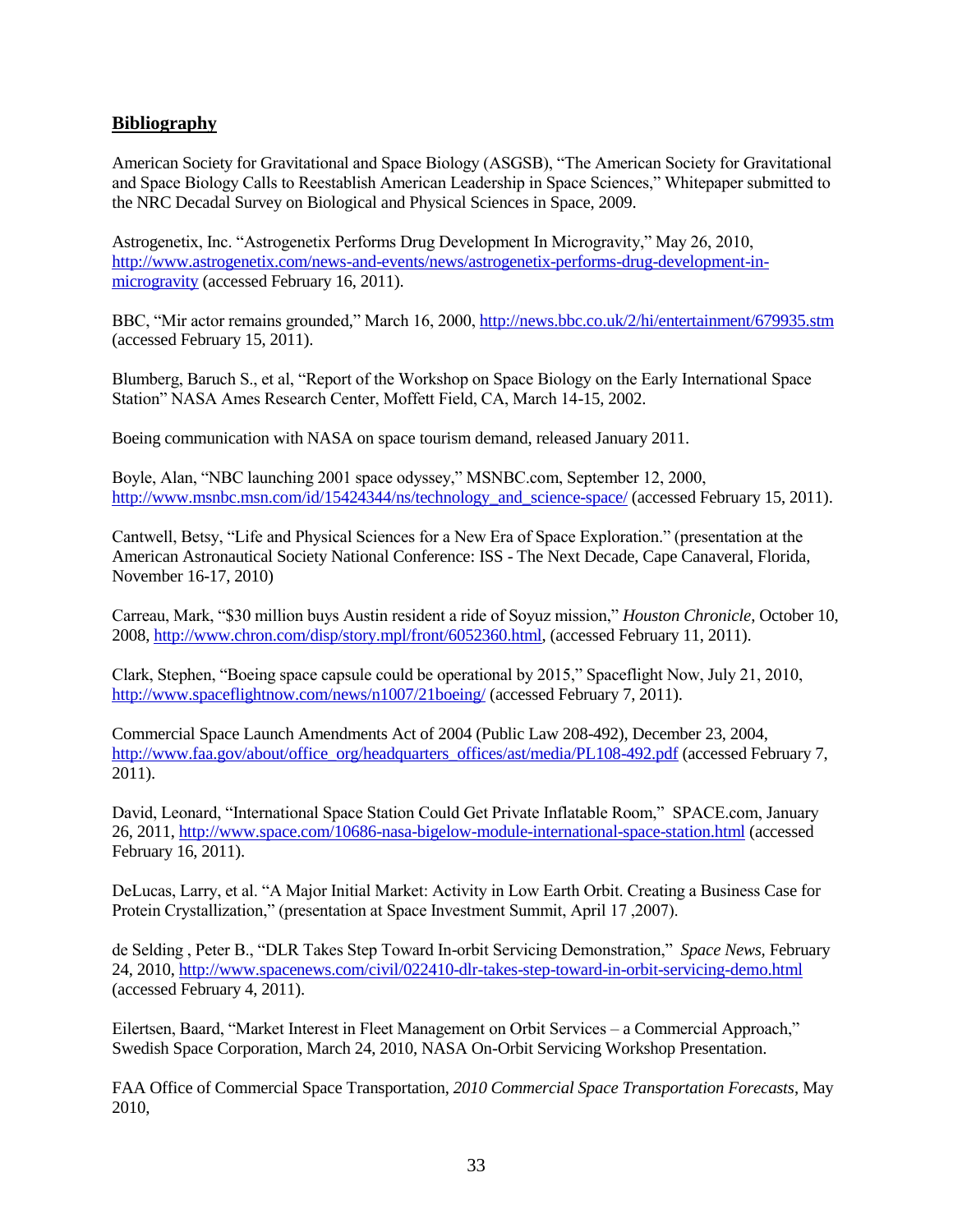[http://www.faa.gov/about/office\\_org/headquarters\\_offices/ast/media/2010\\_launch\\_forecast\\_report.pdf](http://www.faa.gov/about/office_org/headquarters_offices/ast/media/2010_launch_forecast_report.pdf) (accessed February 16, 2011)

FAA Office of Commercial Space Transportation, *Report of the Commercial Human Spaceflight Workshop, August 4-6, 2010*, report published April 2011.

Futron Corporation, *Space Tourism Market Study: Orbital Space Travel & Destinations with Suborbital Space Travel*, October 2002,

[http://www.futron.com/upload/wysiwyg/Resources/Reports/Space\\_Tourism\\_Market\\_Study\\_2002.pdf](http://www.futron.com/upload/wysiwyg/Resources/Reports/Space_Tourism_Market_Study_2002.pdf) (accessed February 16, 2011).

Goldstein, Jeff, "STS-134 Experiments Selected, STS-135 Opportunity Announced," Student Spaceflight Experiments Program Press Release, December 22, 2010, [http://ssep.ncesse.org/2010/12/ssep-national](http://ssep.ncesse.org/2010/12/ssep-national-press-release-sts-134-experiments-selected-sts-135-opportunity-announced/)[press-release-sts-134-experiments-selected-sts-135-opportunity-announced/](http://ssep.ncesse.org/2010/12/ssep-national-press-release-sts-134-experiments-selected-sts-135-opportunity-announced/) (accessed February 22, 2011).

Government Accountability Office (GAO), "International Space Station: Significant Challenges May Limit Onboard Research," November 2009.

Griffin, Michael, "Remarks to the Space Transportation Association," June 21, 2005, [http://www.nasa.gov/pdf/119275main\\_Griffin\\_STA\\_21\\_June\\_2005.pdf](http://www.nasa.gov/pdf/119275main_Griffin_STA_21_June_2005.pdf) (accessed February 11, 2011).

Halvorson, Todd, "Space, Inc. Part 1: Robert Bigelow, a hotel mogul working to build private space stations.‖ *Florida Today*, November 15, 2010, [http://www.floridatoday.com/article/20101114/NEWS0204/101115027/Space-Inc-Part-1-Robert-Bigelow](http://www.floridatoday.com/article/20101114/NEWS0204/101115027/Space-Inc-Part-1-Robert-Bigelow-hotel-mogul-working-build-private-space-stations)[hotel-mogul-working-build-private-space-stations](http://www.floridatoday.com/article/20101114/NEWS0204/101115027/Space-Inc-Part-1-Robert-Bigelow-hotel-mogul-working-build-private-space-stations) (accessed February 16, 2011).

Halvorson, Todd, "Space station production plant could bring 2K jobs to Brevard," *Florida Today*, February 3, 2011,

[http://www.floridatoday.com/article/20110203/BUSINESS/102030309/1007/news02/CEO++Space+station](http://www.floridatoday.com/article/20110203/BUSINESS/102030309/1007/news02/CEO++Space+station+plant+could+bring+2K+jobs+to+Brevard) [+plant+could+bring+2K+jobs+to+Brevard](http://www.floridatoday.com/article/20110203/BUSINESS/102030309/1007/news02/CEO++Space+station+plant+could+bring+2K+jobs+to+Brevard) (accessed February 7, 2011).

Harper, Lynn, et al, "The Biotech Revolution in Space." (paper presented at the AIAA Space 2006 Conference, San Jose, California, September 19 – 21, 2006).

Kundrot, Craig E., et al., "Microgravity and Macromolecular Crystallography," Crystal Growth & Design Vol, 1, No. 1: 87-99.

Miller, Barry, "On-Orbit Satellite Servicing – Is There A Business Case That Makes Sense," Lockheed Martin, March 24, 2010, NASA On-Orbit Servicing Workshop Presentation.

Morring Jr., Frank, "NASA, Roscosmos Seeking More Soyuz Seats," *AviationWeek.com*, February 10, 2011,

[http://www.aviationweek.com/aw/generic/story\\_channel.jsp?channel=space&id=news/asd/2011/02/10/07.x](http://www.aviationweek.com/aw/generic/story_channel.jsp?channel=space&id=news/asd/2011/02/10/07.xml&headline=NASA,%20Roscosmos%20Seeking%20More%20Soyuz%20Seats) [ml&headline=NASA,%20Roscosmos%20Seeking%20More%20Soyuz%20Seats,](http://www.aviationweek.com/aw/generic/story_channel.jsp?channel=space&id=news/asd/2011/02/10/07.xml&headline=NASA,%20Roscosmos%20Seeking%20More%20Soyuz%20Seats) (accessed February 11, 2011).

NASA Authorization Act of 2005 (Public Law 109-155), December 30, 2005, <http://legislative.nasa.gov/PL109-155.pdf> (accessed February 21, 2011).

NASA Authorization Act of 2008 (Public Law 110-422), October 15, 2008, <http://legislative.nasa.gov/PL%20110-422.pdf> (accessed February 21, 2011).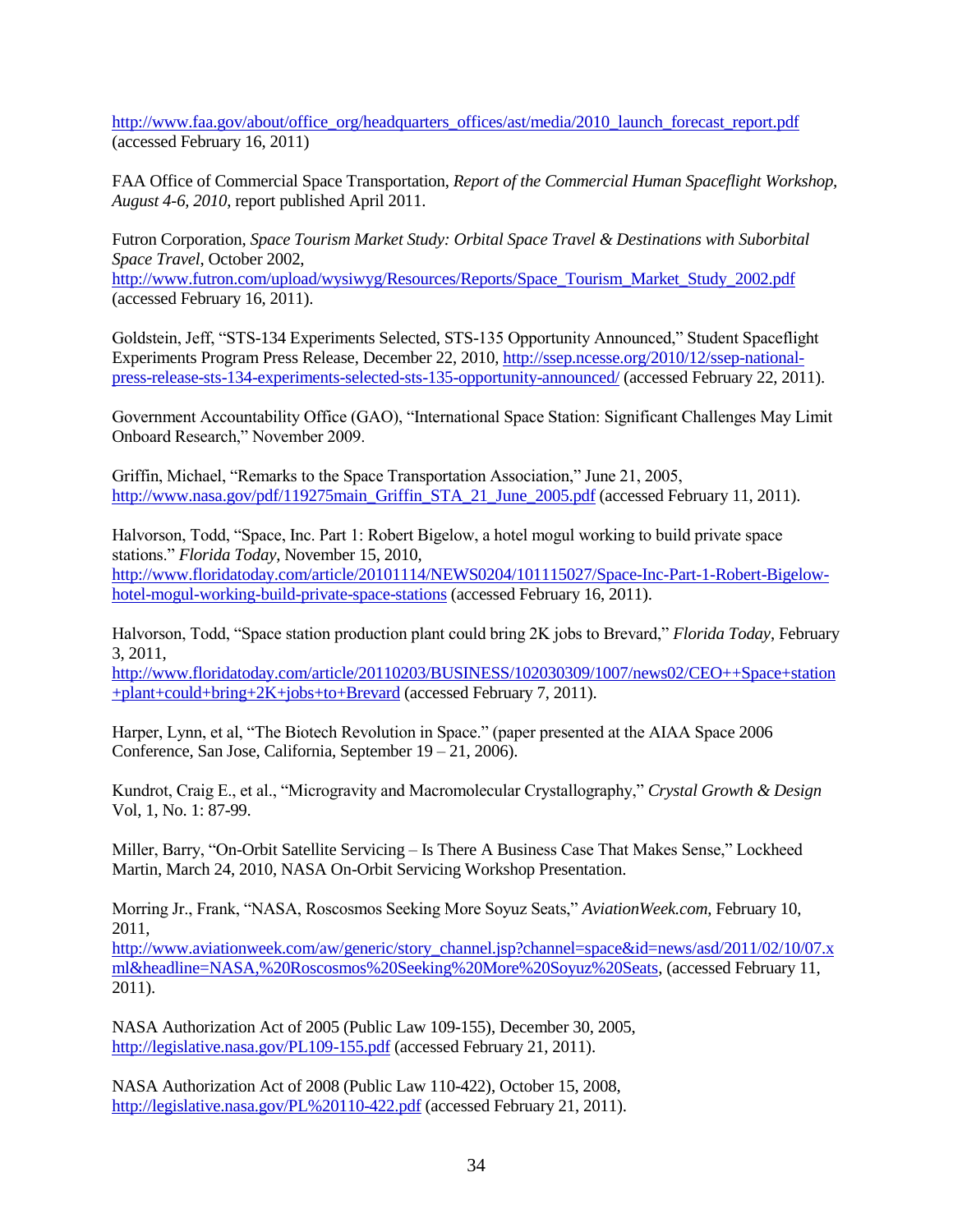NASA Authorization Act of 2010 (Public Law 111-267), October 11, 2010, <http://legislative.nasa.gov/PL%20111-267.pdf> (accessed February 7, 2011).

NASA, "NASA Deputy Administrator Visits Nevada Innovation Sites", February 4, 2011, [http://www.nasa.gov/home/hqnews/2011/feb/HQ\\_11-033\\_GarverNevada.html](http://www.nasa.gov/home/hqnews/2011/feb/HQ_11-033_GarverNevada.html) (accessed February 15, 2011).

NASA, International Space Station Program-provided data, February 2010.

NASA, "Plan to Support Operations and Utilization of the International Space Station Beyond FY 2015, pursuant to The NASA Authorization Act of 2008," August 6, 2009, [http://www.nasa.gov/pdf/472057main\\_CORRECTED\\_ISS\\_Beyond\\_2015\\_Report\\_sec\\_601\\_FINAL\\_8\\_14\\_](http://www.nasa.gov/pdf/472057main_CORRECTED_ISS_Beyond_2015_Report_sec_601_FINAL_8_14_09.pdf) [09.pdf](http://www.nasa.gov/pdf/472057main_CORRECTED_ISS_Beyond_2015_Report_sec_601_FINAL_8_14_09.pdf) (accessed February 22, 2011).

NASA Marshall Space Flight Center, "Orbital Space Plane Fact Sheet", May 2003, <http://www.nasa.gov/centers/marshall/news/background/facts/ospfacts.html> (accessed February 11, 2011).

NASA, CSA, ESA, JAXA, and Roscosmos, "The Era of International Space Station Utilization, Perspectives on Strategy from International Research Leaders" 2010.

National Research Council, "Life and Physical Sciences Research for a New Era of Space Exploration: An Interim Report." 2010.

National Space Policy of the United States of America, June 28, 2010, [http://www.whitehouse.gov/sites/default/files/national\\_space\\_policy\\_6-28-10.pdf](http://www.whitehouse.gov/sites/default/files/national_space_policy_6-28-10.pdf) (accessed February 21, 2011).

Orbital Sciences Corporation, "Cygnus™ Advanced Maneuvering Spacecraft," [http://www.orbital.com/NewsInfo/Publications/Cygnus\\_fact.pdf](http://www.orbital.com/NewsInfo/Publications/Cygnus_fact.pdf) (accessed February 7, 2011).

Orbital Sciences Corporation, "Orbital Submits Proposal for NASA's Commercial Crew Development Program,‖ December 14, 2010,<http://www.orbital.com/NewsInfo/release.asp?prid=756> (accessed February 7, 2011).

President's Commission on Implementation of United States Space Exploration Policy, *A Journey to Inspire, Innovate, and Discover*, June 2004, <http://govinfo.library.unt.edu/moontomars/docs/M2MReportScreenFinal.pdf> (accessed February 11, 2011).

ProOrbis, LLC, "Reference Model for the International Space Station U.S. National Laboratory." 2010.

Review of U.S. Human Spaceflight Plans Committee, *Seeking a Human Spaceflight Program Worthy of a Great Nation*, October 2010[, http://www.nasa.gov/pdf/396093main\\_HSF\\_Cmte\\_FinalReport.pdf](http://www.nasa.gov/pdf/396093main_HSF_Cmte_FinalReport.pdf) (accessed February 11, 2011).

Robinson, Julie A. "International Space Station: Research Capabilities in Life and Physical Sciences Early Utilization Results" (presentation to the NRC Decadal Survey, May 7, 2009).

Rogers, Everett M. *Diffusion of Innovations*, 5<sup>th</sup> Edition, Free Press, 2003.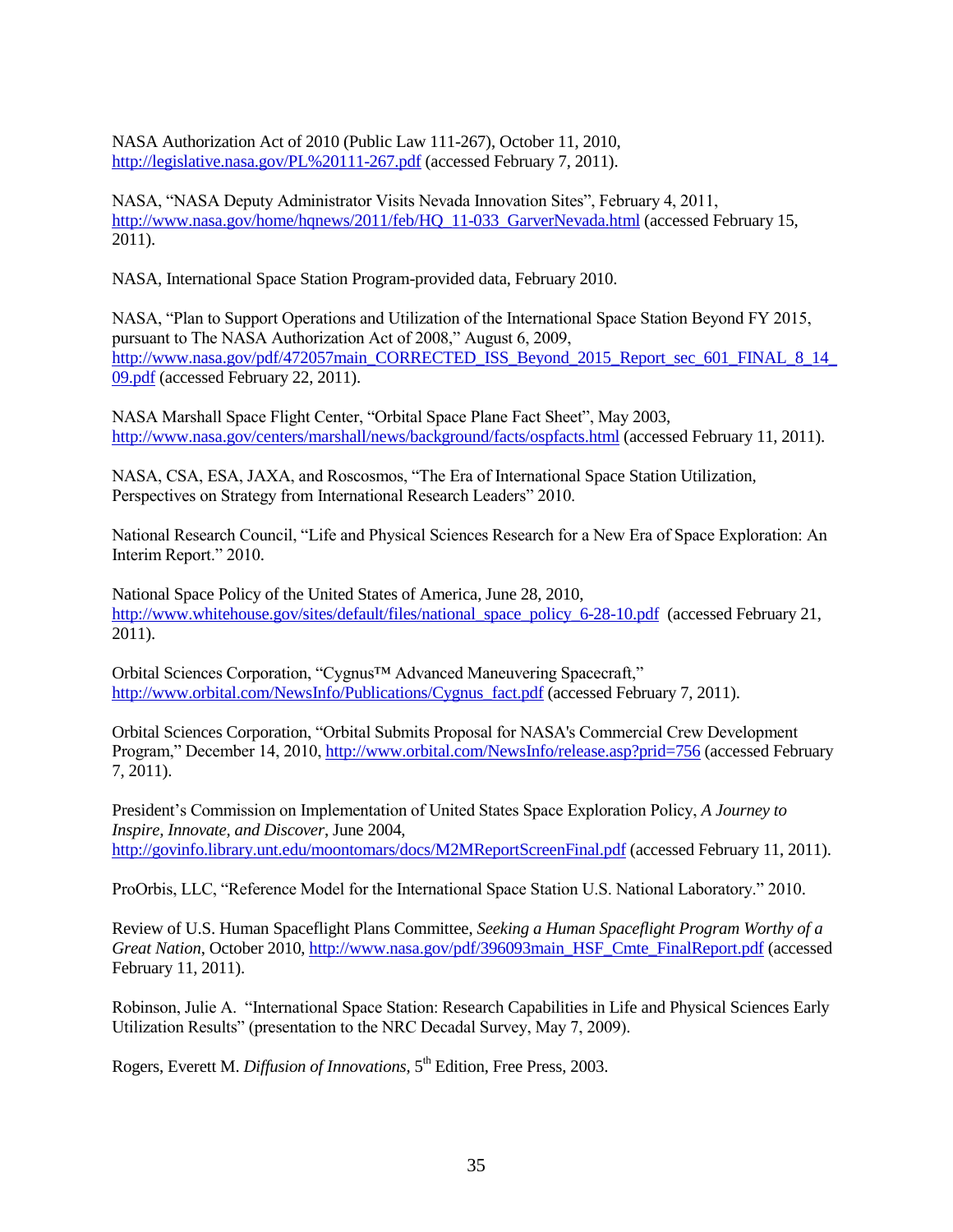Shiryaevskaya, Anna, "Space Adventures, Russia Agree to Expand Tourist Trips in 2013," Bloomberg Businessweek, January 12, 2011[, http://www.businessweek.com/news/2011-01-12/space-adventures-russia](http://www.businessweek.com/news/2011-01-12/space-adventures-russia-agree-to-expand-tourist-trips-in-2013.html)[agree-to-expand-tourist-trips-in-2013.html,](http://www.businessweek.com/news/2011-01-12/space-adventures-russia-agree-to-expand-tourist-trips-in-2013.html) (accessed February 11, 2011).

Sierra Nevada Corporation, "Virgin Galactic Joins in Sierra Nevada Space Systems Dream Chaser Orbital Space Vehicle Program," December 15, 2010, [http://www.sncorp.com/news/press/pr10/snc\\_vg.shtml](http://www.sncorp.com/news/press/pr10/snc_vg.shtml) (accessed February 7, 2011).

Space Adventures, "Space Adventures Concludes Agreement to Offer Commercial Spaceflight Opportunities to the International Space Station," January 12, 2011, <http://www.spaceadventures.com/index.cfm?fuseaction=news.viewnews&newsid=817> (accessed February 11, 2011).

Space Commercial Laboratory Applications Working Group. 2010. <https://sites.google.com/site/spacecommerciallabworkinggroup/>(accessed February 3, 2011).

SPACEHAB, "Enterprise Module and Space Station Internet Media Company Will Take Space Commerce to New Heights," December 10, 1999,<http://www.spaceref.com/news/viewpr.html?pid=269> (accessed February 15, 2011).

SpaceX, "Dragon Overview",<http://www.spacex.com/dragon.php> (accessed February 7, 2011).

SpaceX, "DragonLab,"<http://www.spacex.com/downloads/dragonlab-datasheet.pdf> (accessed February 7, 2011).

SpaceX, "Iridium and SpaceX Sign Major Commercial Launch Contract", June 16, 2010, <http://www.spacex.com/press.php?page=20100616> (accessed February 16, 2011).

SpaceX, "Taking the Next Step | Commercial Crew Development Round 2", January 17, 2011, <http://www.spacex.com/updates.php> (accessed February 7, 2011).

Stodieck, Louis S., "ISS National Laboratory: Commercial and Educational Research." (presentation at the American Astronautical Society National Conference: ISS - The Next Decade, Cape Canaveral, Florida, November 16 – 17, 2010).

Thumm, Tracy, et al, "The Era of International Space Station Utilization Begins: Research Strategy, International Collaboration, and Realized Potential" (paper presented at 61<sup>st</sup> International Astronautical Congress, Prague, Czech Republic, September 27 - October 1, 2010).

Uhran, Mark, "Positioning the International Space Station for the Utilization Era," (presentation at the 49th AIAA Aerospace Sciences Meeting, January 4-7, 2011).

ViviSat, "ViviSat Launched: New Venture Will Provide Satellite Life Extension Services", January 13, 2011, [http://www.vivisat.com/?page\\_id=70](http://www.vivisat.com/?page_id=70) (accessed February 16, 2011).

Wilford, J.N., "Space Salvage: Lost Satellites are the Prize," *New York Times*, November 6, 1984.

Webber, D. and Reifert, J. "Filling in Some Gaps", Executive Summary of the Adventurers' Survey of Public Space Travel, September 2006.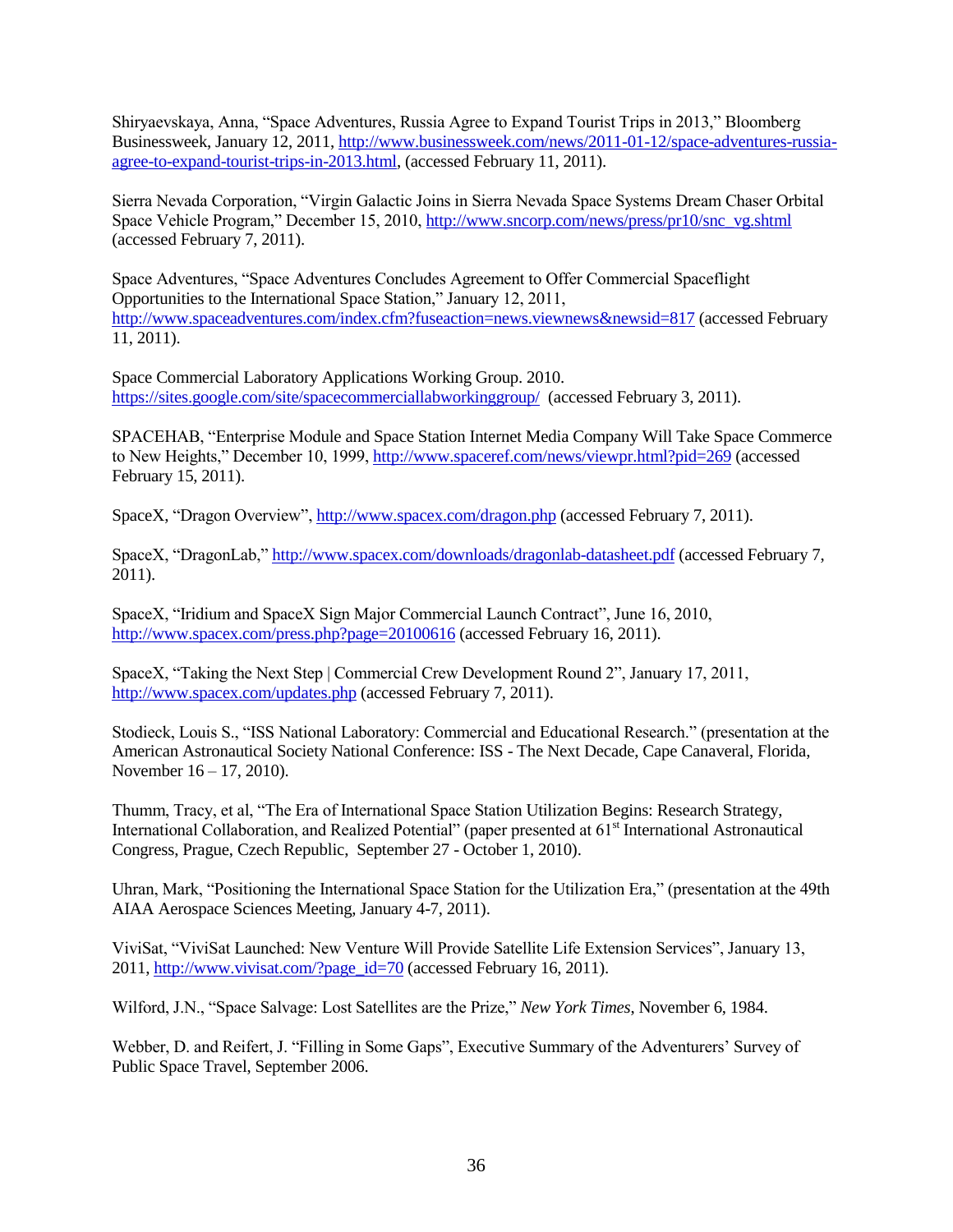| <b>Astronaut</b>         | <b>Nation</b>                            | <b>Launch</b><br><b>Date</b> | <b>Flight Up</b> | <b>Flight Back</b> | <b>Flight</b><br><b>Time</b><br>(days) |
|--------------------------|------------------------------------------|------------------------------|------------------|--------------------|----------------------------------------|
| Remek, Vladimir          | Czechoslovakia,<br>now Czech<br>Republic | 3/2/1978                     | Soyuz 28         | Soyuz 28           | 7.93                                   |
| Hermaszewski, M          | Poland                                   | 6/27/1978                    | Soyuz 30         | Soyuz 30           | 7.92                                   |
| Jaehn, Sigmund           | Germany                                  | 8/26/1978                    | Soyuz 31         | Soyuz 29           | 7.87                                   |
| Ivanov, Georgy           | Bulgaria                                 | 4/10/1979                    | Soyuz 33         | Soyuz 33           | 1.96                                   |
| Farkas, Bertalan         | Hungary                                  | 5/26/1980                    | Soyuz 36         | Soyuz 35           | 7.86                                   |
| Tuan, Pham               | Vietnam                                  | 7/23/1980                    | Soyuz 37         | Soyuz 36           | 7.86                                   |
| Mendez, Arnaldo          | Cuba                                     | 9/18/1980                    | Soyuz 38         | Soyuz 38           | 7.86                                   |
| Gurragcha, J             | Mongolia                                 | 3/22/1981                    | Soyuz 39         | Soyuz 39           | 7.86                                   |
| Prunariu, D              | Romania                                  | 5/14/1981                    | Soyuz 40         | Soyuz 40           | 7.86                                   |
| Chretien, Jean-Loup      | France                                   | 6/24/1982                    | Soyuz T-6        | Soyuz T-6          | 7.91                                   |
| Merbold, Ulf             | Germany                                  | 11/28/1983                   | STS-9            | STS-9              | 10.32                                  |
| Sharma, Rakesh           | India                                    | 4/3/1984                     | Soyuz T-11       | Soyuz T-10         | 7.90                                   |
| Garneau, Marc            | Canada                                   | 10/5/1984                    | $STS-41-G$       | $STS-41-G$         | 8.22                                   |
| Baudry, Patrick          | France                                   | 6/17/1985                    | $STS-51-G$       | $STS-51-G$         | 7.07                                   |
| AlSaud, Sultan           | Saudi Arabia                             | 6/17/1985                    | $STS-51-G$       | $STS-51-G$         | 7.07                                   |
| Furrer, Reinhard         | Germany                                  | 10/30/1985                   | $STS-61-A$       | $STS-61-A$         | 7.03                                   |
| Messerschmid, Ernst      | Germany                                  | 10/30/1985                   | $STS-61-A$       | $STS-61-A$         | 7.03                                   |
| Ockels, Wubbo            | Netherlands                              | 10/30/1985                   | $STS-61-A$       | $STS-61-A$         | 7.03                                   |
| Neri Vela, Rodolfo       | Mexico                                   | 11/27/1985                   | $STS-61-B$       | $STS-61-B$         | 6.88                                   |
| Faris, MA                | Syria                                    | 7/22/1987                    | Soyuz TM-3       | Soyuz TM-2         | 7.96                                   |
| Alexandrov,<br>Alexander | Bulgaria                                 | 6/7/1988                     | Soyuz TM-5       | Soyuz TM-4         | 9.84                                   |
| Mohmand, A               | Afghanistan                              | 8/29/1988                    | Soyuz TM-6       | Soyuz TM-5         | 8.85                                   |
| Chretien, Jean-Loup      | France                                   | 11/26/1988                   | Soyuz TM-7       | Soyuz TM-6         | 24.76                                  |
| Sharman, Helen           | Britain                                  | 5/18/1991                    | Soyuz TM-12      | Soyuz TM-11        | 7.88                                   |
| Viehboeck, Franz         | Austria                                  | 10/2/1991                    | Soyuz TM-13      | Soyuz TM-12        | 7.93                                   |
| Bondar, Roberta          | Canada                                   | 1/22/1992                    | STS-42           | <b>STS-42</b>      | 8.05                                   |
| Merbold, Ulf             | Germany                                  | 1/22/1992                    | STS-42           | STS-42             | 8.05                                   |
| Flade, Klaus-Dietrich    | Germany                                  | 3/17/1992                    | Soyuz TM-14      | Soyuz TM-13        | 7.91                                   |
| Frimout, Dirk            | Belgium                                  | 3/24/1992                    | <b>STS-45</b>    | <b>STS-45</b>      | 8.92                                   |
| Tognini, Michel          | France                                   | 7/27/1992                    | Soyuz TM-15      | Soyuz TM-14        | 13.79                                  |
| Malerba, Franco          | Italy                                    | 7/31/1992                    | STS-46           | STS-46             | 7.97                                   |
| Nicollier, Claude        | Switzerland                              | 7/31/1992                    | STS-46           | STS-46             | 7.97                                   |
| Mohri, Mamoru            | Japan                                    | 9/12/1992                    | STS-47           | STS-47             | 7.94                                   |
| MacLean, Steve           | Canada                                   | 10/22/1992                   | STS-52           | STS-52             | 9.87                                   |

## <span id="page-36-0"></span>**Appendix A – Historical Astronaut Flights by National Interests**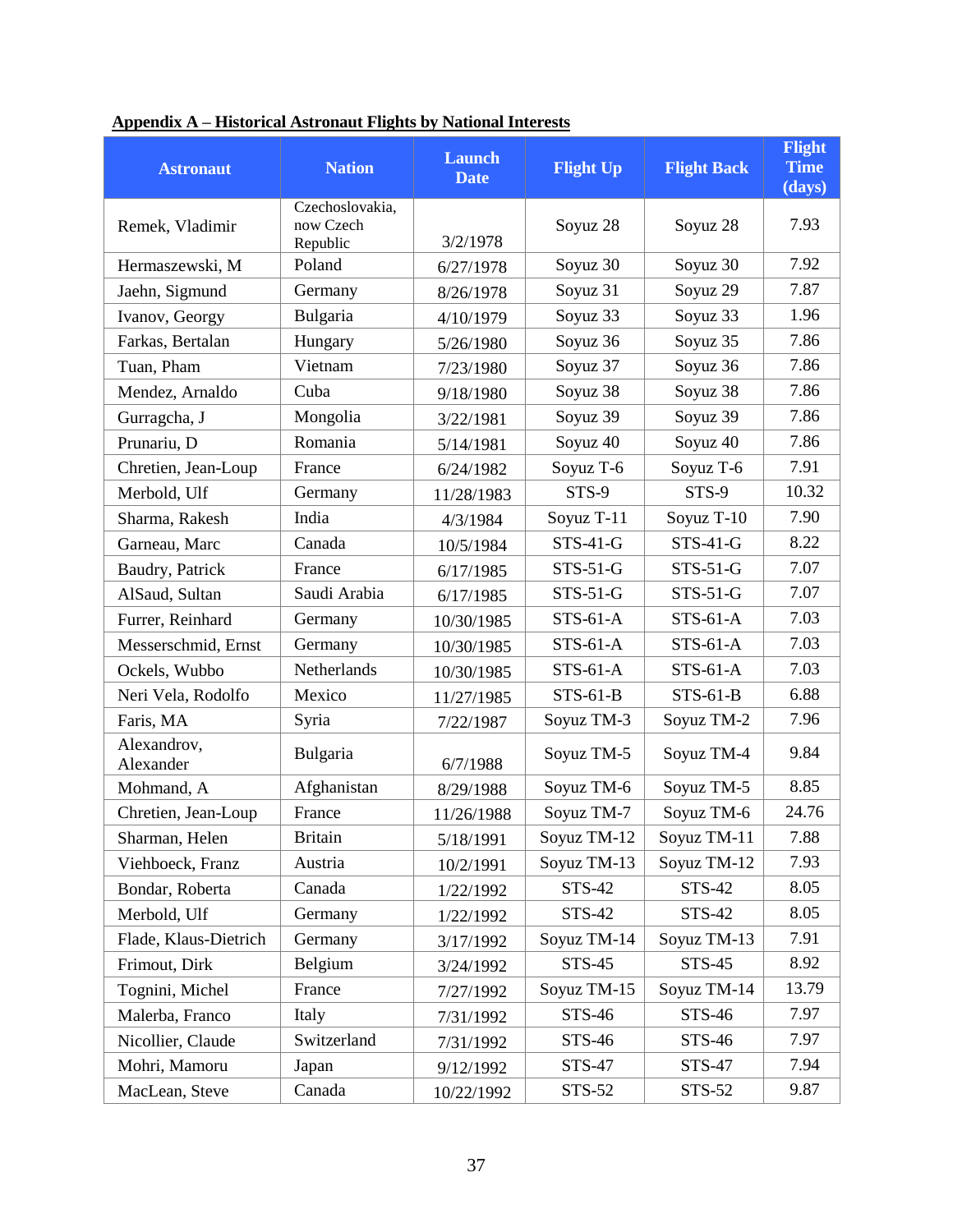|                            |               | <b>Launch</b> |                  |                    | <b>Flight</b>         |
|----------------------------|---------------|---------------|------------------|--------------------|-----------------------|
| <b>Astronaut</b>           | <b>Nation</b> | <b>Date</b>   | <b>Flight Up</b> | <b>Flight Back</b> | <b>Time</b><br>(days) |
| Schlegel, Hans             | Germany       | 4/25/1993     | STS-55           | <b>STS-55</b>      | 9.99                  |
| Walter, Ulrich             | Germany       | 4/25/1993     | <b>STS-55</b>    | <b>STS-55</b>      | 9.99                  |
| Haigere, Jean-Pierre       | France        | 7/1/1993      | Soyuz TM-17      | Soyuz TM-16        | 20.67                 |
| Nicollier, Claude          | Switzerland   | 12/2/1993     | STS-61           | STS-61             | 10.83                 |
| Mukai, Chiaki              | Japan         | 7/8/1994      | STS-65           | STS-65             | 14.75                 |
| Merbold, Ulf               | Germany       | 10/3/1994     | Soyuz TM-20      | Soyuz TM-19        | 31.52                 |
| Clervoy, Jean-<br>Francois | France        | 11/3/1994     | STS-66           | STS-66             | 10.94                 |
| Reiter, Thomas             | Germany       | 9/3/1995      | Soyuz TM-22      | Soyuz TM-22        | 179.07                |
| Hadfield, Chris            | Canada        | 11/12/1995    | <b>STS-74</b>    | <b>STS-74</b>      | 8.19                  |
| Wakata, Koichi             | Japan         | 1/11/1996     | STS-72           | <b>STS-72</b>      | 8.92                  |
| Cheli, Maurizio            | Italy         | 2/22/1996     | <b>STS-75</b>    | <b>STS-75</b>      | 15.74                 |
| Guidoni, Umberto           | Italy         | 2/22/1996     | STS-75           | STS-75             | 15.74                 |
| Nicollier, Claude          | Switzerland   | 2/22/1996     | <b>STS-75</b>    | <b>STS-75</b>      | 15.74                 |
| Garneau, Marc              | Canada        | 5/19/1996     | <b>STS-77</b>    | <b>STS-77</b>      | 10.03                 |
| Thirsk, Robert             | Canada        | 6/20/1996     | <b>STS-78</b>    | <b>STS-78</b>      | 16.91                 |
| Favier, Jean-Jacques       | France        | 6/20/1996     | <b>STS-78</b>    | <b>STS-78</b>      | 16.91                 |
| Haignere, Claudie          | France        | 8/17/1996     | Soyuz TM-24      | Soyuz TM-23        | 15.77                 |
| Ewald, Reinhold            | Germany       | 2/10/1997     | Soyuz TM-25      | Soyuz TM-24        | 19.69                 |
| Clervoy, Jean-<br>Francois | France        | 5/15/1997     | <b>STS-84</b>    | <b>STS-84</b>      | 9.22                  |
| Tryggvason, Bjarni         | Canada        | 8/7/1997      | <b>STS-85</b>    | <b>STS-85</b>      | 11.85                 |
| Chretien, Jean-Loup        | France        | 9/26/1997     | <b>STS-86</b>    | <b>STS-86</b>      | 10.81                 |
| Doi, Takao                 | Japan         | 11/19/1997    | <b>STS-87</b>    | <b>STS-87</b>      | 15.69                 |
| Kadenyuk, Leonid           | Ukraine       | 11/19/1997    | <b>STS-87</b>    | <b>STS-87</b>      | 15.69                 |
| Eyharts, Leopold           | France        | 1/29/1998     | Soyuz TM-27      | Soyuz TM-26        | 20.69                 |
| Williams, Dafydd           | Canada        | 4/17/1998     | <b>STS-90</b>    | <b>STS-90</b>      | 15.91                 |
| Mukai, Chiaki              | Japan         | 10/29/1998    | <b>STS-95</b>    | <b>STS-95</b>      | 8.91                  |
| Duque, Pedro               | Spain         | 10/29/1998    | <b>STS-95</b>    | <b>STS-95</b>      | 8.91                  |
| Haigere, Jean-Pierre       | France        | 2/20/1999     | Soyuz TM-29      | Soyuz TM-29        | 188.85                |
| Bella, Ivan                | Slovakia      | 2/20/1999     | Soyuz TM-29      | Soyuz TM-28        | 7.91                  |
| Payette, Julie             | Canada        | 5/27/1999     | <b>STS-96</b>    | <b>STS-96</b>      | 9.80                  |
| Tognini, Michel            | France        | 7/23/1999     | STS-93           | <b>STS-93</b>      | 4.95                  |
| Clervoy, Jean-<br>Francois | France        | 12/20/1999    | STS-103          | STS-103            | 7.97                  |
| Nicollier, Claude          | Switzerland   | 12/20/1999    | STS-103          | STS-103            | 7.97                  |
| Thiele, Gerhard            | Germany       | 2/11/2000     | <b>STS-99</b>    | <b>STS-99</b>      | 11.24                 |
| Mohri, Mamoru              | Japan         | 2/11/2000     | STS-99           | STS-99             | 11.24                 |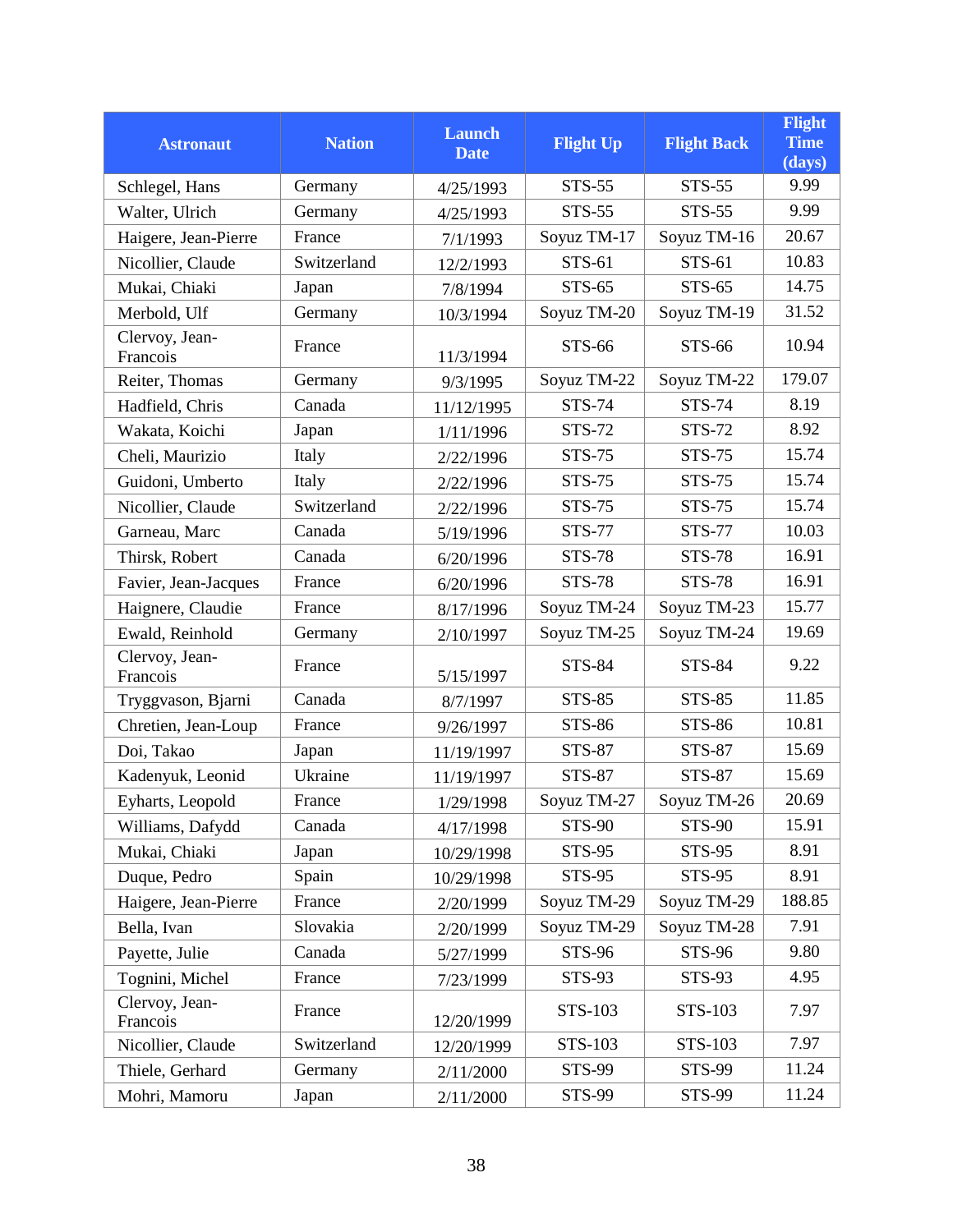| <b>Astronaut</b>            | <b>Nation</b> | <b>Launch</b><br><b>Date</b> | <b>Flight Up</b> | <b>Flight Back</b> | <b>Flight</b><br><b>Time</b><br>(days) |
|-----------------------------|---------------|------------------------------|------------------|--------------------|----------------------------------------|
| Wakata, Koichi              | Japan         | 10/11/2000                   | STS-92           | STS-92             | 12.90                                  |
| Garneau, Marc               | Canada        | 12/1/2000                    | STS-97           | STS-97             | 10.83                                  |
| Hadfield, Chris             | Canada        | 4/19/2001                    | STS-100          | <b>STS-100</b>     | 11.90                                  |
| Guidoni, Umberto            | Italy         | 4/19/2001                    | STS-100          | STS-100            | 11.90                                  |
| Haignere, Claudie           | France        | 10/21/2001                   | Soyuz TM-33      | Soyuz TM-32        | 9.83                                   |
| Vittori, Roberto            | Italy         | 4/25/2002                    | Soyuz TM-34      | Soyuz TM-33        | 9.89                                   |
| Perrin, Philippe            | France        | 6/5/2002                     | STS-111          | <b>STS-111</b>     | 13.86                                  |
| DeWinne, Frank              | Belgium       | 10/30/2002                   | Soyuz TMA-1      | Soyuz TM-34        | 10.87                                  |
| Ramon, Ilan                 | <b>Israel</b> | 1/16/2003                    | STS-107          | STS-107            | 15.94                                  |
| Duque, Pedro                | Spain         | 10/18/2003                   | Soyuz TMA-3      | Soyuz TMA-2        | 9.86                                   |
| Kuipers, Andre              | Netherlands   | 4/19/2004                    | Soyuz TMA-4      | Soyuz TMA-3        | 10.87                                  |
| Vittori, Roberto            | Italy         | 4/15/2005                    | Soyuz TMA-6      | Soyuz TMA-5        | 9.89                                   |
| Noguchi, Soichi             | Japan         | 7/26/2005                    | STS-114          | STS-114            | 13.90                                  |
| Pontes, Marcos              | <b>Brazil</b> | 3/30/2006                    | Soyuz TMA-8      | Soyuz TMA-7        | 9.89                                   |
| Reiter, Thomas*             | Germany       | 7/4/2006                     | STS-121          | STS-116            | 171                                    |
| MacLean, Steve              | Canada        | 9/9/2006                     | STS-115          | STS-115            | 11.80                                  |
| Fuglesang, Christer         | Sweden        | 12/9/2006                    | STS-116          | STS-116            | 12.86                                  |
| Williams, Dafydd            | Canada        | 8/8/2007                     | STS-118          | STS-118            | 12.75                                  |
| Shukor, Sheikh<br>Muszaphar | Malaysia      | 10/10/2007                   | Soyuz TMA-<br>11 | Soyuz TMA-<br>10   | 11.00                                  |
| Nespoli, Paolo              | Italy         | 10/23/2007                   | STS-120          | STS-120            | 15.06                                  |
| Eyharts, Leopold*           | France        | 2/7/2008                     | STS-122          | STS-123            | 48.25                                  |
| Schlegel, Hans              | Germany       | 2/7/2008                     | STS-122          | STS-122            | 12.77                                  |
| Doi, Takao                  | Japan         | 3/11/2008                    | STS-123          | STS-123            | 15.76                                  |
| Yi, So-Yeon                 | South Korea   | 4/8/2008                     | Soyuz TMA-<br>12 | Soyuz TMA-<br>11   | 10.00                                  |
| Hoshide, Akihiko            | Japan         | 5/31/2008                    | STS-124          | STS-124            | 13.76                                  |
| Wakata, Koichi*             | Japan         | 3/15/2009                    | STS-119          | STS-127            | 137.63                                 |
| DeWinne, Frank*             | Belgium       | 5/27/2009                    | Soyuz TMA-<br>15 | Soyuz TMA-<br>15   | 187.86                                 |
| Thirsk, Robert*             | Canada        | 5/27/2009                    | Soyuz TMA-<br>15 | Soyuz TMA-<br>15   | 187.86                                 |
| Payette, Julie              | Canada        | 7/15/2009                    | STS-127          | STS-127            | 15.70                                  |
| Fuglesang, Christer         | Sweden        | 8/28/2009                    | <b>STS-128</b>   | <b>STS-128</b>     | 13.87                                  |
| Noguchi, Soichi*            | Japan         | 12/20/2009                   | Soyuz TMA-<br>17 | Soyuz TMA-<br>16   | 167.00                                 |
| Yamazaki, Naoko             | Japan         | 4/5/2010                     | STS-131          | STS-131            | 15                                     |
| Nespoli, Paolo*             | Italy         | 12/15/2010                   | Soyuz TMA-<br>20 | In progress        | In<br>progress                         |

\* These flights were covered by the ISS Partner agreements. For the purposes of this report, these flights are not part of the National Interest market.